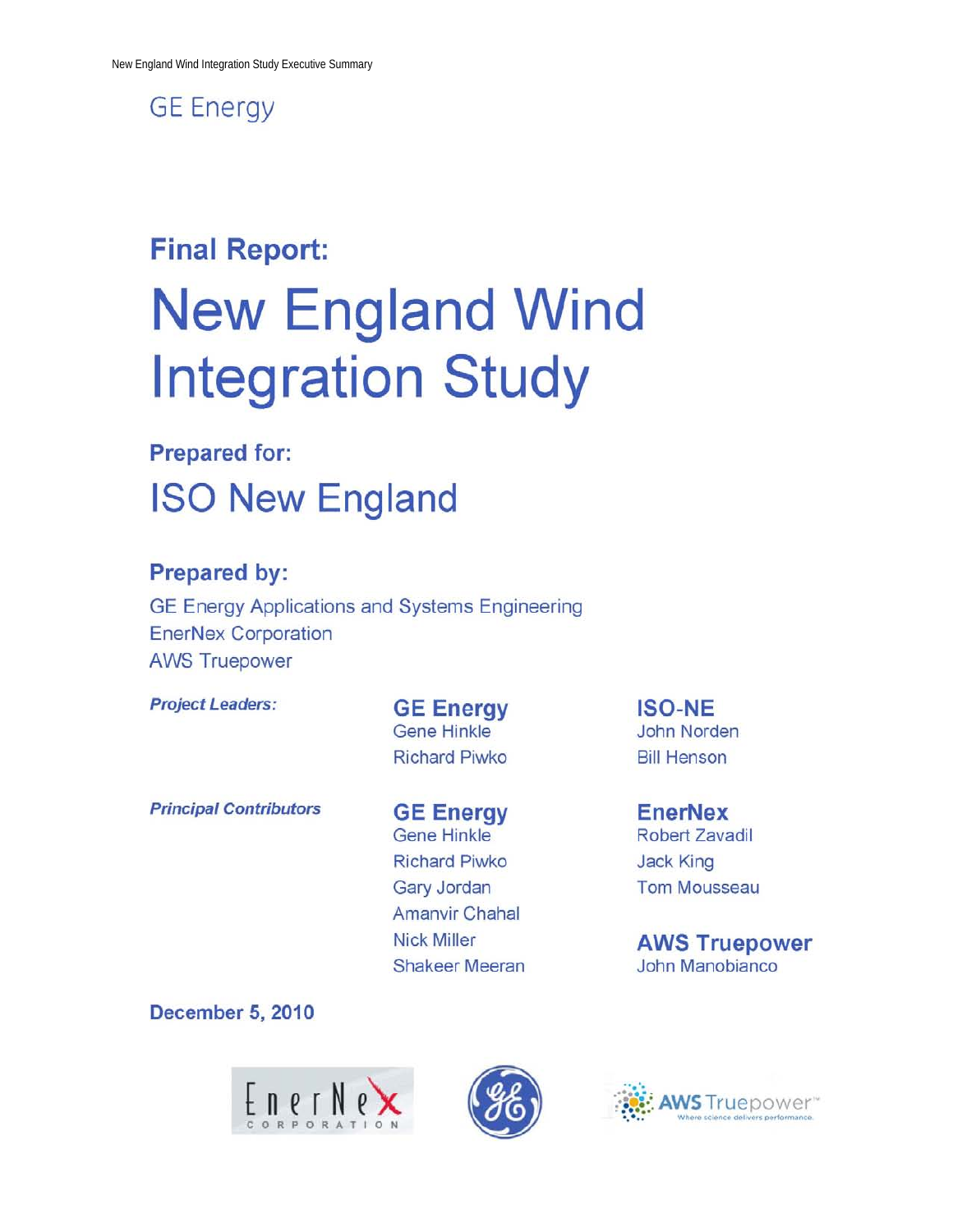# <span id="page-1-0"></span>**Legal Notices**

This report was prepared by General Electric International, Inc. as an account of work sponsored by ISO New England, Inc. Neither ISO New England, Inc. nor GE, nor any person acting on behalf of either:

- 1. Makes any warranty or representation, expressed or implied, with respect to the use of any information contained in this report, or that the use of any information, apparatus, method, or process disclosed in the report may not infringe privately owned rights.
- 2. Assumes any liabilities with respect to the use of or for damage resulting from the use of any information, apparatus, method, or process disclosed in this report.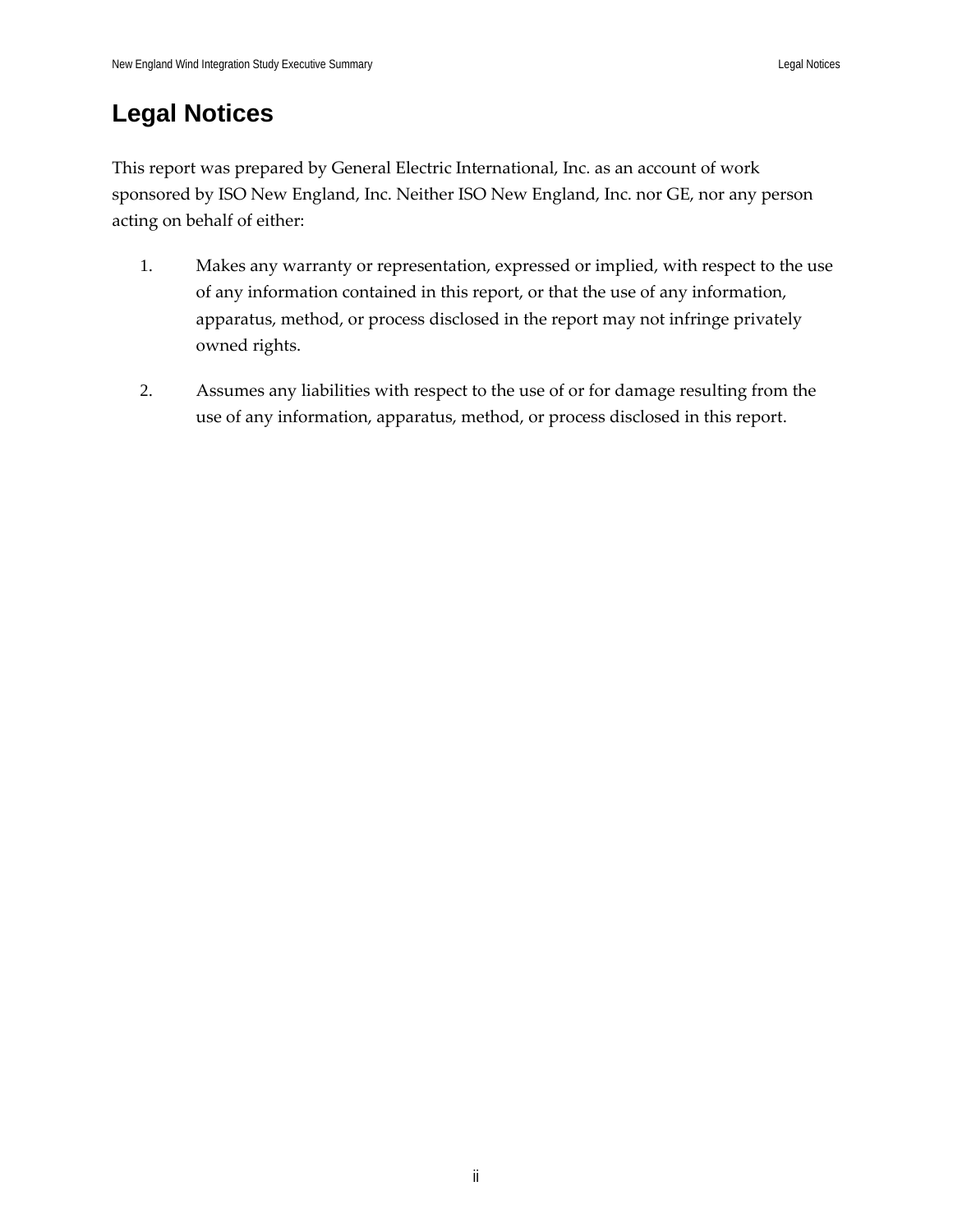# <span id="page-2-0"></span>**Foreword**

This document was prepared by General Electric International, Inc. It is submitted to ISO New England, Inc. Technical and commercial questions and any correspondence concerning this document should be referred to:

> Richard Piwko and Gene Hinkle GE Energy 1 River Road Building 53, 3rd Floor Schenectady, New York 12345 Phone: (518) 385-7610 or 518-385-5447 E-mail: [richard.piwko@ge.com](mailto:richard.piwko@ge.com) or [gene.hinkle@ge.com](mailto:gene.hinkle@ge.com)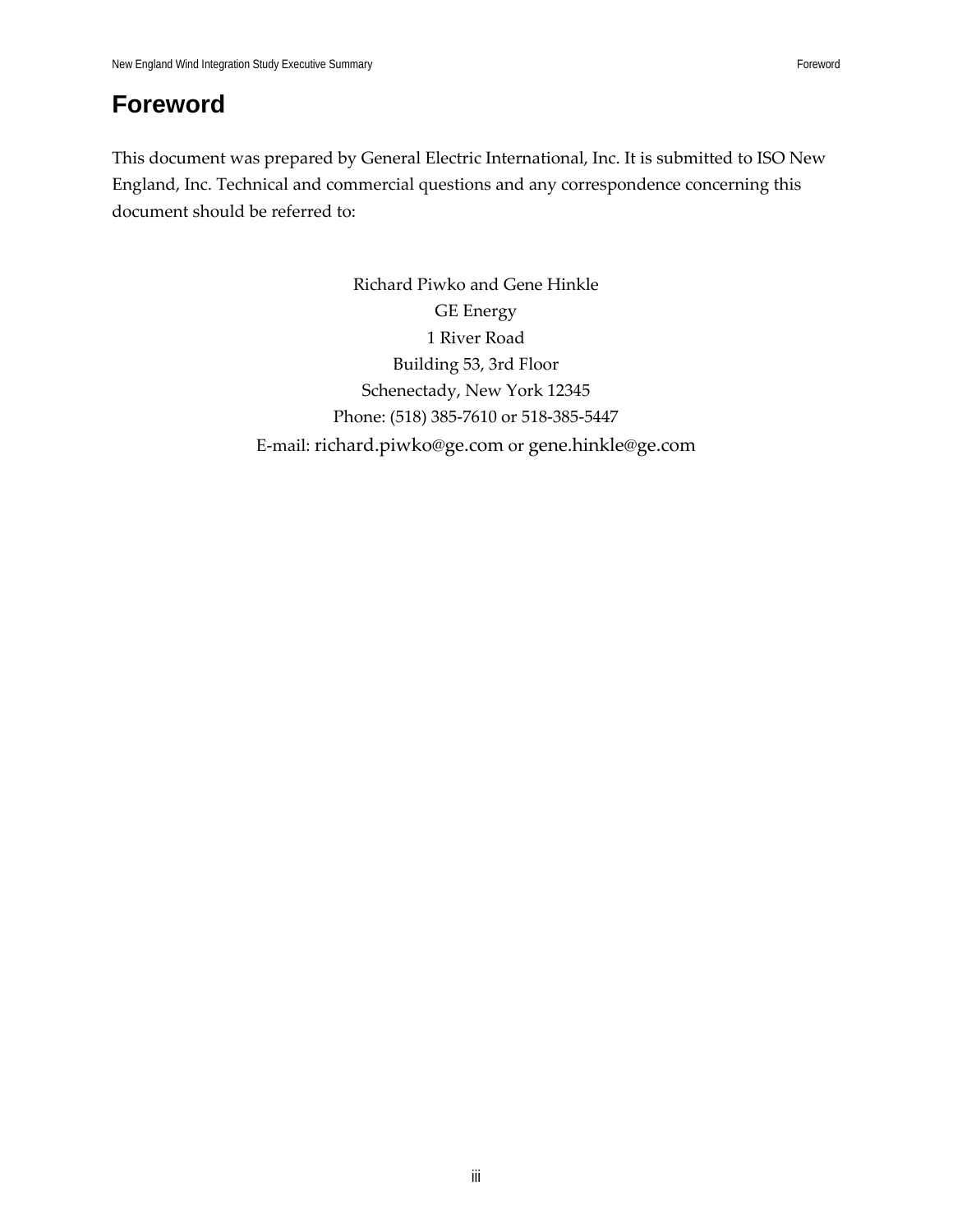# **Table of Contents**

| <b>Legal Notices</b>                                          | ii           |
|---------------------------------------------------------------|--------------|
| Foreword                                                      | iii          |
| <b>List of Figures</b>                                        | $\mathbf{V}$ |
| <b>List of Tables</b>                                         | $\mathbf v$  |
| <b>List of Acronyms and Abbreviations</b>                     | vi           |
| <b>Executive Summary</b>                                      | $\mathbf{1}$ |
| Introduction                                                  | $\mathbf{1}$ |
| Overview of ISO-NE                                            | $\mathbf{1}$ |
| Key Drivers of Wind Power                                     | 1            |
| Growth of Wind Power in New England                           | 2            |
| The Governor's Economic Study                                 | 3            |
| Operational Effects of Large-scale Wind power                 | 4            |
| NEWIS Tasks and Analytical Approach                           | 5            |
| <b>Study Scenarios</b>                                        | 9            |
| Wind Data                                                     | 11           |
| Load Data                                                     | 11           |
| <b>Transmission Expansions</b>                                | 12           |
| Analytical Methods                                            | 12           |
| Key Findings and Recommendations                              | 14           |
| <b>Statistical Analysis</b>                                   | 16           |
| <b>Regulation and Operating Reserves</b>                      | 18           |
| Analysis of Hourly Operations                                 | 22           |
| Capacity Value of Wind Generation                             | 25           |
| High-Level Comparison of Scenario Layouts                     | 26           |
| Recommended Changes to ISO-NE Operating Rules and Practices   | 27           |
| Other Observations from Study Results                         | 30           |
| Technical Requirements for Interconnection of Wind Generation | 32           |
| Future Work                                                   | 33           |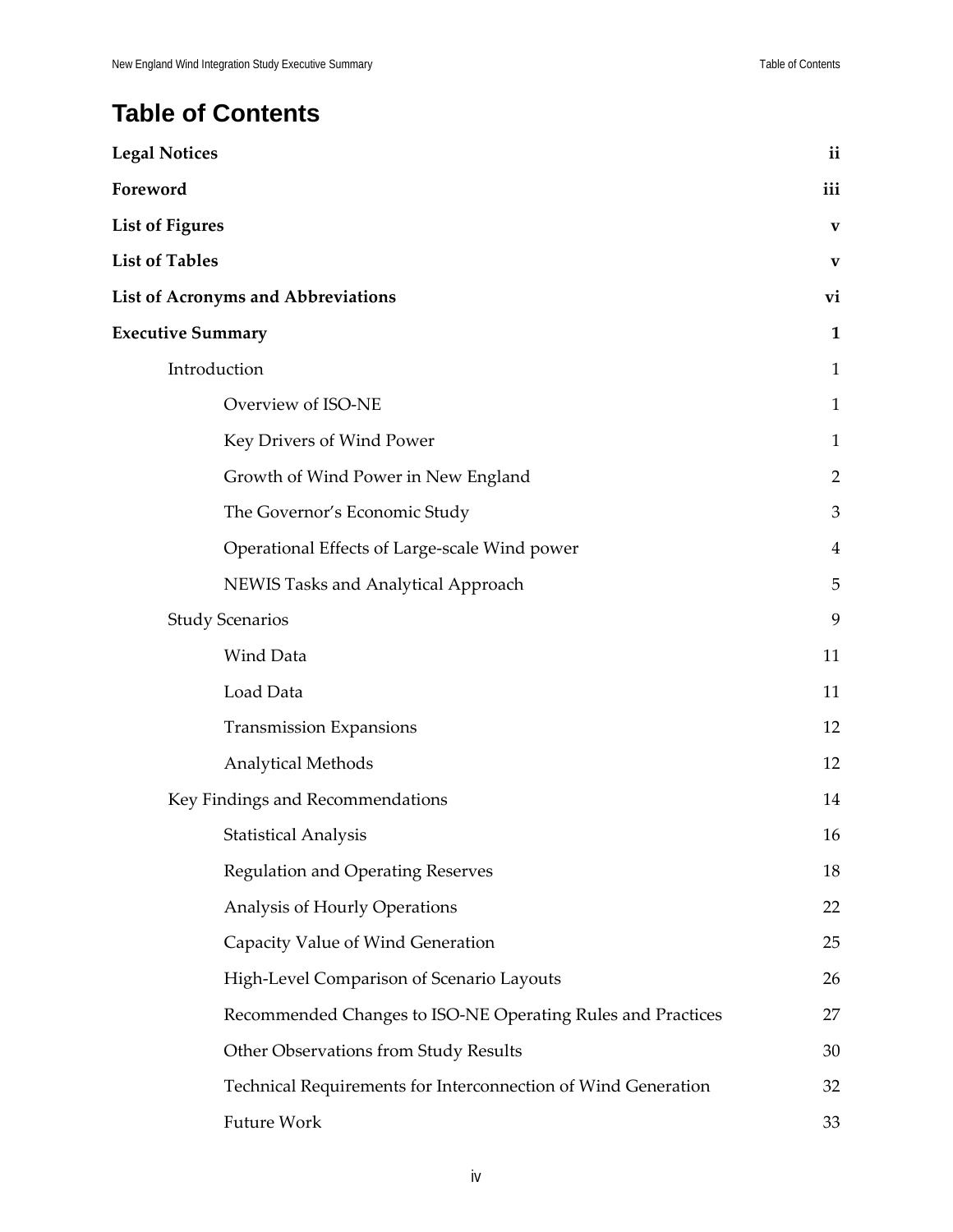# <span id="page-4-0"></span>**List of Figures**

| Figure $0-1$ | Planned and active wind projects in New England, 2010. Source:         |  |
|--------------|------------------------------------------------------------------------|--|
| Figure $0-2$ | Annual Energy from ISO-NE Generation Fleet with Increasing Wind        |  |
| Figure $0-3$ | Regulation Requirements with Increasing Wind Energy Penetration  19    |  |
| Figure $0-4$ | LMP for Week of April 1, Comparison of No Wind and 20% Wind Energy  24 |  |

# <span id="page-4-1"></span>**List of Tables**

| Table 0-1 Summary of Wind Generation Capacity Values by Scenario and Energy |  |  |  |
|-----------------------------------------------------------------------------|--|--|--|
|                                                                             |  |  |  |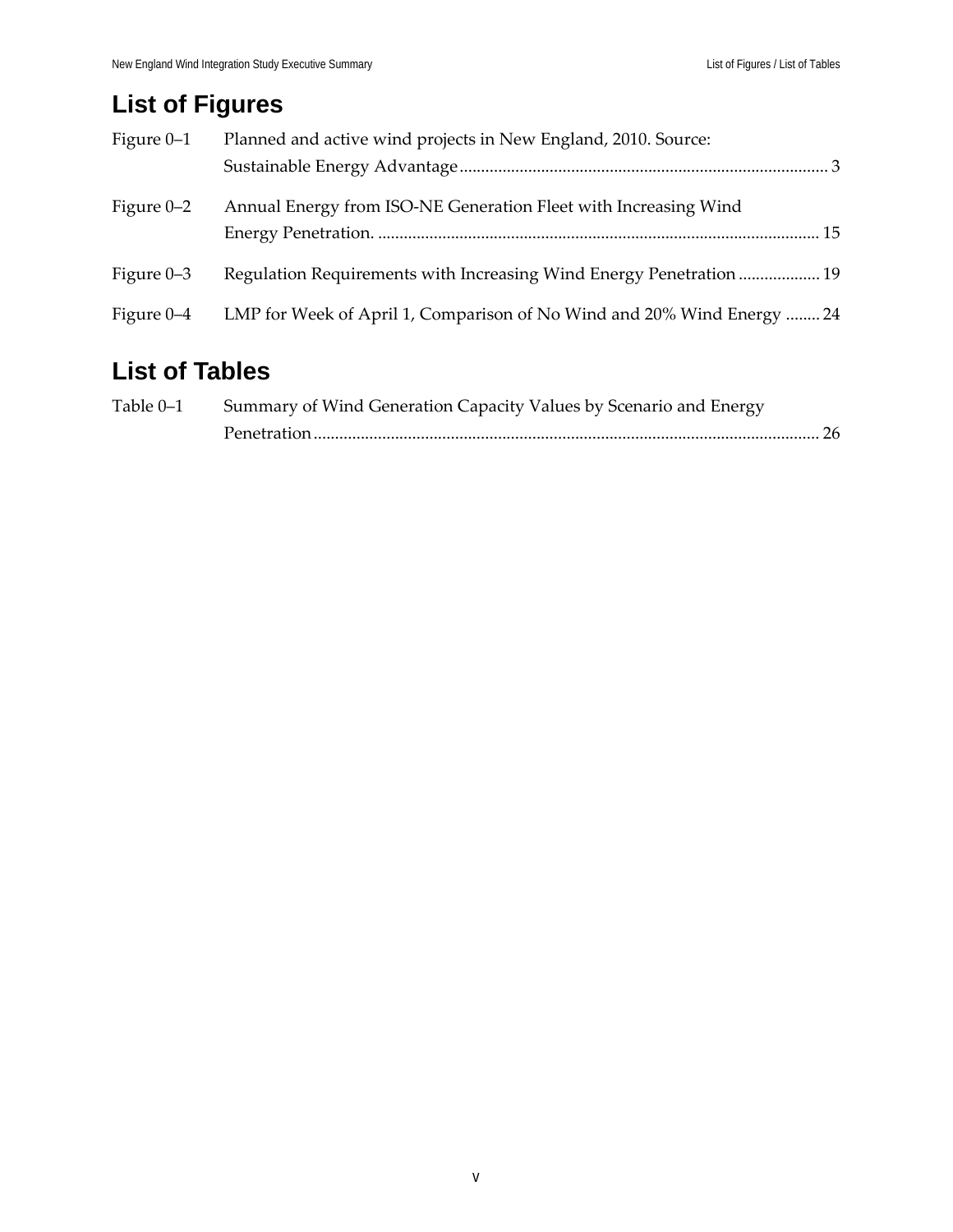# <span id="page-5-0"></span>List of Acronyms and Abbreviations

| <b>ACE</b>       | Area Control Error                                 |
|------------------|----------------------------------------------------|
| <b>ATC</b>       | <b>Available Transfer Capability</b>               |
| <b>AWST</b>      | <b>AWS Truepower</b>                               |
| cc               | Combined Cycle                                     |
| CO <sub>2</sub>  | Carbon Dioxide                                     |
| CPS1             | <b>Control Performance Standard 1</b>              |
| CPS <sub>2</sub> | <b>Control Performance Standard 2</b>              |
| <b>CT</b>        | <b>Combustion Turbine</b>                          |
| <b>DAM</b>       | Day-Ahead Energy Market                            |
| <b>EIA</b>       | <b>Energy Information Agency</b>                   |
| <b>ELCC</b>      | <b>Effective Load Carrying Capability</b>          |
| <b>EWITS</b>     | Eastern Wind Integration and Transmission Study    |
| <b>FERC</b>      | Federal Energy Regulatory Commission               |
| <b>FLHR</b>      | Full Load Heat Rate                                |
| GT               | <b>Gas Turbine</b>                                 |
| <b>HVDC</b>      | <b>High Voltage Direct Current</b>                 |
| <b>ICR</b>       | Installed Capacity Requirement                     |
| <b>IPR</b>       | <b>Intermittent Power Resources</b>                |
| <b>IVGTF</b>     | Integration of Variable Generation Task Force      |
| LAI              | Levitan and Associates                             |
| <b>LMP</b>       | <b>Locational Marginal Price</b>                   |
| <b>LOLE</b>      | Loss of Load Expectation                           |
| <b>LOLP</b>      | Loss of Load Probability                           |
| <b>LTE</b>       | Long Time Emergency                                |
| <b>MAE</b>       | Mean Absolute Error                                |
| <b>MAPS</b>      | <b>Multi Area Production Simulation</b>            |
| <b>MARS</b>      | Multi Area Reliability Simulation                  |
| Net load         | Time synchronous load minus wind generation output |
| <b>NEWIS</b>     | New England Wind Integration Study                 |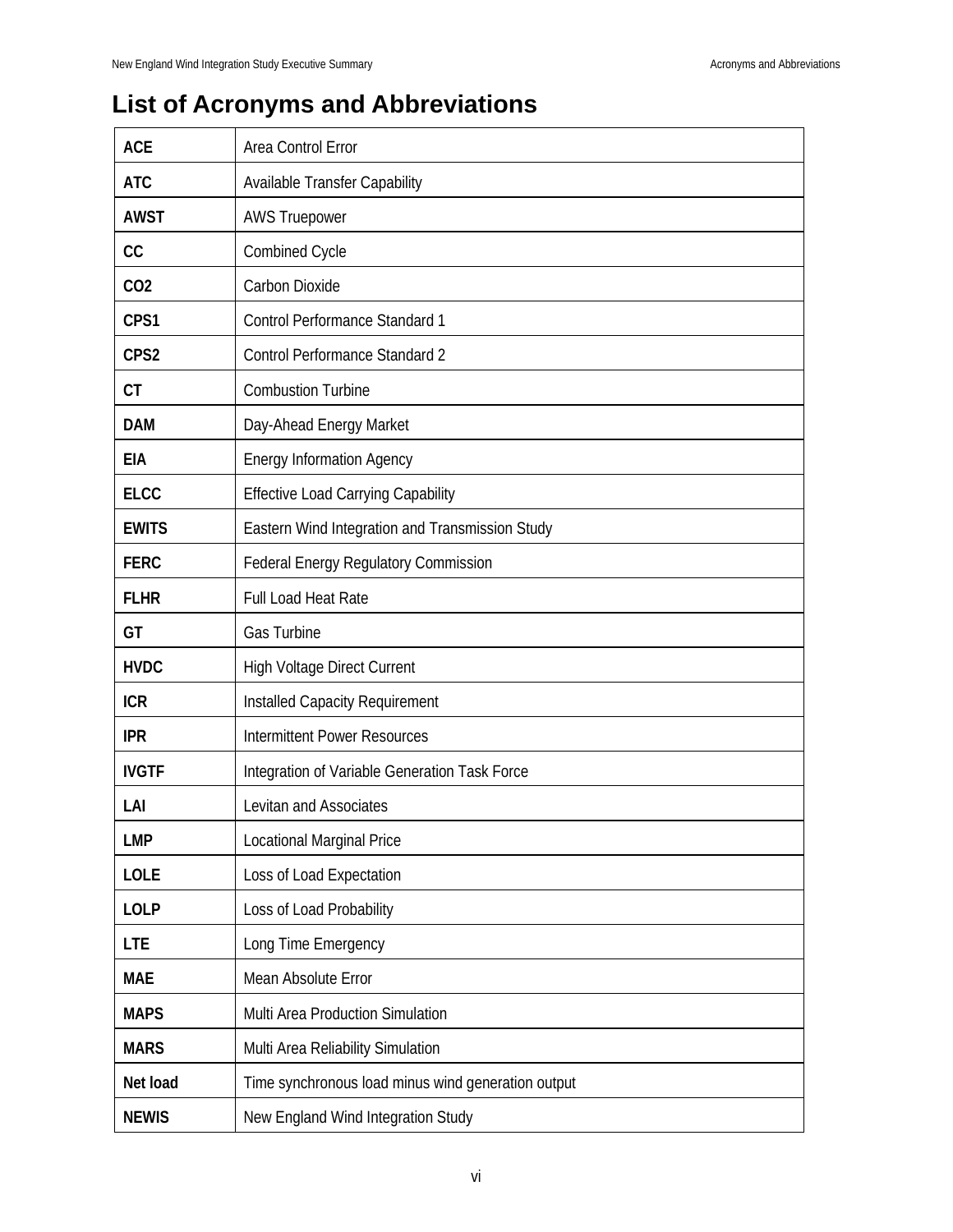| <b>NEWRAM</b> | New England Wind Resource Area Model  |  |  |  |  |  |
|---------------|---------------------------------------|--|--|--|--|--|
| <b>NLCD</b>   | National Land Cover Database          |  |  |  |  |  |
| <b>NOx</b>    | Nitrogen Oxides                       |  |  |  |  |  |
| <b>NPCC</b>   | Northeast Power Coordinating Council  |  |  |  |  |  |
| <b>NREL</b>   | National Renewable Energy Laboratory  |  |  |  |  |  |
| O&M           | Operation and Maintenance             |  |  |  |  |  |
| <b>PAC</b>    | <b>Planning Advisory Committee</b>    |  |  |  |  |  |
| <b>PSH</b>    | Pumped Storage Hydro                  |  |  |  |  |  |
| <b>RSP</b>    | Regional System Plan                  |  |  |  |  |  |
| <b>RTM</b>    | Real-Time Energy Market               |  |  |  |  |  |
| <b>RTO</b>    | Regional Transmission Organization    |  |  |  |  |  |
| <b>SIS</b>    | System Impact Study                   |  |  |  |  |  |
| $S-O-A$       | State of the Art                      |  |  |  |  |  |
| SOx           | <b>Sulfur Oxides</b>                  |  |  |  |  |  |
| <b>TKE</b>    | <b>Turbulent Kinetic Energy</b>       |  |  |  |  |  |
| <b>TMNSR</b>  | Ten Minute Non-Spinning Reserve       |  |  |  |  |  |
| <b>TMOR</b>   | Thirty Minute Operating Reserve       |  |  |  |  |  |
| <b>TMSR</b>   | Ten Minute Spinning Reserve           |  |  |  |  |  |
| <b>TOR</b>    | <b>Total Operating Reserve</b>        |  |  |  |  |  |
| <b>TRC</b>    | <b>Technical Review Committee</b>     |  |  |  |  |  |
| <b>USGS</b>   | United States Geological Survey       |  |  |  |  |  |
| <b>UWIG</b>   | <b>Utility Wind Integration Group</b> |  |  |  |  |  |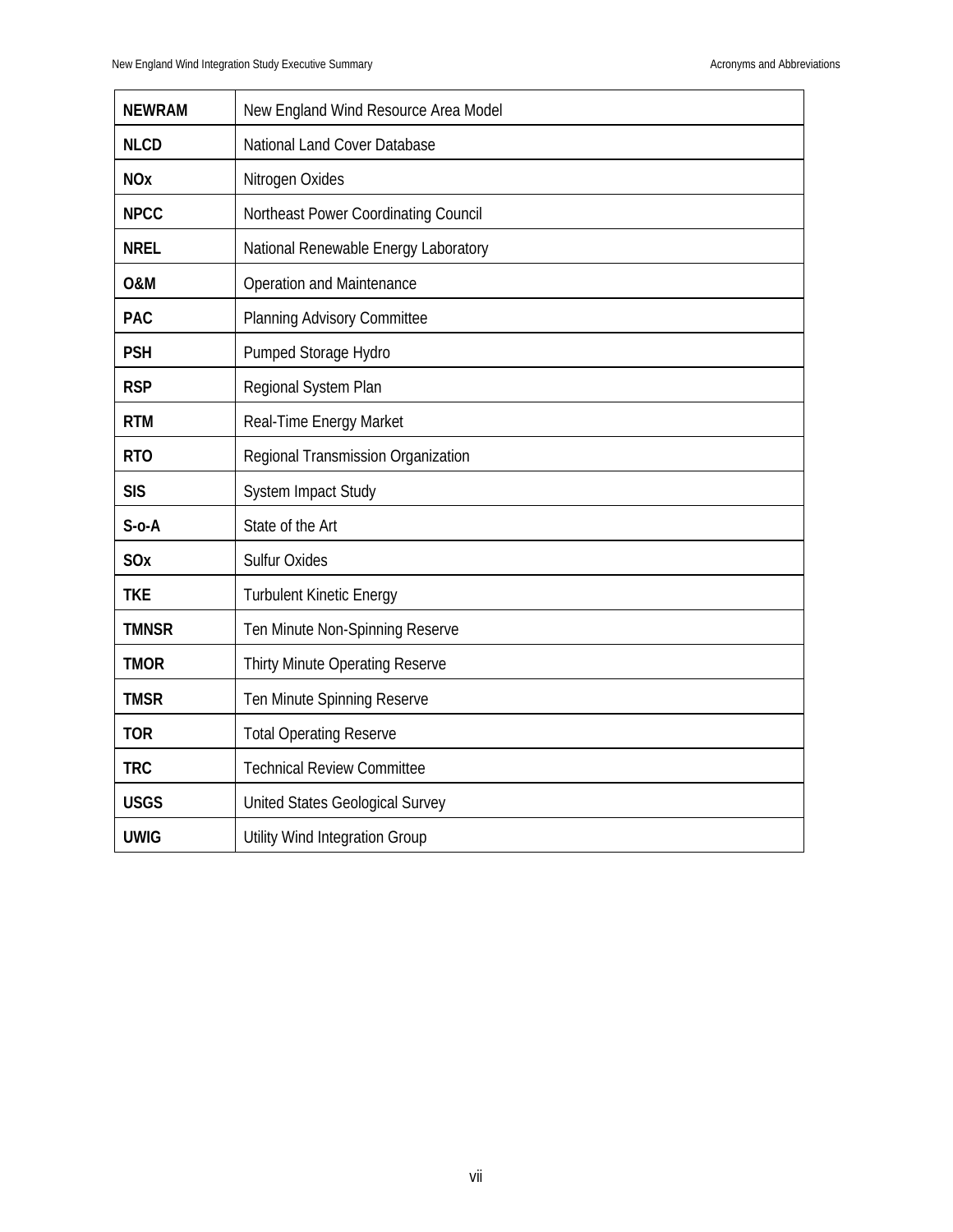## <span id="page-7-0"></span>**Executive Summary**

#### <span id="page-7-1"></span>**Introduction**

#### <span id="page-7-2"></span>*Overview of ISO-NE*

ISO New England Inc. (ISO-NE) is the not-for-profit corporation that serves as the Regional Transmission Organization (RTO) and Independent System Operator (ISO) for New England. ISO-NE is responsible for the reliable operation of New England's power generation, demand response, and transmission system; administers the region's wholesale electricity markets; and manages the comprehensive planning of the regional power system. ISO-NE has the responsibility to protect the short-term reliability and plan for the long-term reliability of the Balancing Authority Area, a six-state region that includes approximately 6.5 million businesses and households.

#### <span id="page-7-3"></span>*Key Drivers of Wind Power*

l

The large-scale use of wind power is becoming a norm in many parts of the world. The increasing use of wind power is due to the emissions-free electrical energy it can generate; the speed with which wind power plants can be constructed; the generation fuel source diversity it adds to the resource mix; the long-term fuel-cost-certainty it possesses; and, in some instances, the cost-competitiveness of modern utility-scale wind power. Emissions-free generation helps meet environmental goals, such as Renewable Portfolio Standards (RPS)*[1](#page-7-4)* and greenhouse gas control. Once the permitting process is complete, some wind power plants can be constructed in as little as three to six months, which facilitates financing and quick responses to market signals. Wind power, with a fuel cost fixed at essentially zero, can contribute to fuel-cost certainty, and would reduce New England's dependence on natural gas. In New England, the economics of wind power are directly affected by the outlook for the price of natural gas; higher fuel prices generally spur development of alternative energy supplies while lower fuel prices generally slow such development. Wind power development also is directly affected by environmental

<span id="page-7-4"></span>*<sup>1</sup>* Each state in New England has adopted a renewable portfolio standard, except for Vermont, which has set renewable energy goals. RPSs set growing percentage-wise targets for electric energy supplied by retail suppliers to come from renewable energy sources. For a further description of New England related policies potentially affecting wind power see, for example, the ISO-NE Regional System Plan. RSP10 is available at: [http://www.iso-ne.com/trans/rsp/index.html.](http://www.iso-ne.com/trans/rsp/index.html)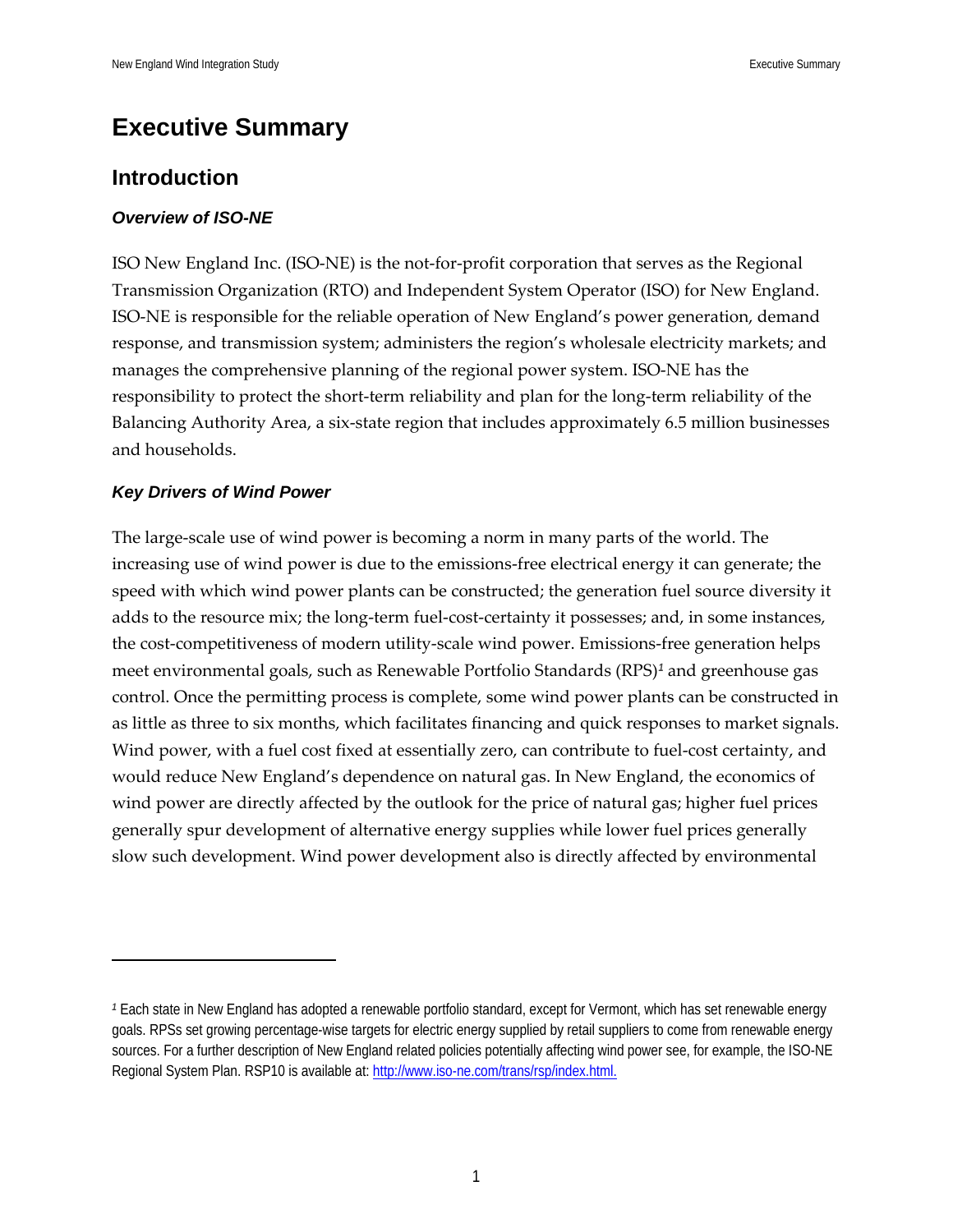policy drivers such as restrictions on generator emissions or renewable energy generation targets.

While wind can provide low-priced zero-emissions energy, the variability of wind resources and the uncertainty with which the amount of power produced can be accurately forecasted poses challenges for the reliable operation and planning of the power system. Many favorable sites for wind development are remote from load centers. Development of these distant sites would likely require significant transmission development, which may not appear to be economical in comparison to conventional generation resources (at current prices) and could add complexity to the operations and planning of the system. The geographical diversity of wind power development throughout New England and its neighboring systems in New York and the eastern Canadian provinces would mitigate some of the adverse impacts of wind resource variability if the transmission infrastructure, operating procedures, and market signals were in place to absorb that variability across a larger system. Several Elective and Merchant Transmission Upgrades are in various stages of consideration to access these wind and other renewable resources.

#### <span id="page-8-0"></span>*Growth of Wind Power in New England*

As of October 2010, approximately 270 megawatts (MW) of utility-scale wind generation are on line in the ISO New England system, of which approximately 240 MW are biddable assets. New England has approximately 3,200 MW of larger-scale wind projects in the ISO Generator Interconnection Queue, more than 1,000 MW of which represent offshore projects and more than 2,100 MW of which represent onshore projects.*[2](#page-8-1)* The wind capacity numbers in the ISO queueare based on nameplate ratings. Figure 0–1 shows a map of planned and active wind projects in New England. As an upper bound of all potential wind resources—and not including the feasibility of siting potential wind projects—New England holds the theoretical potential for developing more than 215 gigawatts (GW) of onshore and offshore wind generation.*[3](#page-8-2)*

l

<span id="page-8-1"></span>*<sup>2</sup>* The 3,200 MW of wind in the queue is as of October 1, 2010, and includes projects in the affected non-FERC queue.

<span id="page-8-2"></span>*<sup>3</sup>* 2009 Northeast Coordinated System Plan (May 24, 2010); http://iso-ne.com/committees/comm\_wkgrps/othr/ipsac/ncsp/index.html.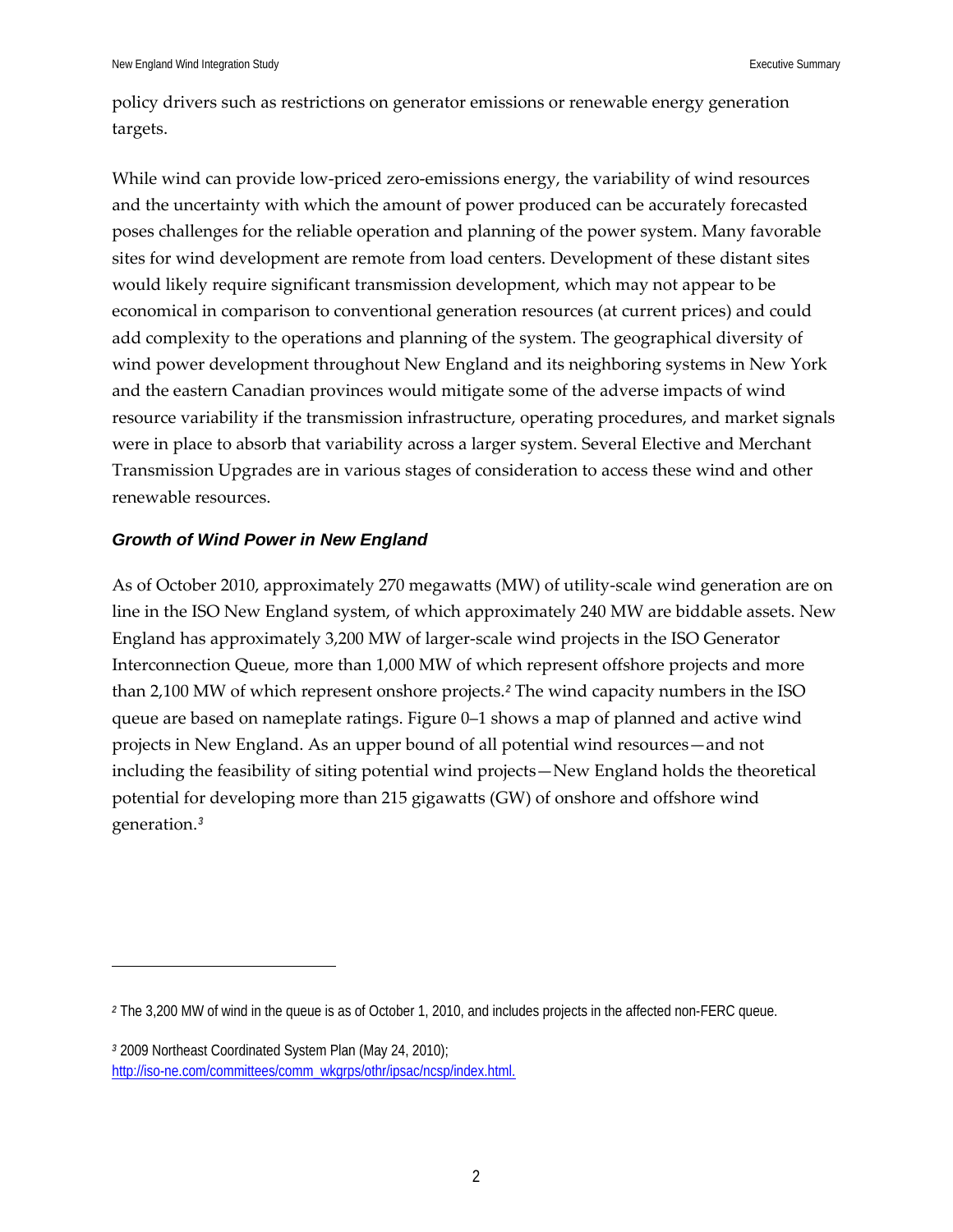

<span id="page-9-1"></span>**Figure 0–1 Planned and active wind projects in New England, 2010. Source: Sustainable Energy Advantage**

#### <span id="page-9-0"></span>*The Governor's Economic Study*

In 2009, the ISO completed the Scenario Analysis of Renewable Resource Development (the "Governors' Economic Study") – a comprehensive analysis for the integration of renewable resources over a long-term horizon, performed at the request of the Governors of the six New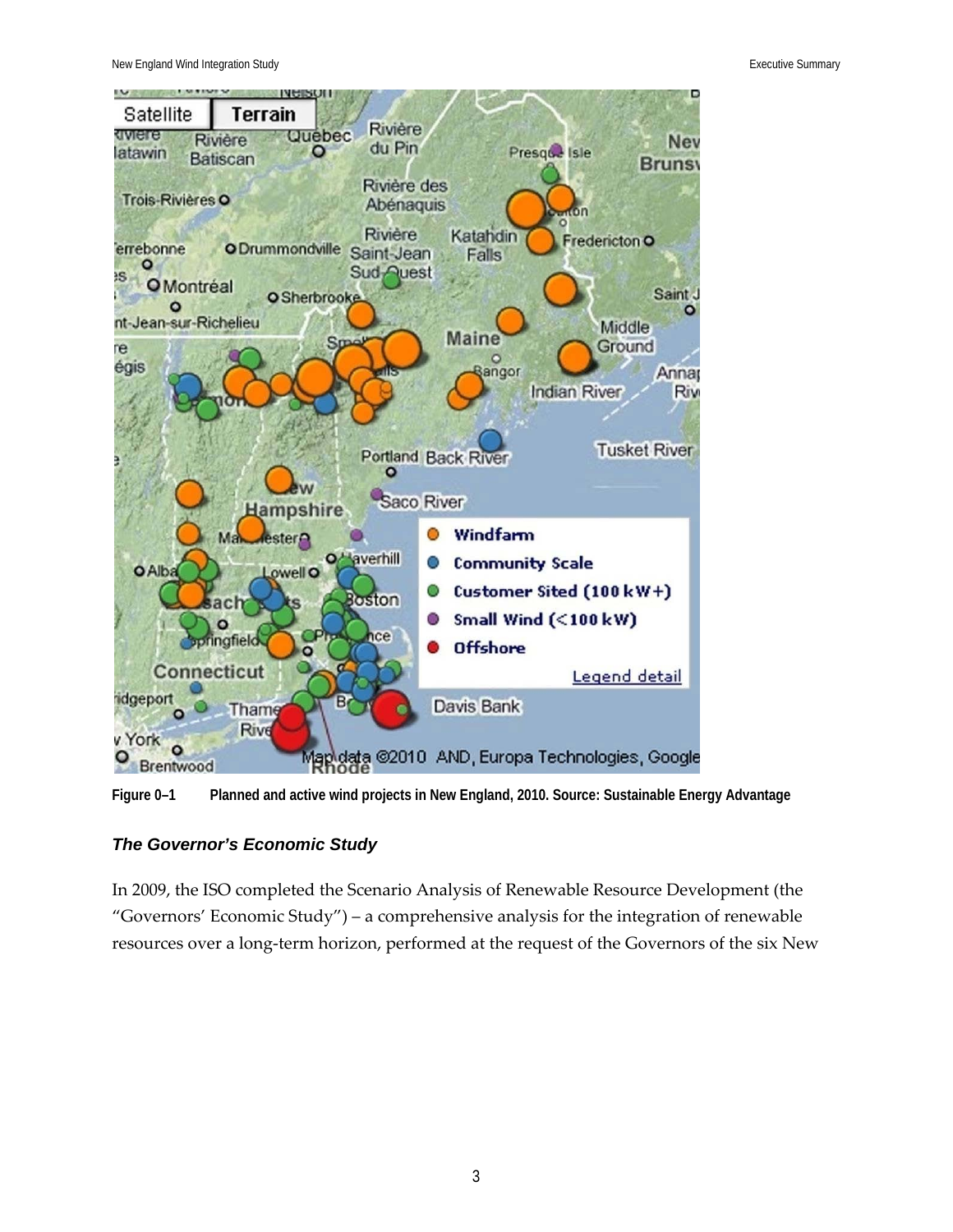England states.*[4](#page-10-1)* The Governors' Economic Study identified economic and environmental impacts for a set of scenario analyses that assumed the development of renewable resources in New England. The study also identified the potential for significant wind power development in the New England states, the effective means to integrate this wind power development into the grid, and related preliminary transmission cost estimates. It did not evaluate operational impacts. Certain scenarios analyzed in the study indicated that, through development in the Northeast, New England and its neighbors could effectively meet the renewable energy goals of the region. Other scenarios showed that the region could be a net exporter of renewable energy.

The Governors' Economic Study ultimately informed the New England Governors' Renewable Energy Blueprint (the "Blueprint"), adopted last year by the six New England state governors. *[5](#page-10-2)* The Blueprint sets forth policy objectives for the development of renewable resources in the Northeast that could ultimately lead to substantial penetration of wind power in New England.

#### <span id="page-10-0"></span>*Operational Effects of Large-scale Wind power*

Large-scale wind integration adds complexity to power system operations by introducing a potentially large quantity of variable-output resources and the new challenge of forecasting wind power in addition to load.

The power system is designed and operated in a manner to accommodate a given level of uncertainty and variability that comes from the variability of load and the uncertainty associated with the load forecast as well as the uncertainty associated with the outage of different components of the system, such as generation or transmission. Due to a long familiarity with load patterns and the slowly changing nature of those patterns, the variability of the load is quite regular and well understood. The result is that the power system has been planned to ensure that different types of resources are available to respond to the variability of the load (e.g., baseload, intermediate, and fast-start resources have come into service) and the uncertainty associated with the load forecast is generally very small. The uncertainty associated with equipment outages is of a more discrete and "event" type nature that can be handled in a

 $\overline{a}$ 

[http://www.iso-ne.com/committees/comm\\_wkgrps/prtcpnts\\_comm/pac/reports/index.html.](http://www.iso-ne.com/committees/comm_wkgrps/prtcpnts_comm/pac/reports/index.html)

<span id="page-10-1"></span>*<sup>4</sup>* The Governor's Economic Study is available on the ISO's website at:

The Governor's Economic Study was conducted pursuant to the Regional System Planning Process established in Attachment K of the ISO OATT.

<span id="page-10-2"></span>*<sup>5</sup>* See Blueprint Materials, available at[: http://www.nescoe.com/Blueprint.html.](http://www.nescoe.com/Blueprint.html)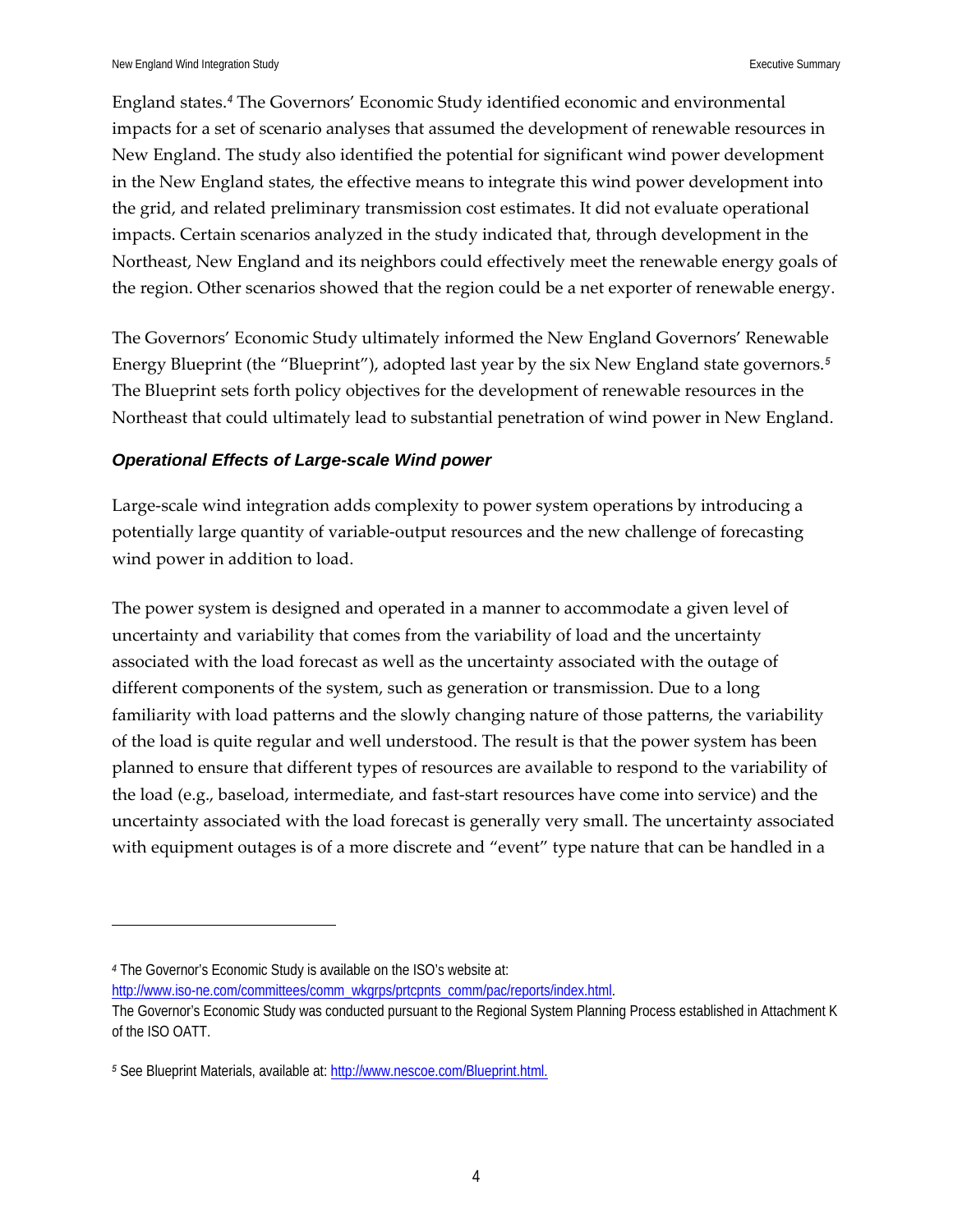relatively deterministic fashion. This is the basis of contingency analysis where lists of credible contingencies are evaluated on a frequent periodic basis for their effects on power systems operations.

The combination of wind power's variability and the uncertainty of forecasting wind power make it fundamentally different from analyzing and operating other resources on the system. The weather patterns that drive the generation characteristics for wind power vary across many timescales and are loosely correlated with load. For example, ISO-NE experiences its peak loads during the summer months, while, as observed in this study, wind generation produces more energy during the winter months than in the summer. The uncertainty associated with wind generation is very different from the uncertainty associated with typical dispatchable resources. In general, uncertainty of energy supply from dispatchable conventional generation is due to forced unit outages due to equipment failures or other discrete events. Uncertainty in wind generation is more like uncertainty due to load. The amount of wind generation expected for the next day is forecasted in advance (just as load is forecasted in advance), and the amount of wind generation that actually occurs may be different from the forecasted amount, within the accuracy range of the forecast. In contrast, however, to forecasting of day-ahead load where typical average error is on the order of 1% to 3% Mean Absolute Error (MAE); the accuracy of state-of-the-art day-ahead wind forecasts is in the range of 15% to 20% MAE of installed wind rating. For small amounts of installed wind, load uncertainty dominates, but at higher penetrations of wind, forecast uncertainty becomes very important. In order to plan for the reliable operation of the power system, it is important to study how this combination of variability and associated uncertainty will affect power system operations far enough ahead of time for the effects to be quantified and any required mitigation measures to be put into service.

The loose correlation of wind and load requires the use of a new metric, "net load," to study the impact of large-scale wind generation where the fleet of dispatchable resources is used to balance the time-synchronous variability and uncertainty of the load minus the output of the wind generation. When managing the power system, the output of variable resources such as wind power can be directly subtracted from the amount of load to be served, the dispatchable resources on the system are then used to serve this remaining (i.e., "net") load in order to maintain the power system balance. The net load is then the true variability that must be managed with dispatchable resources and therefore it is the net load that must be studied when determining operational effects.

#### <span id="page-11-0"></span>*NEWIS Tasks and Analytical Approach*

Anticipating the possible penetration of large-scale wind power in New England, ISO-NE also commissioned this comprehensive wind integration study in 2009 – the New England Wind Integration Study (the NEWIS) – to assess the operational effects of large-scale wind penetration

5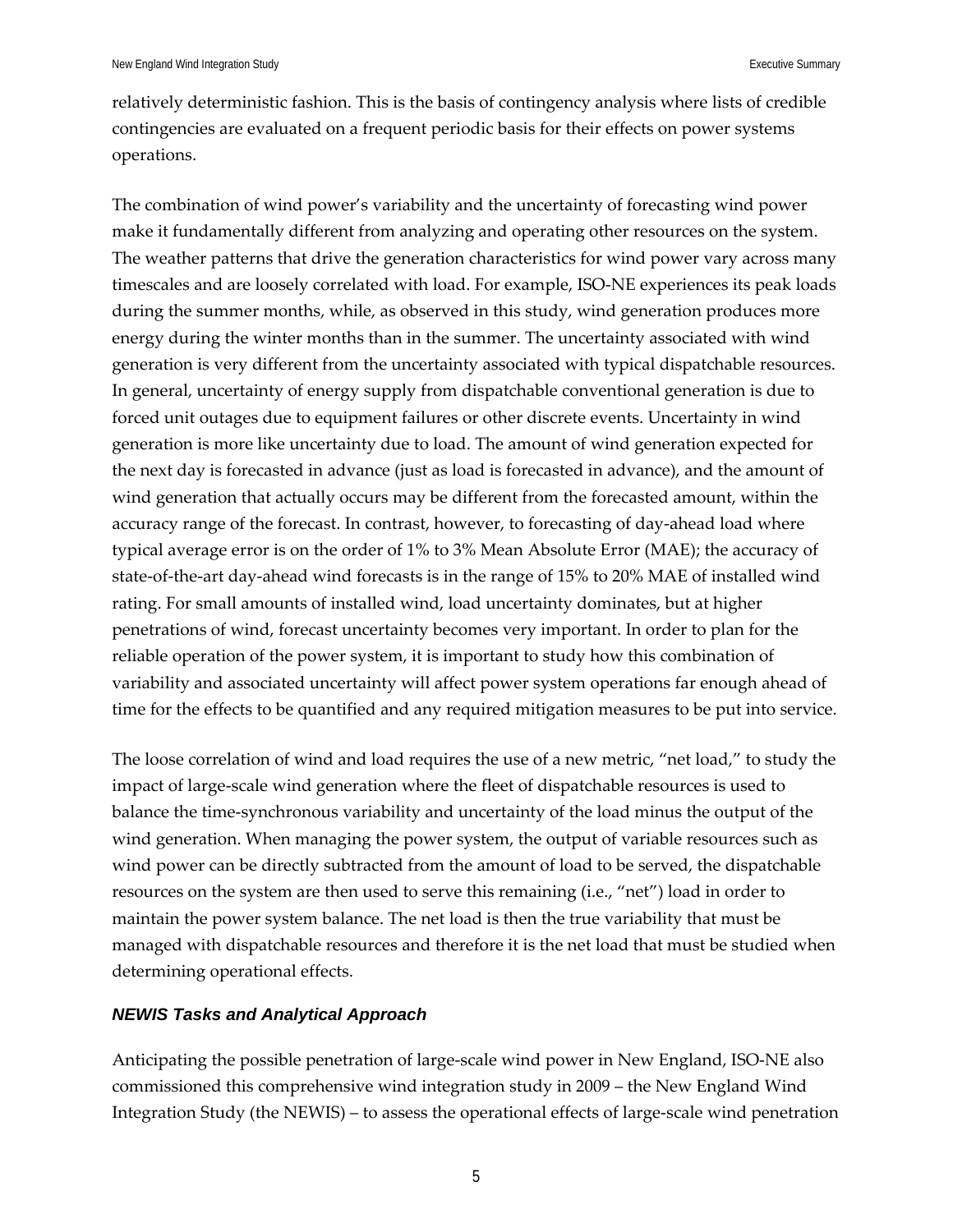l

in New England using statistical and simulation analysis of historical data.*[6](#page-12-0)* , *[7](#page-12-1)* By focusing on the operational effects of large-scale wind integration, the NEWIS complements and builds on the results of the Governors' Economic Study.

The goals of the NEWIS were to determine the operational, planning and market impacts of integrating substantial wind generation resources for the New England Balancing Authority Area, with due consideration to the neighboring areas, as well as, the measures that may be available to ISO-NE for mitigating any negative impacts while enabling the integration of wind. The NEWIS also sets forth recommendations for implementing these measures. Additionally, the NEWIS identifies the potential operating conditions created or exacerbated by the variability and unpredictability of wind generation resources, and recommends potential corrective activities, recognizing the unique characteristics of the tightly integrated bulk power system in New England and the characteristic of wind generation resources. Consistent with the Governors' Economic Study, the NEWIS examines various scenarios of increasing wind power penetration up to approximately 12 GW of nameplate wind power.

In order to accomplish its goals, the NEWIS captures the unique characteristics of New England's bulk electrical system including load and ramping profiles, geography, system topology, supply and demand-side resource characteristics, and wind profiles and their unique impacts on system operations and planning with increasing wind power penetration. To facilitate the work of the NEWIS, it is broken into five tasks:

**Wind Integration Study Survey -** involved a review of the experience gained and lessons learned from several previous domestic and international wind integration studies on bulk electric power systems.

**Technical Requirements for Interconnection -** included the development of specific recommendations for technical requirements for wind generating resources; also investigated and recommended wind power forecasting tools that would be required for system operations as wind penetration increases. This task was completed in fall 2009, with recommendations to

<span id="page-12-0"></span>*<sup>6</sup>* See NEWIS Materials, New England Wind Integration Study (NEWIS) Wind Scenario and Transmission Overlays, available at: [http://www.iso-ne.com/committees/comm\\_wkgrps/prtcpnts\\_comm/pac/mtrls/2010/jan212010/newis.pdf.](http://www.iso-ne.com/committees/comm_wkgrps/prtcpnts_comm/pac/mtrls/2010/jan212010/newis.pdf)

<span id="page-12-1"></span>*<sup>7</sup>* The core project team included GE Energy Applications and Systems Engineering, EnerNex, and AWS Truepower. Many members of this team have extensive experience and have been among the pioneers of wind integration analysis.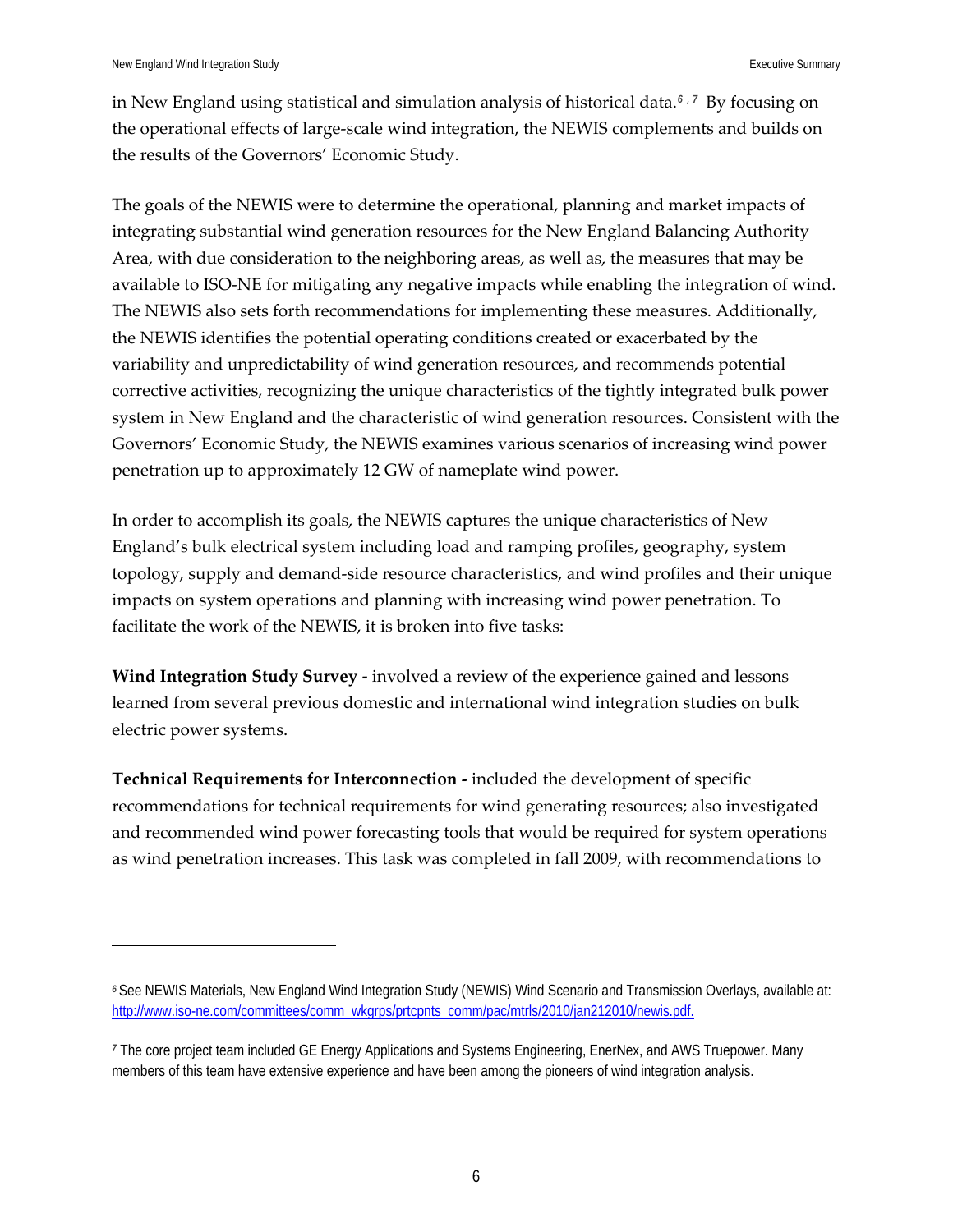ISO-NE detailed in a report titled "Technical Requirements for Wind Generation Interconnection and Integration"*[8](#page-13-0)* .

**Mesoscale Wind Forecasting and Wind Plant Models -** included development of an accurate and flexible mesoscale hindcasting model for the New England and Maritimes wind resource area (including offshore wind resources) that provides user-specified wind plant output profile data. This tool allows reuse of the mesoscale modeling data for further ISO-NE studies.

**Scenario Development and Analysis -** developed base case and wind generation scenarios, in consultation with ISO-NE and stakeholders, that included potential and probable scenarios for wind power development up to 24% annual wind energy penetration. This task also included statistical analysis to evaluate the impact of incremental wind generation on the operation of New England's bulk electric power system, focusing on the effects of variability and uncertainty.

**Scenario Simulation and Analysis -** included production simulations to evaluate the hourly operation of the various scenarios and penetration levels for three calendar years, as well as rigorous reliability calculations using Loss of Load Expectation (LOLE) methods to evaluate the capacity value of the wind generation.

In order to be clear about the interpretation of the methods used, results obtained, and any recommendations provided, it is important to recognize what the NEWIS is and what it is not. The NEWIS is neither a transmission planning study nor a blueprint for wind power development in New England, and large-scale wind power development might or might not occur in the region. The NEWIS takes a snapshot of a hypothetical future year where low, moderate, and large wind power penetrations are assumed. Feedback dynamics in markets, such as the impact of overall reduced fuel use and the changes in fuel use patterns on fuel supply and cost, were not analyzed or accounted for. It is not a goal of ISO-NE to increase the amount of any particular resource; instead the ISO's goal is to provide mechanisms to ensure that it can meet its responsibilities (stated above) for operating the system reliably, managing transparent and competitive power system markets, and planning for the future needs of the

<span id="page-13-0"></span>*<sup>8</sup>* See NEWIS Technical Report, available at:

l

[http://www.iso-ne.com/committees/comm\\_wkgrps/prtcpnts\\_comm/pac/reports/2009/newis\\_report.pdf.](http://www.iso-ne.com/committees/comm_wkgrps/prtcpnts_comm/pac/reports/2009/newis_report.pdf)

ISO-NE presented the recommendations of the NEWIS Technical Report to New England stakeholders at the November 18, 2009 meeting of the Planning Advisory Committee ("PAC"). *These recommendations will be subject to the applicable stakeholder processes prior to implementation.*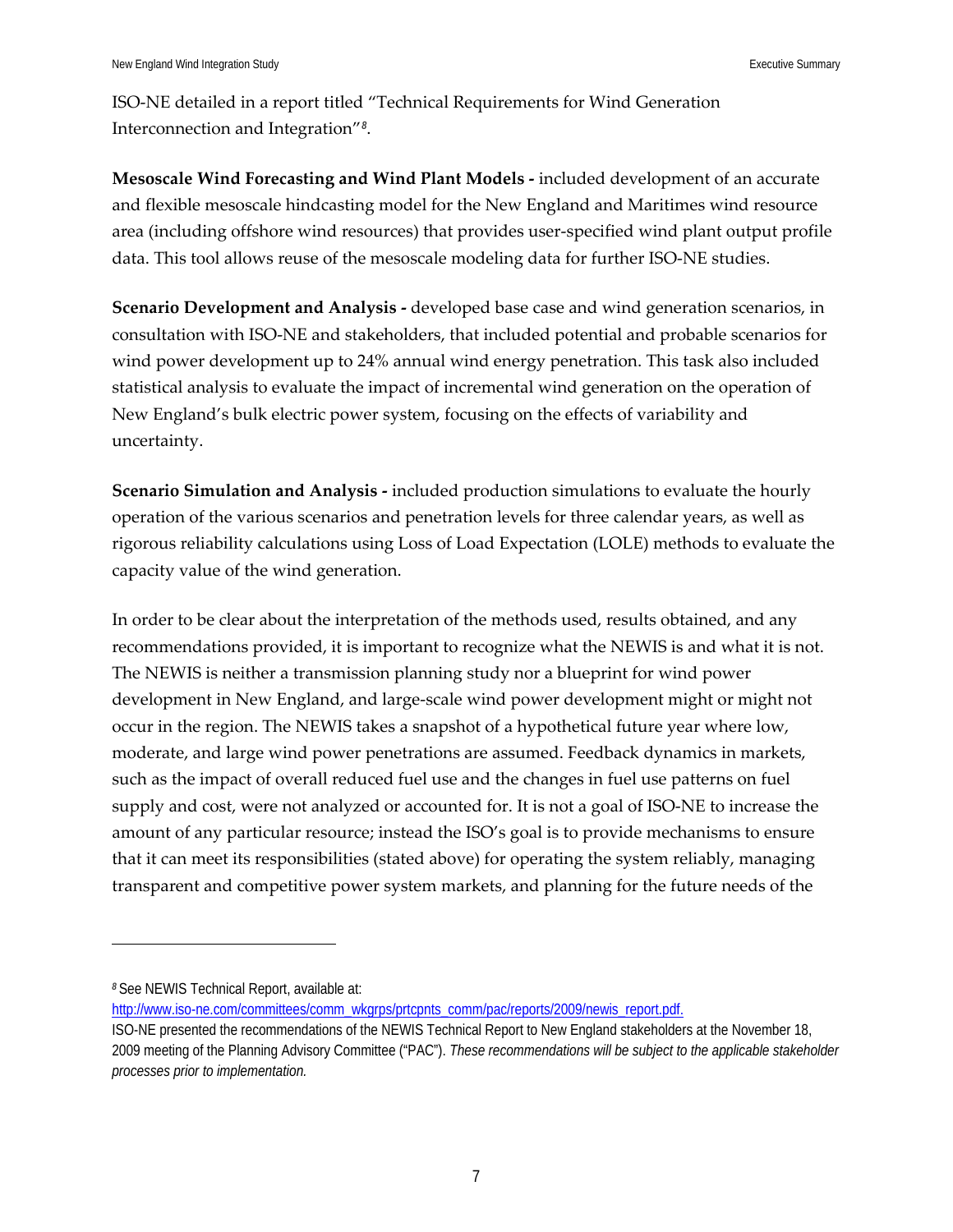system, while providing a means to facilitate innovation and the fulfillment of New England's policy objectives. In this context, the NEWIS is meant to investigate whether there are any insurmountable operational challenges that would impede ISO-NE's ability to accept large amounts of wind generation.

A fundamental assumption in the NEWIS is that the transmission required to integrate the hypothesized wind generation into the bulk power system would be available and that the wind power resources would interconnect into those bulk transmission facilities. The NEWIS is a system-wide transportation study and, as such, does not account for local issues. For example, even with the limited wind generation that currently exists on the ISO-NE system, there are some instances where local transmission constraints result in curtailment of wind facilities due to the typical development pattern of wind generation facilities in New England and their interconnection under the minimum interconnection standards process. Implementing the recommendations developed as a result of the NEWIS will not solve these issues, unless the aforementioned sizable transmission expansions were to be built and the wind generation facilities were to connect directly into those expansions.

Another important assumption is that the available portfolio of non-wind generation in New England and neighboring systems was held constant across all alternatives considered. Neither attrition nor addition of new non-wind generation was considered as modifications to the base case.

Furthermore, detailed and extensive engineering analysis regarding stability and voltage limits would be required in order to determine the viability of the hypothesized transmission expansions, which in themselves may require substantial effort to site and build. It is also important to note that implementing the recommendations developed during the second task of the NEWIS (e.g., wind power specific grid support functions, wind power forecasting, windplant modeling, and communications and control) is essential for the reliable integration of large-scale wind power into the New England power system.

Finally, in addition to the significant observations mentioned above, changes may be required to systems and procedures within the ISO organization that are yet to be determined. These changes would require additional analysis for increasing levels of wind penetration and for issues identified within New England, or beyond, as system operators gain experience with wind energy. The development, implementation, and operating costs associated with these changes are not accounted for in this study.

8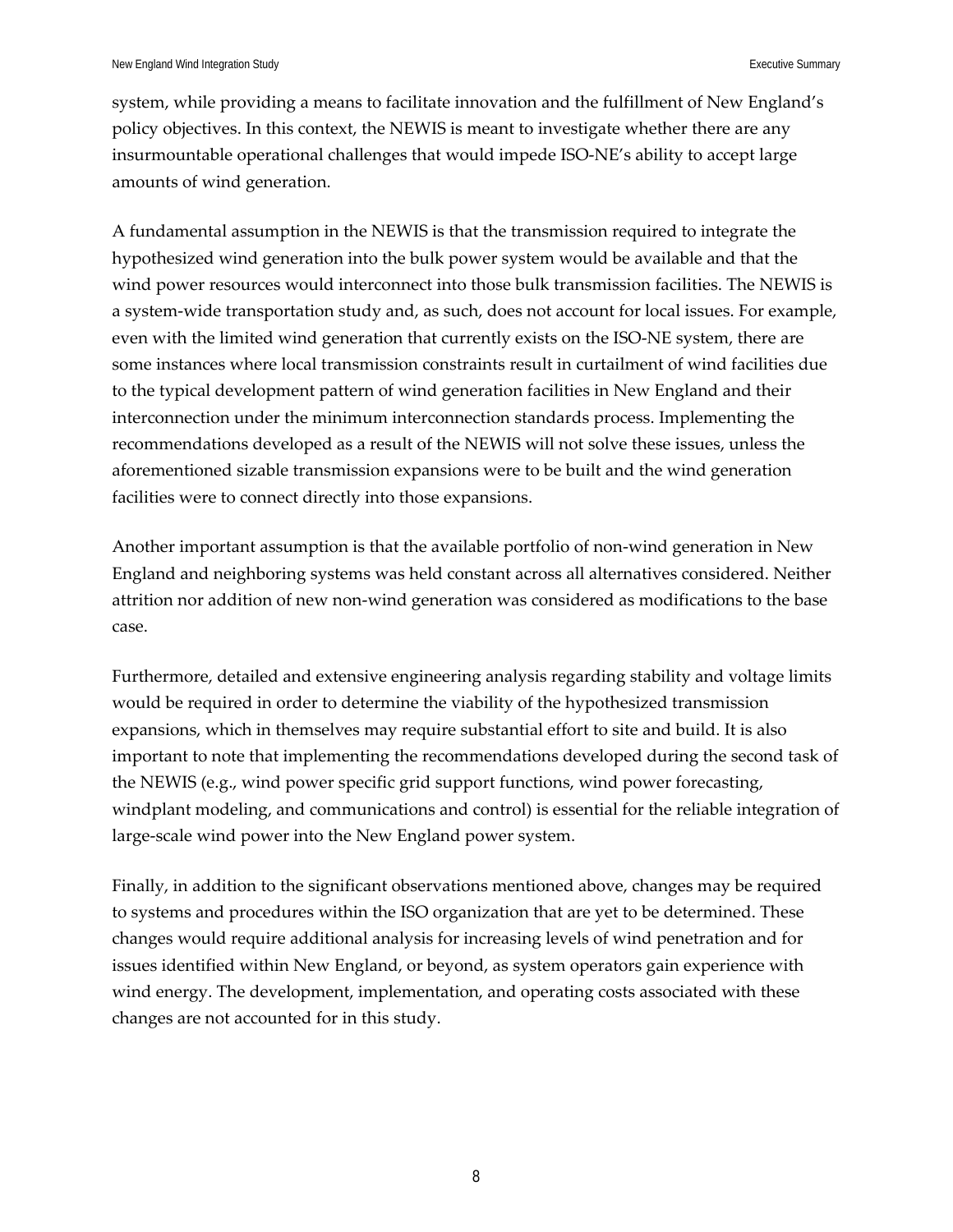### <span id="page-15-0"></span>**Study Scenarios**

All of the NEWIS wind scenarios are set to represent approximately the 2020 timeframe. In addition to the base case assumptions, there are five main categories of wind build-out scenarios representing successively greater penetrations of wind. The scenarios are categorized by the aggregate installed nameplate capacity of wind power and the simulated wind fleet's contribution to the region's forecasted annual energy demand. Values used for wind energy generated by each scenario are averages of the three years simulated via mesoscale modeling. Values of annual energy demand for the region and individual states are also averages for the three extrapolated load years used in the simulations and individual load supplied by energy efficiencies that has been bid into the Forward Capacity Market.

These categories of wind build-out scenarios include:

- Partial Queue Build-out
	- o Represents 1.14 GW of installed wind capacity
	- o Approximately 2.5% of the forecasted annual energy demand
- Full Queue Build-out
	- o Represents 4.17 GW of installed wind capacity
	- o Approximately 9% of the forecasted annual energy demand
- Medium wind penetration
	- o Represents between 6.13 GW and 7.25 GW of installed wind capacity
	- o Approximately 14% of the forecasted annual energy demand
- High wind penetration
	- o Represents between 8.29 GW and 10.24 GW of installed wind capacity
	- o Approximately 20% of the forecasted annual energy demand
- Extra-high wind penetration
	- o Represents between 9.7 GW (for offshore) or 12 GW (for onshore) of installed wind capacity
	- o Approximately 24% of the forecasted annual energy demand

Of the five categories, the Partial Queue and Full Queue build-outs are comprised of projects that were in the ISO Generator Interconnection Queue as of April 17, 2009, and the queue lists the proposed point of interconnection for each project. All of the build-outs with greater wind penetration consist of wind plants strategically chosen and added to the Full Queue site portfolio, until either the desired aggregate nameplate capacity or the desired energy contribution of the resulting wind fleet was satisfied. A range of wind plant scenarios was developed to represent what the New England system might look like with varying levels of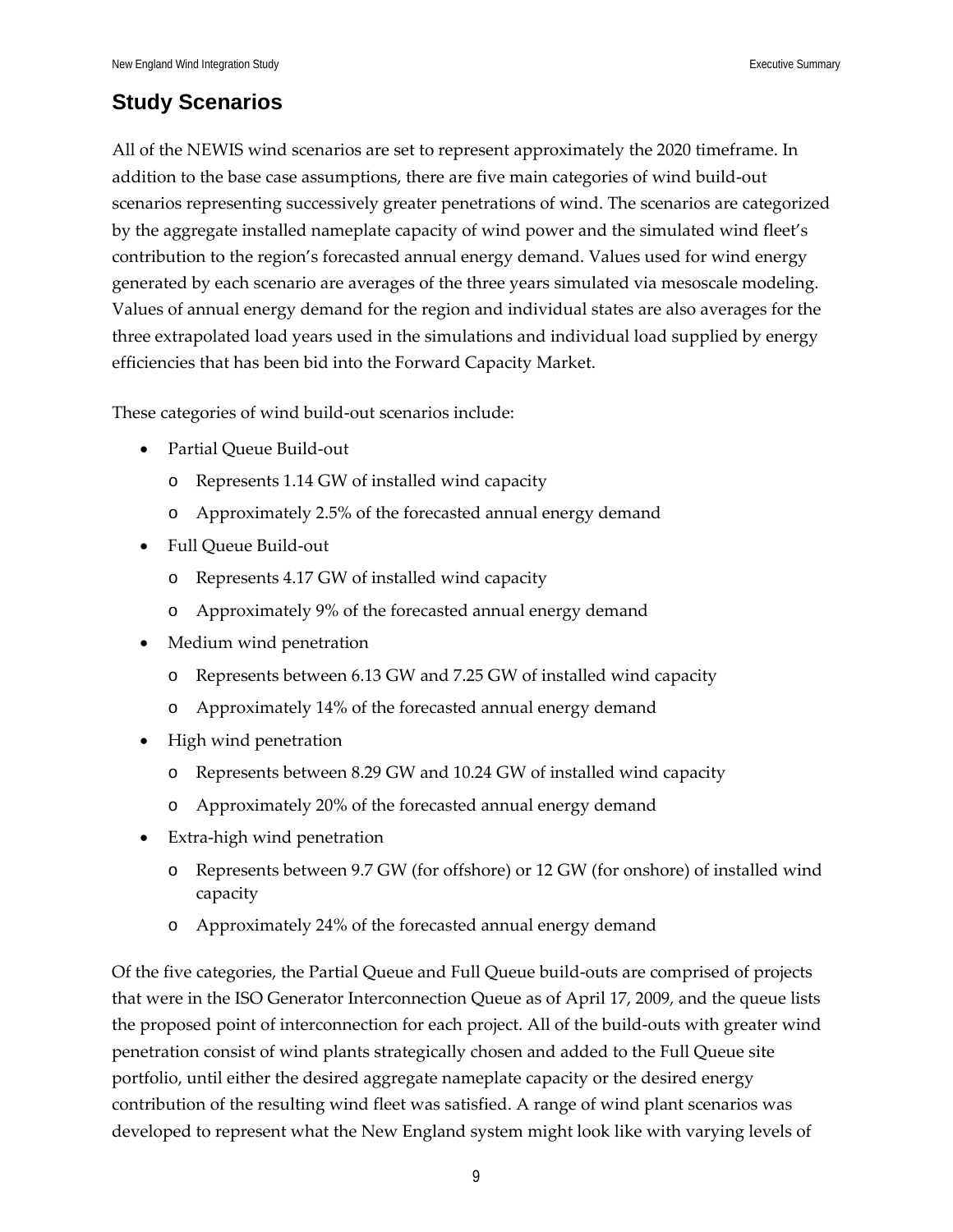wind penetration, and to represent different spatial patterns of wind development that could occur, including wind development in the Canadian Maritime Provinces. The objective of scenario development was to enable a detailed evaluation of the operational impacts of incremental wind generation variability and uncertainty on New England's bulk electric power system, including the incremental impact contributed by the spatial diversity of wind plants. The NEWIS was not intended to identify real or preferred wind integration scenarios.

In order to represent the impacts of wind portfolio diversity, five layout alternatives were developed for the medium and high wind penetration build-out scenarios, i.e., the 14% energy and 20% energy scenarios, based on sites with the best (highest) capacity factors. Two of these layout alternatives were also used for the extra-high wind penetration build-out scenario. A description of the five layout alternatives developed for each energy target follows:

- 1. Best Sites Onshore This alternative includes the onshore sites with the highest capacity factor needed to satisfy the desired regional energy or installed capacity component provided by wind power. This alternative's wind fleet is comprised predominantly of wind plants in northern New England and therefore it exhibits low geographic diversity.
- 2. Best Sites Offshore This alternative includes the offshore sites with the highest capacity factor needed to satisfy the desired regional energy or installed capacity component provided by wind power. This alternative features the highest overall capacity factor of each energy/capacity scenario set, but also a low geographic diversity. However, the steadier offshore wind resource features a higher correlation with load than onshore-based alternatives.
- 3. Balance Case This alternative is a hybrid of the best onshore and offshore sites, and as such exhibits a high geographic diversity, including a good diversity by state. The offshore component of the wind fleet is divided equally between the states of Massachusetts, Rhode Island, and Maine (this is also the only alternative that includes offshore sites located in Maine).
- 4. Best Sites by State This alternative likely represents the most spatially diverse native wind fleet, and is comprised of wind plants exhibiting the highest capacity factor within each state to meet that state's contribution of the desired energy goal. For example, in the 20% energy scenario, each state's wind fleet was built out in an attempt to meet 20% of the state's projected annual energy demand so that the overall target of 20% of projected annual energy for New England was satisfied. This alternative enables the investigation of the effects of high diversity and wind power development close to New England's load centers. It should be noted that since the Full Queue contained a disproportionately high capacity of wind projects located in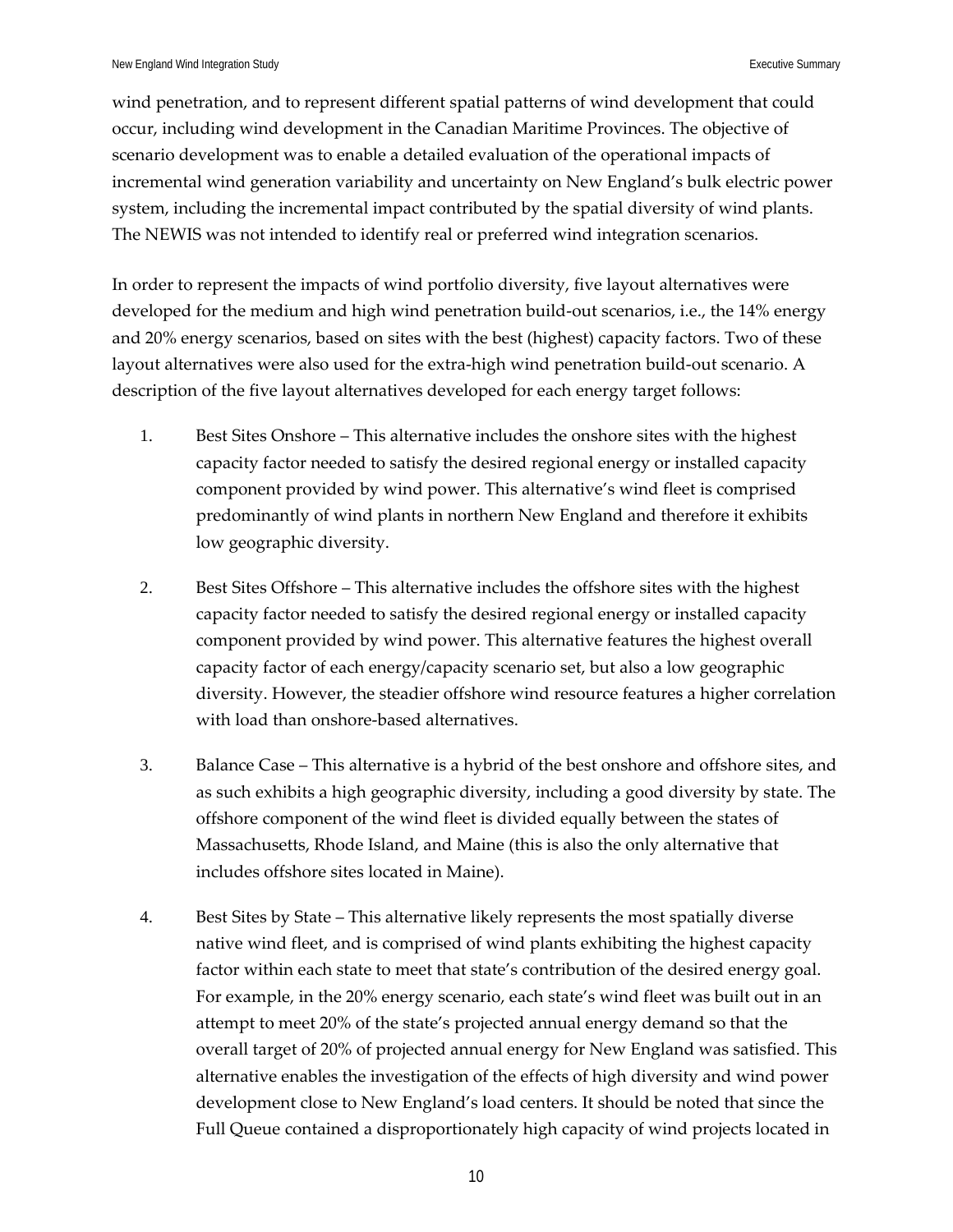Maine, the aggregate energy produced from these plants contributes approximately 58% of this state's forecasted annual energy demand. This meant that the energy contribution of each of the other states was adjusted (percentage-wise) so that the regional wind fleet would produce the overall desired contribution to the forecasted regional energy demand.

5. Best Sites Maritimes – In addition to the Full Queue sites located within New England, this alternative is made up of extra-regional wind plants in the Canadian Maritime Provinces sufficient to satisfy the desired New England region's wind energy or installed capacity. No considerations were made regarding transmission upgrades required to deliver the hypothetical wind power to New England. Wind resources in the Maritimes exhibit a high geographic diversity and an overall capacity factor approaching that of New England's offshore resource. Considering the wind plants in the Full Queue, this alternative features the greatest geographic diversity. Also, given the longitudinal distance of the Maritimes from much of New England, the effects of integrating wind in the presence of time zone shifts could be highlighted.

#### <span id="page-17-0"></span>*Wind Data*

AWS Truepower (AWST) developed a mesoscale wind model for the NEWIS study area, referred to as the New England Wind Resource Area Model (NEWRAM). The development of NEWRAM is based on the work that AWST conducted as part of the Eastern Wind Integration and Transmission Study (EWITS), for which AWST developed the wind resource and wind power output data. The resulting superset of simulated wind resource data is referred to as NREL's Eastern Wind Dataset and represents approximately 790 GW of potential future wind plant sites within the EWITS study area, and includes almost 39 GW of potential wind resource within the New England region. For the NEWIS, the New England portion of this wind dataset was expanded to include wind resources in the Canadian Maritimes and additional siting screens and validation analyses were applied. This NEWRAM dataset, which includes wind plant power output profiles as well as day-ahead wind forecasts for the calendar years of 2004, 2005, and 2006, provided the raw material necessary to build the various wind scenarios for the NEWIS.

#### <span id="page-17-1"></span>*Load Data*

The load data used in the hourly production cost simulation analysis portion of the NEWIS comes from the ISO-NE pricing nodes (aka. p-nodes). P-nodes represent locations on the transmission system where generators inject power into the system or where loads withdraw power from the system. For the NEWIS, the load data from p-nodes has been aggregated into

11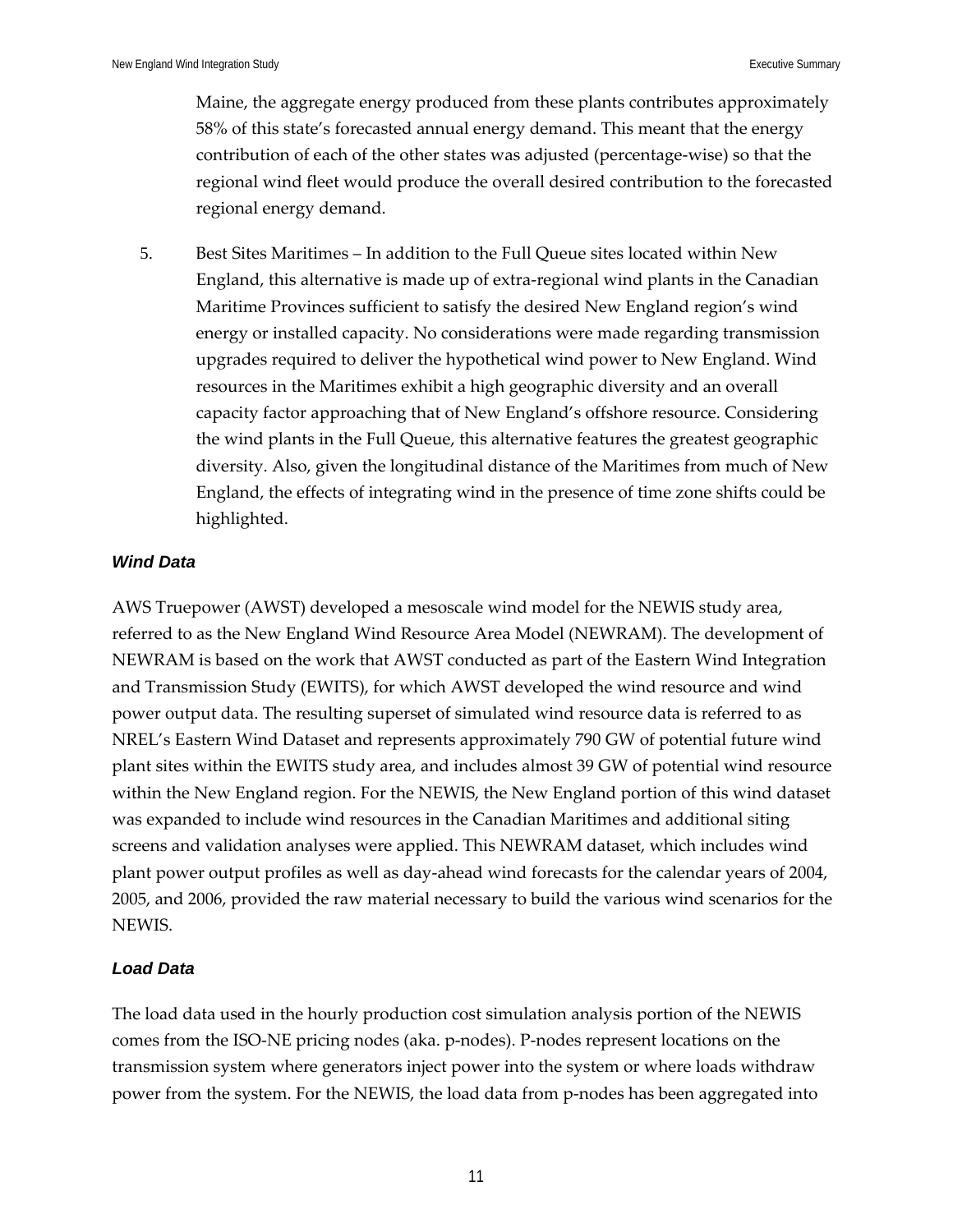the respective Regional System Plan subareas. Historical data was extracted for years 2004, 2005, and 2006.

One-minute average total ISO New England load data was derived from the Plant Information (PI) data historian, which extracts data from the Energy Management System used for power system control.

#### <span id="page-18-0"></span>*Transmission Expansions*

The NEWIS used a base-case transmission configuration for the 2019 ISO-NE system, as well as three transmission overlays developed as part of the previously described 2009 Governors' Study:

- 2019 ISO-NE System ("existing") used for base case.*[9](#page-18-2)*
- Governors' 2 GW Overlay used as developed for Governor's Study.
- Governors' 4 GW Overlay/1,500 MW New Brunswick Interchange An additional 345 kV line taken from the Governors' 8 GW Overlay was included for Southeastern Massachusetts in this overlay.
- Governors' 8 GW Overlay/1,500 MW New Brunswick Interchange

Due to scope constraints, only thermal limits were developed, investigated, and utilized for the NEWIS study. Voltage and stability limits would very likely reduce assumed transfer capability so the transfer capabilities of the hypothesized transmission expansion assumed in the study should be considered an upper bound.

#### <span id="page-18-1"></span>*Analytical Methods*

 $\overline{a}$ 

The primary objective of this study was to identify and quantify system performance or operational problems with respect to load following, regulation, operating reserves, operation during low-load periods, etc. Three primary analytical methods were used to meet this objective: statistical analysis, hourly production simulation analysis, and reliability analysis. While the NEWIS tested the feasibility of wind integration under hypothetical future scenario analyses developed for the study, real world operating and system performance conditions can vary significantly from these types of hypothesized scenarios.

<span id="page-18-2"></span>*<sup>9</sup>* The base-case system for 2019 assumes completion of transmission projects in the 2009 RSP.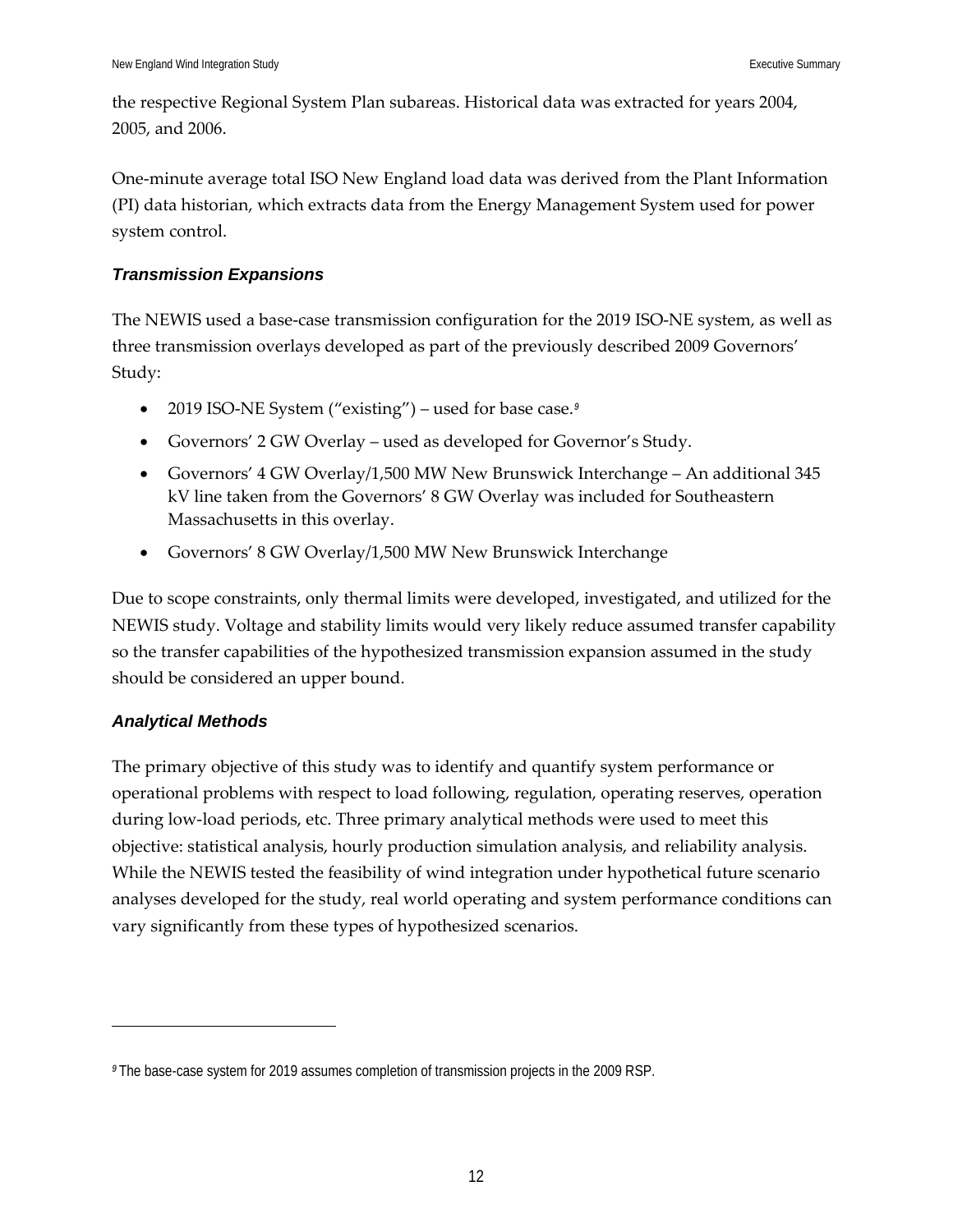$\overline{a}$ 

Statistical analysis was used to quantify variability due to system load, as well as wind generation over multiple time frames (annual, seasonal, daily, hourly, and 10-minute). The power grid already has significant variability due to periodic and random changes to system load. Wind generation adds to that variability, and increases what must be accommodated by load following and regulation with other generation resources. The statistical analysis quantified the grid variability due to load alone over several time scales, as well as the changes in grid variability due to wind generation for each scenario. The statistical analysis also characterized the forecast errors for wind generation.

Production simulation analysis with General Electric's Multi-Area Production Simulation software (GE MAPS) was used to evaluate hour-by-hour grid operation of each scenario for three years with different wind and load profiles. The production simulation results quantified numerous impacts on grid operation including the primary targets of investigation:

- Amount of maneuverable generation on-line during a given hour, including its available ramp-up and ramp-down capability to deal with grid variability due to load and wind
- Effects of day-ahead wind forecast alternatives in unit commitment
- Changes in dispatch of conventional generation resources due to the addition of new renewable generation
- Changes in transmission path loadings

Other measures of system performance were also quantified, including:

- Changes in emissions (NOx, SOx, CO2) due to renewable generation
- Changes in energy costs and revenues associated with grid operation, and changes in net cost of energy
- Changes in use and economic value of energy storage resources

Reliability analysis involved loss of load expectation (LOLE) calculations for ISO-NE system using General Electric's Multi-Area Reliability Simulation program (GE MARS). The analysis quantified the impact of wind generation on overall reliability measures, as well as the capacity values of the wind resources. ISO-NE's current method of determining the capacity value of wind plants was also compared with the LOLE/ELCC method. *[10](#page-19-0)*

<span id="page-19-0"></span>*<sup>10</sup>* Loss of load expectation (LOLE) is the expected number of hours or days that the load will not be met over a defined time period. Effective Load Carrying Capability (ELCC) is a data driven metric for capacity value, and represents the amount of additional load that can be served by the addition of a generator while maintaining the existing level of reliability.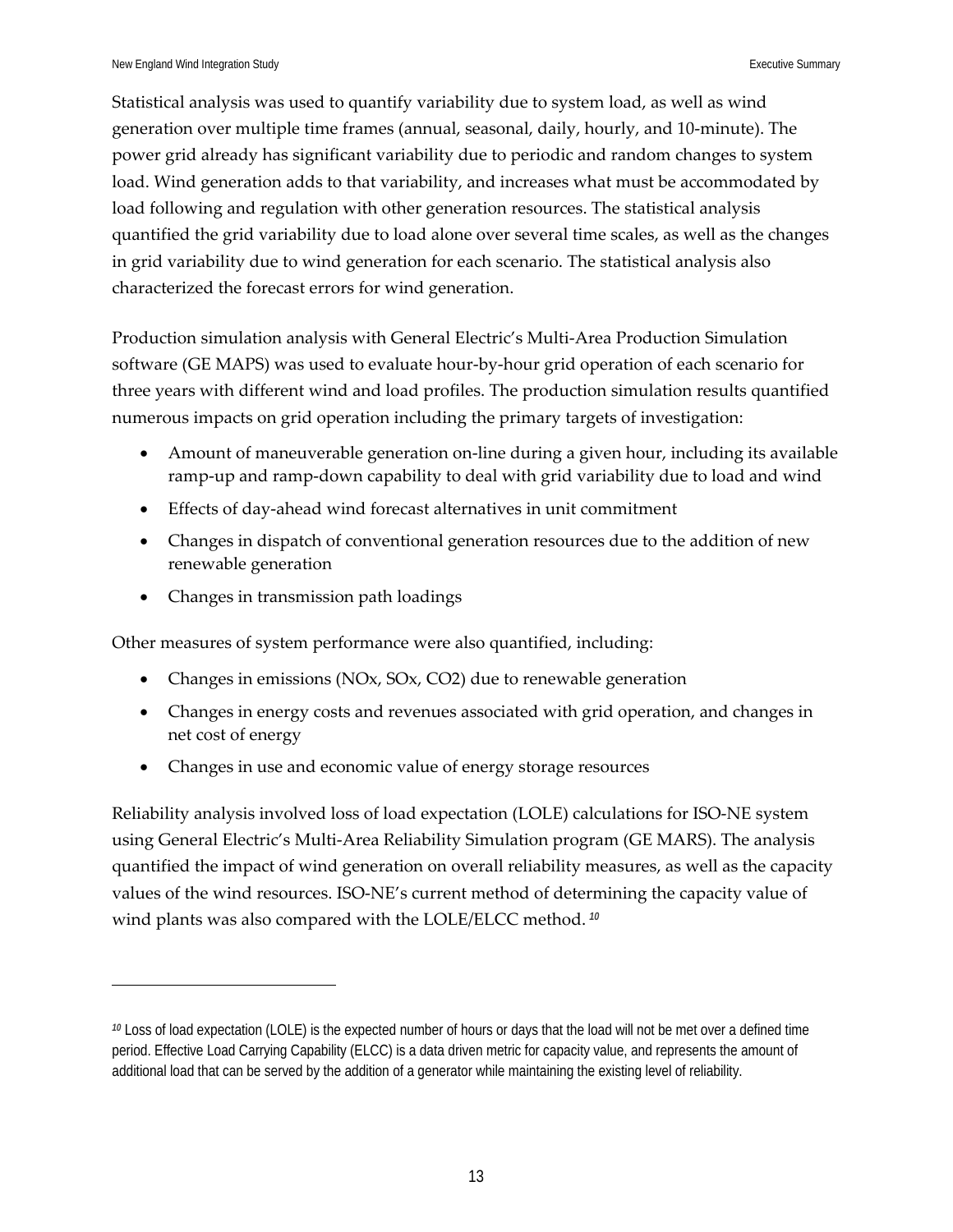Impacts on system-level operating reserves were also analyzed using a variety of techniques including statistics and production simulation. This analysis quantified the effects of variability and uncertainty, and related that information to the system's increased need for operating reserves to maintain reliability and security.

The results from these analytical methods complemented each other, and provided a basis for developing observations, conclusions, and recommendations with respect to the successful integration of wind generation into the ISO-NE power grid.

### <span id="page-20-0"></span>**Key Findings and Recommendations**

The study results show that New England could potentially integrate wind resources to meet up to 24% of the region's total annual electric energy needs in 2020 if the system includes transmission upgrades comparable to the configurations identified in the Governors' Study. It is important to note that this study assumes (1) the continued availability of existing supply-side and demand-side resources as cleared through the second FCA (in other words, no significant retirements relative to the capacity cleared through the second FCA), (2) the retention of the additional resources cleared in the second Forward Capacity Auction, and (3) increases in regulation and operating reserves as recommended in this study.

[Figure 0–2](#page-21-0) shows the annual energy from the ISO-NE generation fleet with increasing levels of wind generation for the NEWIS study of the horizon year 2020. The pie charts are for the best sites onshore layout, but since energy targets are the same for all layout alternatives within each scenario, the results presented in the pie charts are very similar across the range of layout alternatives within each scenario.

The existing ISO-NE generation fleet is dominated by natural-gas-fired resources, which are potentially very flexible in terms of ramping and maneuvering. As shown in the upper left pie chart of [Figure 0–2](#page-21-0) natural gas resources provide about 50% of total annual electric energy in New England assuming no wind generation on the system. Wind generation would primarily displace natural-gas-fired generation since gas-fired generation is most often on the margin in the ISO-NE market. The pie charts show that as the penetration of wind generation increases, energy from natural gas resources is reduced while energy from other resources remains relatively constant. At a 24% wind energy penetration, natural gas resources would still be called upon to provide more than 25% of the total annual energy (lower right pie chart). In effect, a 24% wind energy scenario would likely result in wind and natural-gas-fired generation providing approximately the same amount of energy to the system, which would represent a major shift in the fuel mix for the region. It is unclear, given the large decrease in energy market revenues for natural-gas-fired resources, whether these units would be viable and therefore continue to be available to supply the system needs under this scenario.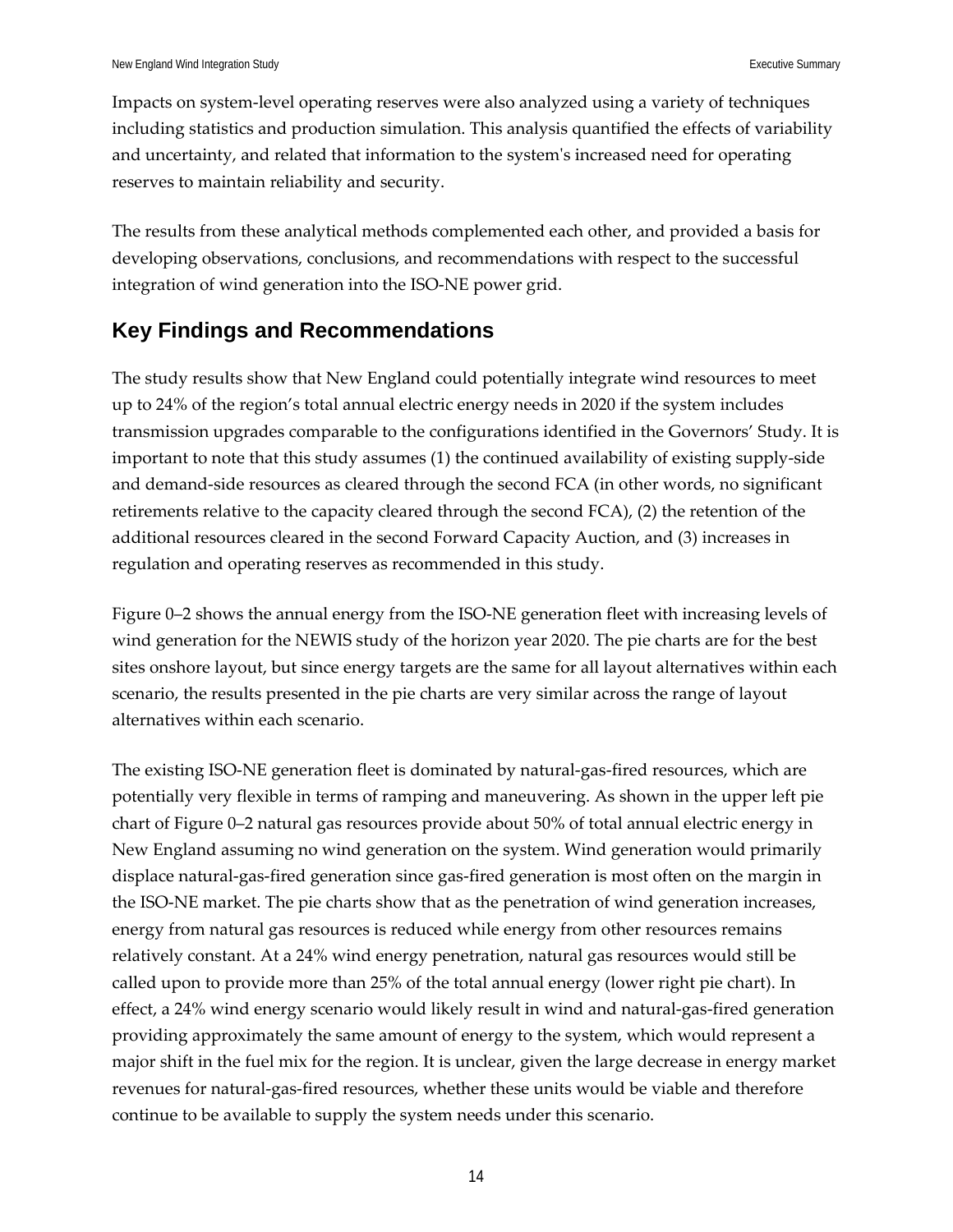

<span id="page-21-0"></span>**Figure 0–2 Annual Energy from ISO-NE Generation Fleet with Increasing Wind Energy Penetration.**

The remainder of this chapter is organized as follows: The section on [Statistical Analysis](#page-22-0) through the section covering [Capacity Value of Wind Generation](#page-31-0) summarize key analytical results related to statistical characterization of the scenarios, regulation and operating reserves, impacts on hourly operations, and capacity value of wind generation. The [High-Level](#page-32-0)  [Comparison of Scenario Layouts](#page-32-0) section presents a high-level comparison of the study scenarios. The [Recommended Changes to ISO-NE Operating Rules and Practices](#page-33-0) section presents recommended changes to ISO-NE operating rules and practices related to the following issues: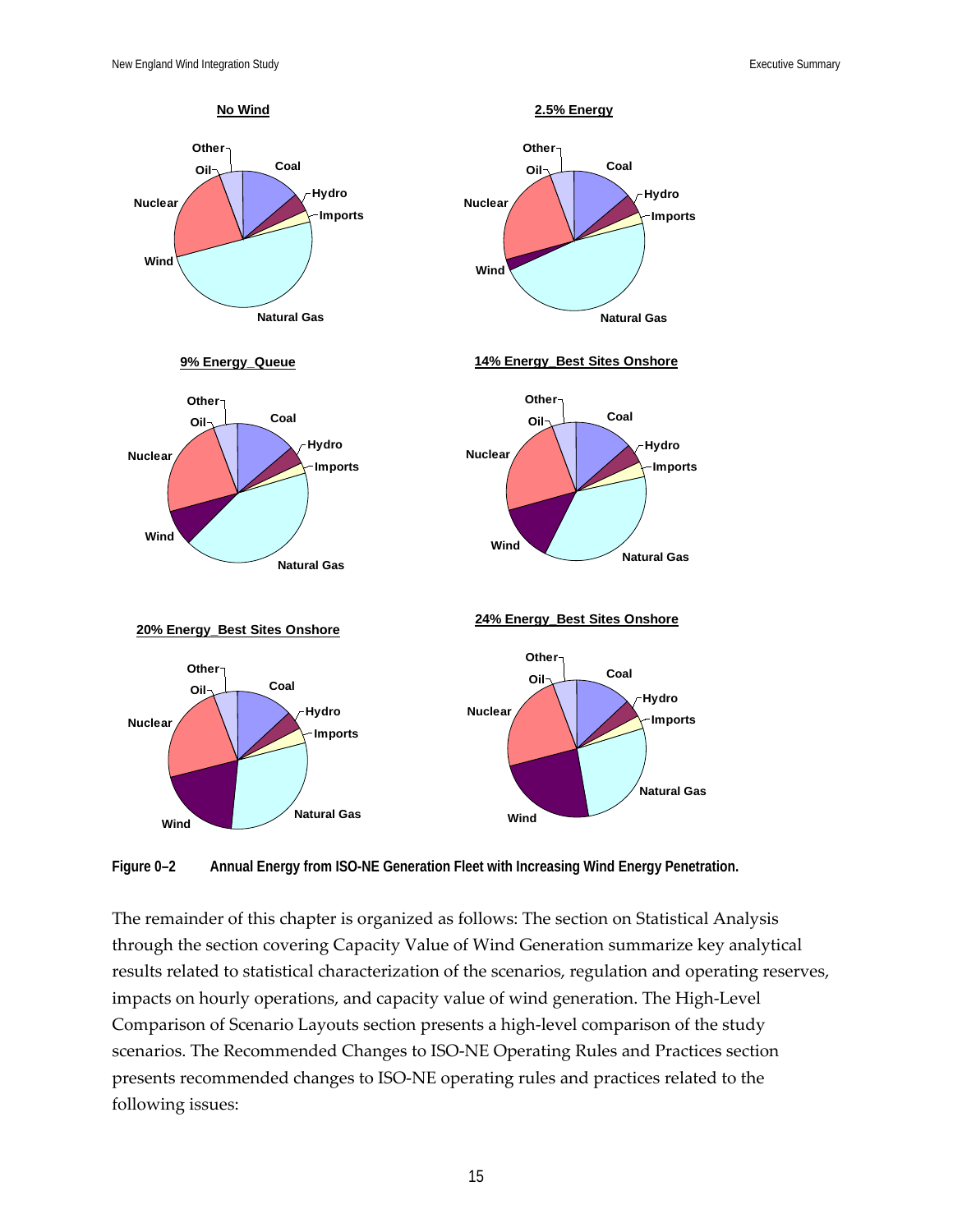New England Wind Integration Study executive Summary Executive Summary Executive Summary

- Capacity Value
- Regulation
- Reserves
- Wind Forecasting
- Maintaining System Flexibility
- Wind Generation and Dispatch
- Saving and Analyzing Operating Data

The [Other Observations from Study Results](#page-36-0) section summarizes other significant observations from the study results, including:

- Flexible Generation
- Energy Storage
- Dynamic Scheduling
- Load and Wind Forecasting with Distributed Wind Generation

The [Technical Requirements for Interconnection of Wind Generation](#page-38-0) section relates recommendations and observations in this report back to the technical requirements for interconnection of wind plants in the previously published Task 2 report. The [Future Work](#page-39-0) section includes recommendations for future work.

#### <span id="page-22-0"></span>*Statistical Analysis*

The observations and conclusions here are made on the basis of three years of synthesized meteorological and wind production data corresponding to calendar years 2004, 2005, and 2006. Historical load data for those same calendar years were scaled up to account for anticipated load growth through year 2020.

The wind generation scenarios defined for this study show that the winter season in New England is where the highest wind energy production can be expected. As is the case in many other parts of the United States, the higher load season of summer is the "off-season" for wind generation.

While New England may benefit from an increase in electric energy provided by wind generation primarily during the winter period, the region will still need to have adequate capacity to serve summer peak demand. Given current operating practices and market structures, the potential displacement of electric energy provided by existing resources raises some concern for maintaining adequate capacity (essential for resource adequacy) and a flexible generation fleet (essential to balance the variability of wind generation).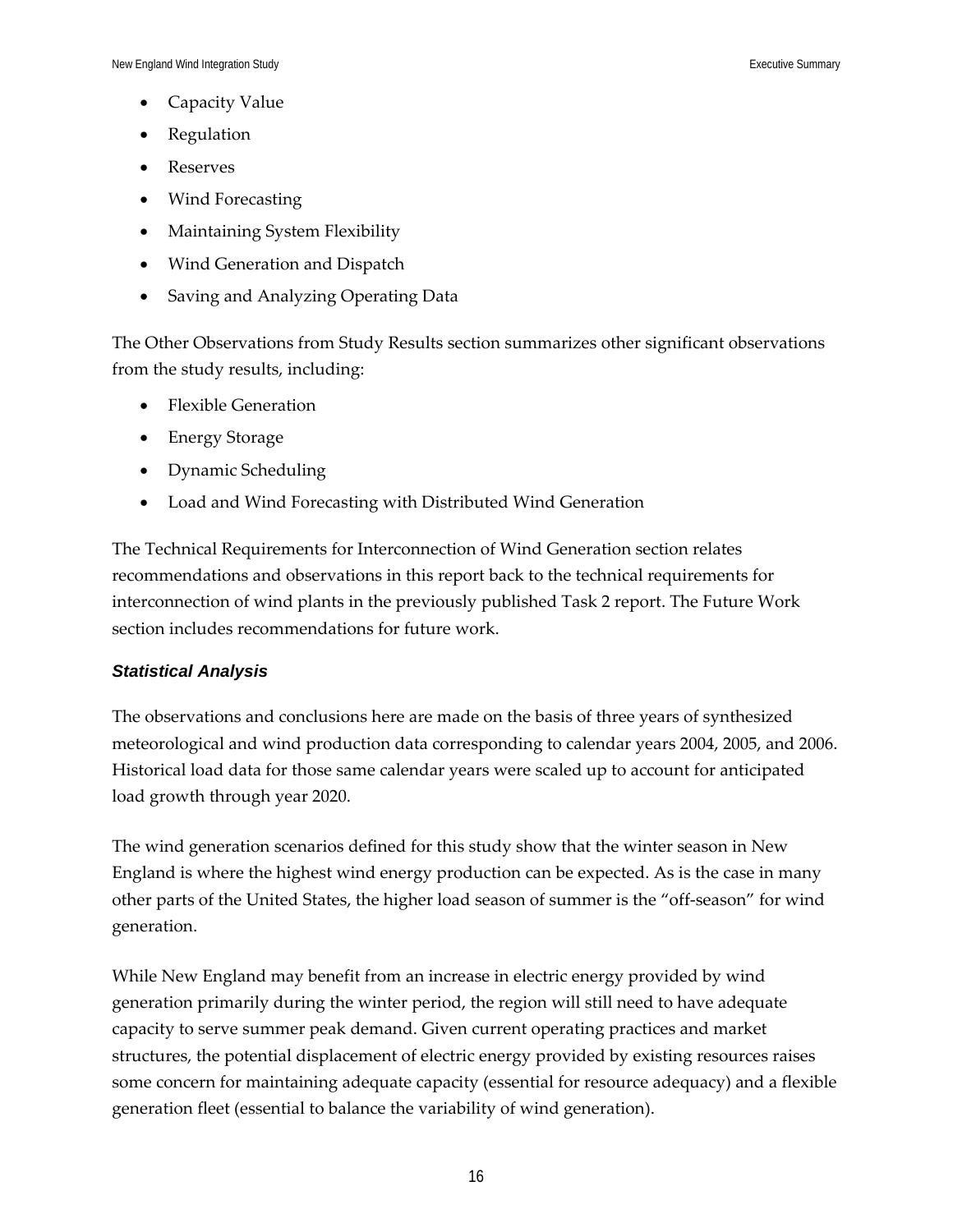The capacity factors for all scenarios follow the same general trend. Seasonal capacity factors above 45% in winter are observed for several of the scenarios. In summer, capacity factors drop to less than 30%, except for those scenarios that contain a significant share of offshore wind resources.

Based on averages over the entire dataset, seasonal daily patterns in both winter and summer exhibit some diurnal (daily) behavior. Winter wind production shows two daily maxima, one in the early morning after sunrise, and the other in late afternoon to early evening. Summer patterns contain a drop during the nighttime hours prior to sunrise, then an increase in production through the morning hours. It is enticing to think that such patterns could assist operationally with morning load pickup and peak energy demand, but the patterns described here are averages of many days. The likelihood of any specific day ascribing to the long-term average pattern is small.

The net load average patterns by season reveal only subtle changes from the average load shape. No significant operational issues can be detected from these average patterns. At the extremes, the minimum hourly net load over the data set is influenced substantially. In one of the 20% energy scenario layouts, the minimum net load drops from just about 10 GW for load alone to just over 3 GW. Impacts of these low net load periods were assessed with the production simulation analysis.

The day-ahead wind power forecasts developed for each scenario show an overall forecast accuracy of 15% to 20% Mean Absolute Error (MAE). This is consistent with what is considered the state of the commercial art. These forecast errors represent the major source of uncertainty attributable to wind generation. The impacts of forecast errors on hourly operations were evaluated in the production simulation analysis.

Shorter-term wind power forecasts are also valuable for system operations. This study addressed the use of persistence forecasts over the hour-ahead and ten-minute-ahead time periods. A persistence forecast assumes that future generation output will be the same as current conditions. For slowly changing conditions, short-term persistence forecasts are currently about as accurate statistically as those that are skill-based, but this relationship breaks down as hour-to-hour wind variability increases. Operationally significant changes in wind generation over short periods of time, from minutes to hours (known as ramping events), highlight this issue. As a first estimate, operationally significant ramps are often considered to be a 20 percent change in power production within 60 minutes or less. However, the actual percent change that is operationally significant varies depending on the characteristics of the power grid and its resources. As the rate and magnitude of a ramp increases, persistence forecasts tend to become less and less accurate for the prediction of short-term wind generation.

17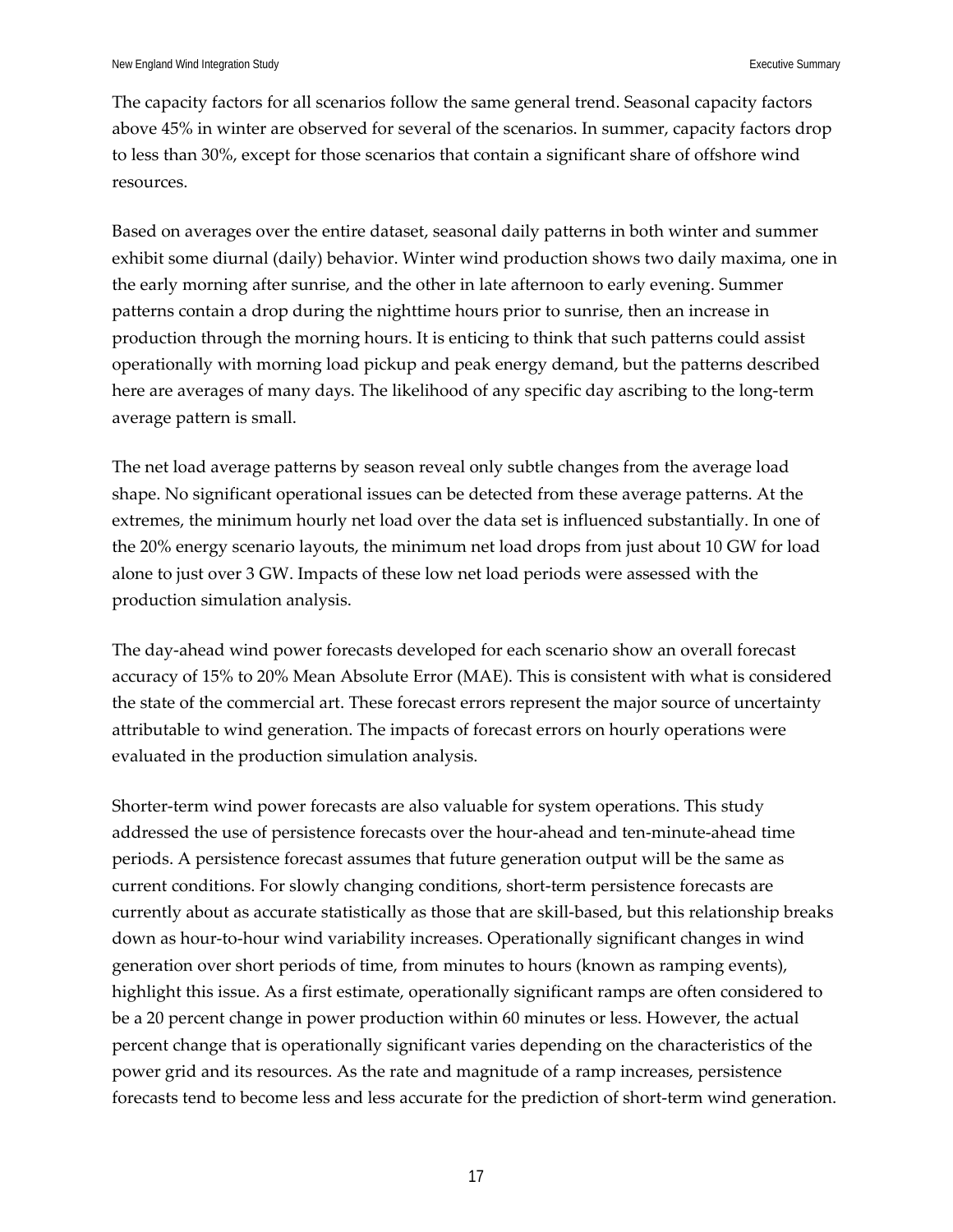While the persistence assumption works for a study like this one, in reality ISO-NE will need better ramp-forecasting tools as wind penetration increases. Such tools would give operators the means to prepare for volatile periods by allocating additional reserves or making other system adjustments. There has been recent progress in this area and better ramp forecasting tools are now being developed. For example, AWS Truepower recently deployed a system for the Electric Reliability Council of Texas (ERCOT) known as the ERCOT Large Ramp Alert System (ELRAS), which provides probabilistic and deterministic ramp event forecast information through a customized web-based interface. ELRAS uses a weather prediction model running in a rapid update cycle, ramp regime-based advanced statistical techniques, and meteorological feature tracking software to predict a range of possible wind ramp scenarios over the next nine hours. It is highly recommended that ISO-NE pursue the development of a similar system tailored to forecast the types of ramps that may impact New England.

#### <span id="page-24-0"></span>*Regulation and Operating Reserves*

Statistical analysis of load and wind generation profiles as well as ISO-NE operating records of Area Control Error (ACE) performance were used to quantify the impact of increasing penetration of wind generation on regulation and operating reserve requirements.*[11](#page-24-1)*

All differences between the scenarios stem from the different variability characteristics extracted from three years of mesoscale wind production data in the NEWRAM. The methodology and ISO-NE load are the same for each scenario, so wind variability is the only source of differences between scenarios.

#### *Regulation*

 $\overline{a}$ 

Significant penetration of wind generation will increase the regulation capacity requirement and will increase the frequency of utilization of these resources. The study identified a need for an increase in the regulation requirement even in the lowest wind penetration scenario (2.5% wind energy), and the requirement would have noticeable increases for higher penetration levels. For example, the average regulation requirement for the load only (i.e., no wind) case was 82 MW. This requirement increases to 161 MW in the 9% wind energy scenario—and to as high as 313 MW in the 20% scenario.

<span id="page-24-1"></span>*<sup>11</sup>* ACE is a measurement of the instantaneous difference between the net actual and scheduled electric energy flows over the interchange between two regions. It is used to evaluate system control performance in real-time operating conditions. The ISO uses the ACE to dispatch resources that can provide regulation service to the electric grid.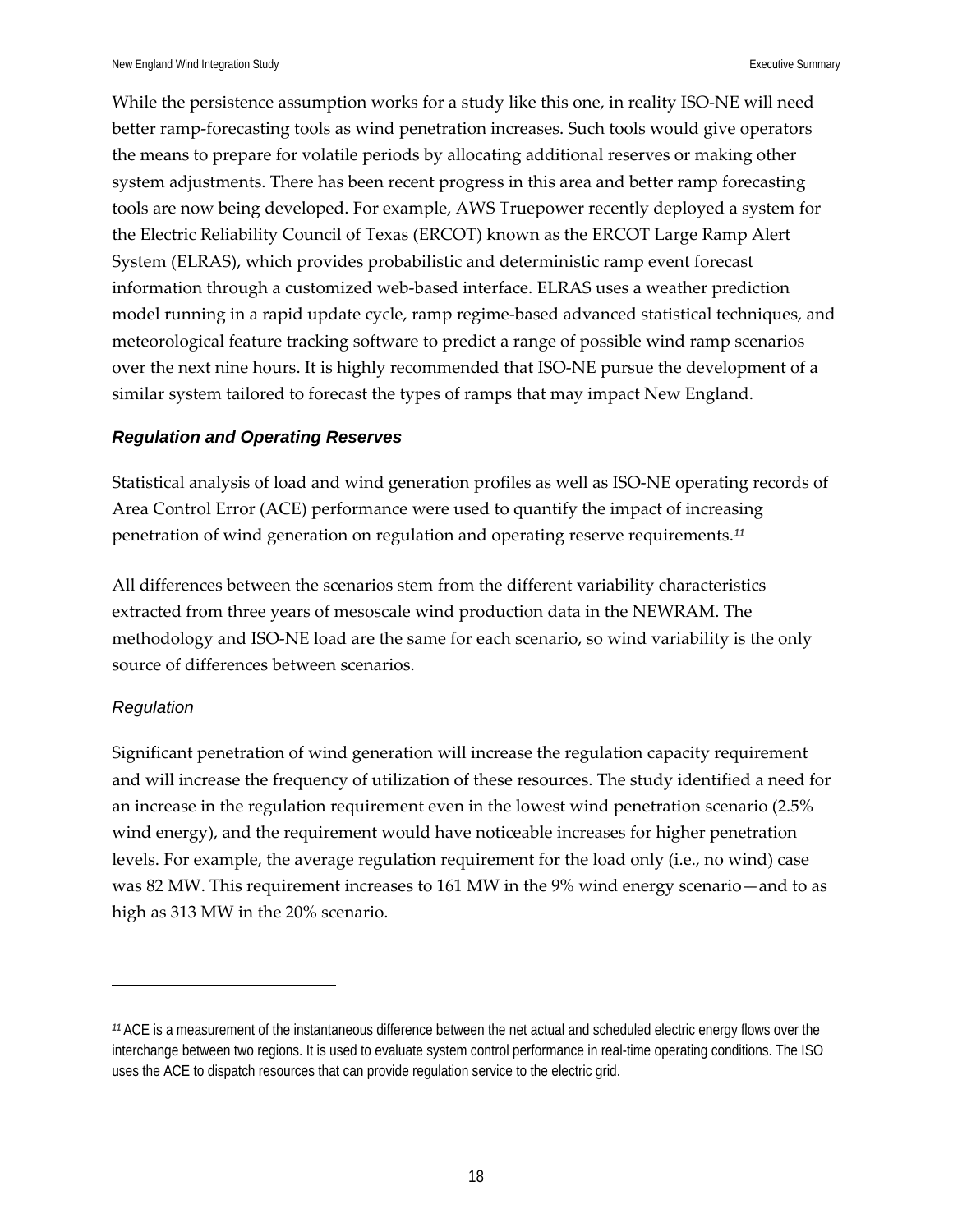The primary driver for increased regulation requirements due to wind power is the error in short-term wind power forecasting. The economic dispatch process is not equipped to adjust fast enough for the errors inherent in short-term wind forecasting and this error must be balanced by regulating resources. (This error must be accounted for in addition to the load forecasting error.)

[Figure 0–3](#page-25-0) shows regulation-duration curves for increasing levels of wind penetration. It shows the number of hours per year where regulation needs to be equal to or greater than a given value. For example, the dark blue curve (the left-most curve) shows that between 30 MW and 190 MW of regulation are required for load alone. The 2.5% Partial Queue scenario (the light blue line to the right of the load-only curve) increases the regulation requirement to a range of approximately 40 MW to 210 MW; the overall shape tracks that of the load-only regulation requirement curve. In the higher wind penetration scenarios, this minimum amount of required regulation capacity increases and the average amount of regulation required increases such that the shapes of the curves no longer track that of the load-only curve—this is indicative that the increased regulation capacity will likely be required to be utilized more frequently. The purple curve (the middle curve) shows that a range of approximately 50 MW to 270 MW of regulation is required with 9% wind energy penetration. The yellow and red curves (to the right of the 9% wind penetration curve just discussed) show that the required regulation increases to ranges of approximately 75 MW to 345 MW and approximately 80 MW to 430 MW, respectively. These estimates are based on rigorous statistical analysis of wind and load variability.



<span id="page-25-0"></span>**Figure 0–3 Regulation Requirements with Increasing Wind Energy Penetration**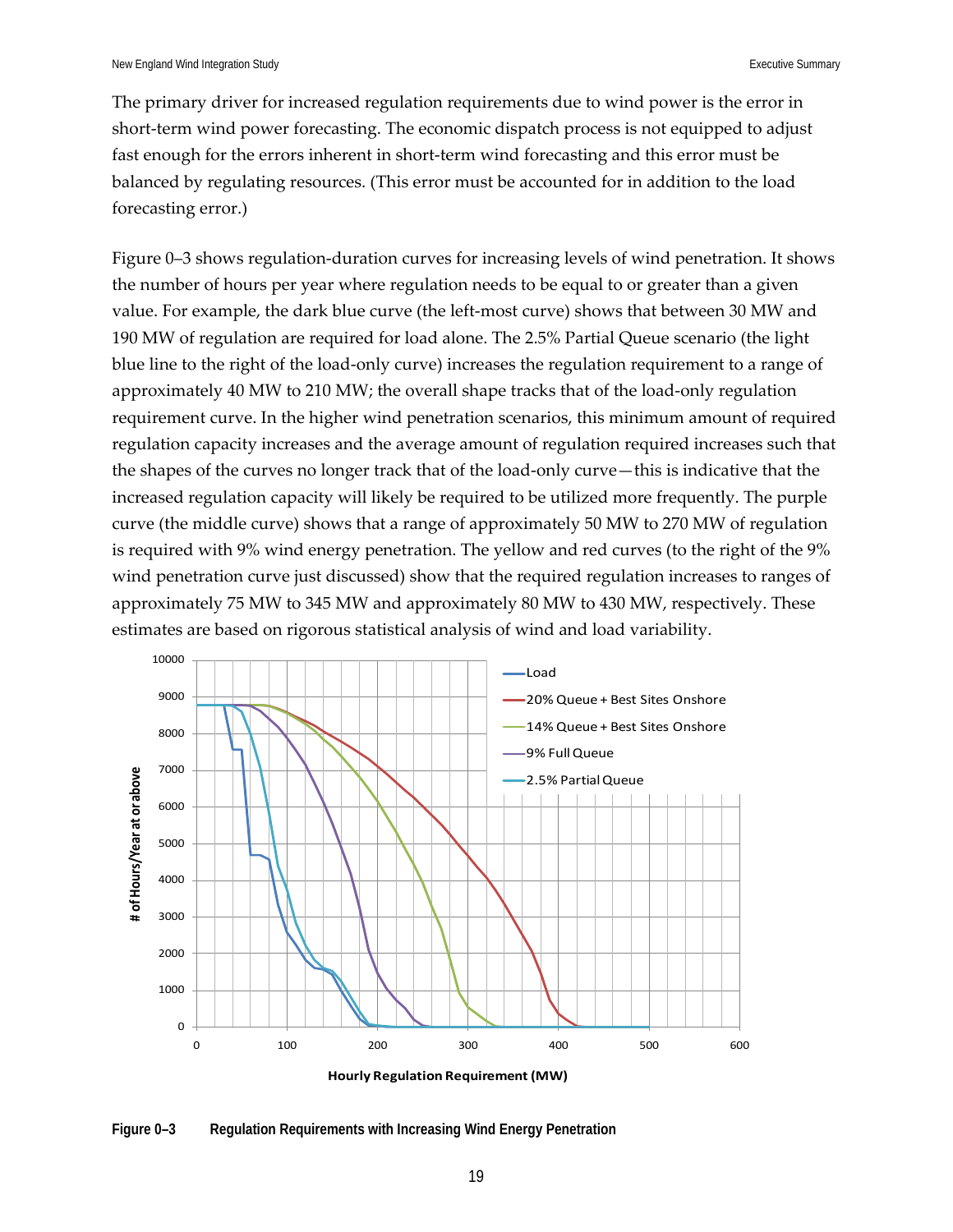New England Wind Integration Study executive Summary Executive Summary Executive Summary

At 20% wind energy penetration, the average regulation requirement is estimated to increase from approximately 80 MW without wind, to a high of approximately 315 MW with 20% wind depending on the differences within the scenario. At lower penetration levels, the incremental regulation requirement is smaller. The hourly analysis indicates average regulation requirements would increase to a high of approximately 230 MW with 14% wind energy penetration. At 9% wind energy penetration, the average regulation would increase to approximately 160 MW. At the lowest wind penetration studied (2.5%) average required regulation capability would increase to approximately 100 MW. Alternate calculation methods that include historical records of ACE performance, synthesized 1-minute wind power output, and ISO-NE operating experience suggest that the regulation requirement may increase less than these amounts.

There are some small differences in regulation impacts discernable amongst layouts at the same energy penetration levels. This can be traced directly to the statistics of variability used in these calculations. Based on the ISO-NE wind generation mesoscale data, some scenario layouts of wind generation exhibit higher variability from one ten-minute interval to the next. A number of factors could contribute to this result, including the relative size of the individual plants in the scenario layout (and the impact on spatial and geographic diversity), the local characteristics of the wind resource as replicated in the numerical weather simulations from which the data is generated, and even the number of individual turbines comprising the scenario, as more turbines would imply more spatial diversity. At the same time, however, the differences may be within the margin of uncertainty inherent in the analytical methodologies for calculating regulation impacts. Given these uncertainties, it is difficult to draw concrete conclusions regarding the relative merits of one scenario layout over the others.

ISO-NE routinely analyzes regulation requirements and makes adjustments. As wind generation is developed in the market footprint, similar analyses will take place. Control performance objectives and the empirically observed operating data that includes wind generation should be taken into account in the regulation adjustment process.

ISO-NE's current practice for monitoring control performance and evaluating reserve policy should be expanded to explicitly include consideration of wind generation once it reaches a threshold where it is visible in operational metrics. A few methods by which this might be done are discussed in Chapter 4, and ISO-NE will likely find other and better ways as their experience with wind generation grows. ISO-NE should collect and archive high-resolution data from each wind generation facility to support these evaluations.

Analysis of these results indicates, assuming no attrition of resources capable of providing regulation capacity, that there may be adequate supply to match the increased regulation requirements under the wind integration scenarios considered. ISO-NE's business process is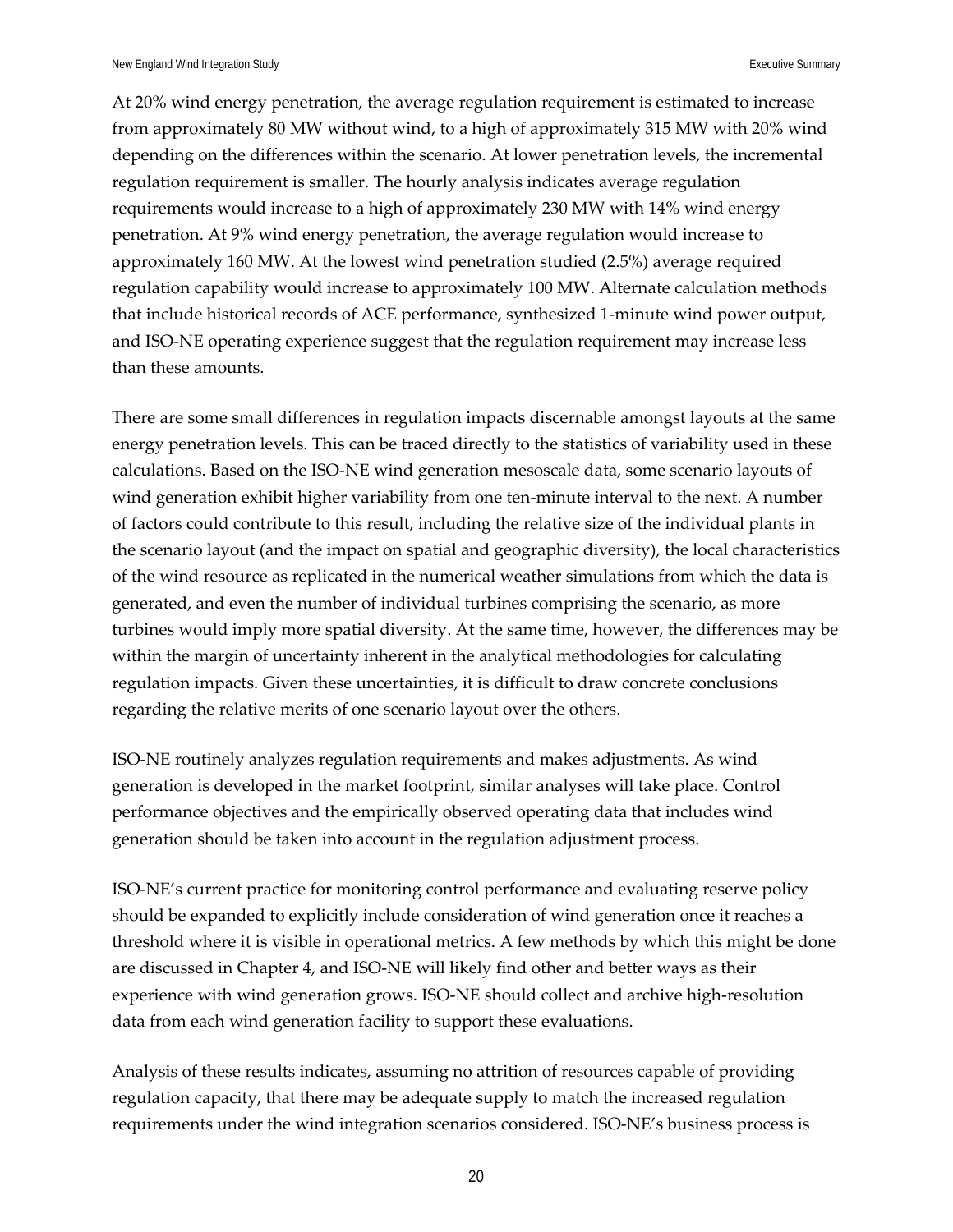robust and is designed to assure regulation adequacy as the required amount of regulation develops over time and the needs of the system change.

#### *Operating Reserves*

Additional spinning and non-spinning reserves will be required as wind penetration grows. The analysis indicates that Ten Minute Spinning Reserve (TMSR) would need to be supplemented as penetration grows to maintain current levels of contingency response. Increasing TMSR by the average amount of additional regulation required for wind generation is a potential option to ensure that the spinning reserve available for contingencies would be consistent with current practice.

Using this approach, TMSR would likely need to increase by 310 MW for the 20% energy penetration scenarios, about 125 MW for 14% penetration, and about 80 MW for 9% penetration.

In addition to the penetration level, the amount is also dependent on the following factors:

- The amount of upward movement that can be extracted from the sub-hourly energy market – the analysis indicates that additional Ten Minutes Non-Spinning Reserve (TMNSR), or a separate market product for wind generation, would be needed at 20% penetration
- The current production level of wind generation relative to the aggregate nameplate capacity, and
- The number of times per period (e.g., year) that TMSR and Thirty Minute Operating Reserve (TMOR) can be deployed – for the examples here, it was assumed that these would be deployed 10 times per period.

The amount of additional non-spinning reserve that would be needed under conditions of limited market flexibility and volatile wind generation conditions is about 300 MW for the 20% Best Sites Onshore case, and 150 MW for the 9% Energy Queue case. This incremental amount would maintain the TMNSR designated for contingency events per existing practice, where it is occasionally deployed for load changes. "Volatile wind generation conditions" would ultimately be based on ongoing monitoring and characterization of the operating wind generation. Over time, curves like those in Figure 4-5 would be developed from monitoring data and provide operators with an increasingly confident estimate of the expected amount of wind generation that could be lost over a defined interval.

The additional TMNSR would be used to cover potentially unforecasted extreme changes (reductions) in wind generation. As such, its purpose and frequency of deployment are different from the current TMNSR. This may require consideration of a separate market product that recognizes these differences. ISO-NE should also investigate whether additional TMOR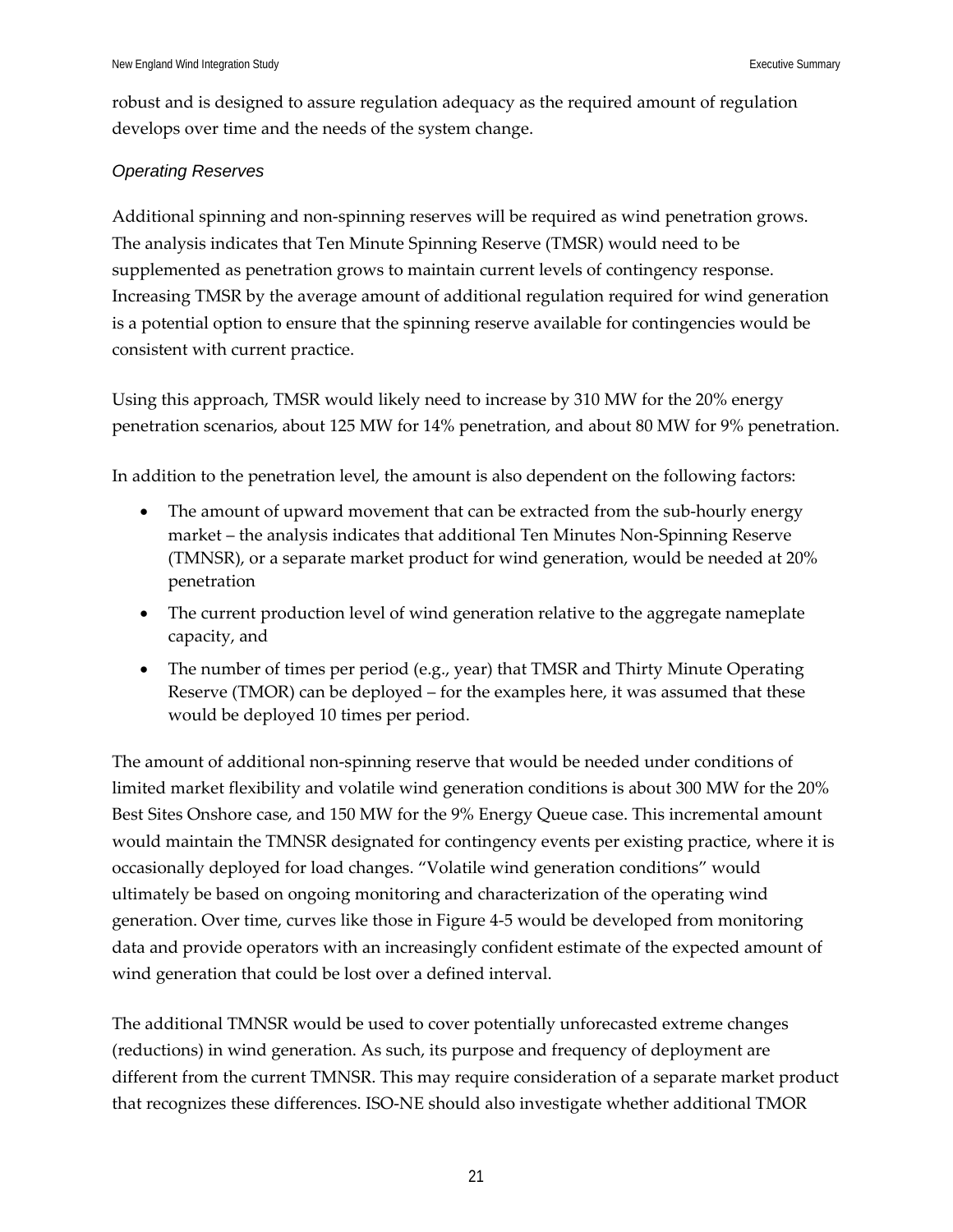could be substituted to some extent for the TMSR and/or TMNSR requirements related to wind variability.

Due to the increases in TMSR and TMNSR, overall Total Operating Reserve (TOR) increases in all wind energy scenarios. For the 2.5% wind energy scenario, the average required TOR increases from 2,250 MW to 2,270 MW as compared to the no wind energy scenario baseline. The average required TOR increases to approximately 2,600 MW with 14% wind penetration and about 2,750 MW with 20% penetration.

The need for additional reserves varies as a function of wind generation. Therefore, it would be advantageous to have a process for scheduling reserves day-ahead or several hours ahead, based on forecasted hourly wind generation. It may be inefficient to schedule additional reserves using the existing "schedule" approach, by hour of day and season of year, since that may result in carrying excessive reserves for most hours of the year. The process for developing and implementing a day-ahead reserves scheduling process may involve considerable effort and investigation of this process was outside the scope of the NEWIS.

#### <span id="page-28-0"></span>*Analysis of Hourly Operations*

 $\overline{a}$ 

Production simulation analysis was used at an hourly time-step to investigate operations of the ISO-NE system for all the study scenarios under the previously stated assumptions of transmission expansion, no attrition of dispatchable resources, addition of resources that have cleared in the second Forward Capacity Auction, and the use of all of the technical capability of the system (i.e., exploiting all system flexibility). The results of this analysis indicate that integrating wind generation up to the 24% wind energy scenario is operationally feasible and may reduce average system-wide variable operating costs (i.e., fuel and variable O&M costs) in ISO-NE by \$50 to \$54 per megawatt-hour of wind energy*[12](#page-28-1)* ; however, these results are based on numerous assumptions and hypothetical scenarios developed for modeling purposes only. The reduction in system-wide variable operating cost is essentially the marginal cost of energy, which should not be equated to a reduction in \$/MWh for market clearing price (i.e. Locational Marginal Prices--LMPs). Low-priced wind resources could displace marginal resources, but that differential is not the same as reductions in LMPs.

<span id="page-28-1"></span>*<sup>12</sup>* In essence, this is the cost to replace one MWh of energy from wind generation with one MWh of energy from the next available resource from the assumed fleet of conventional resources.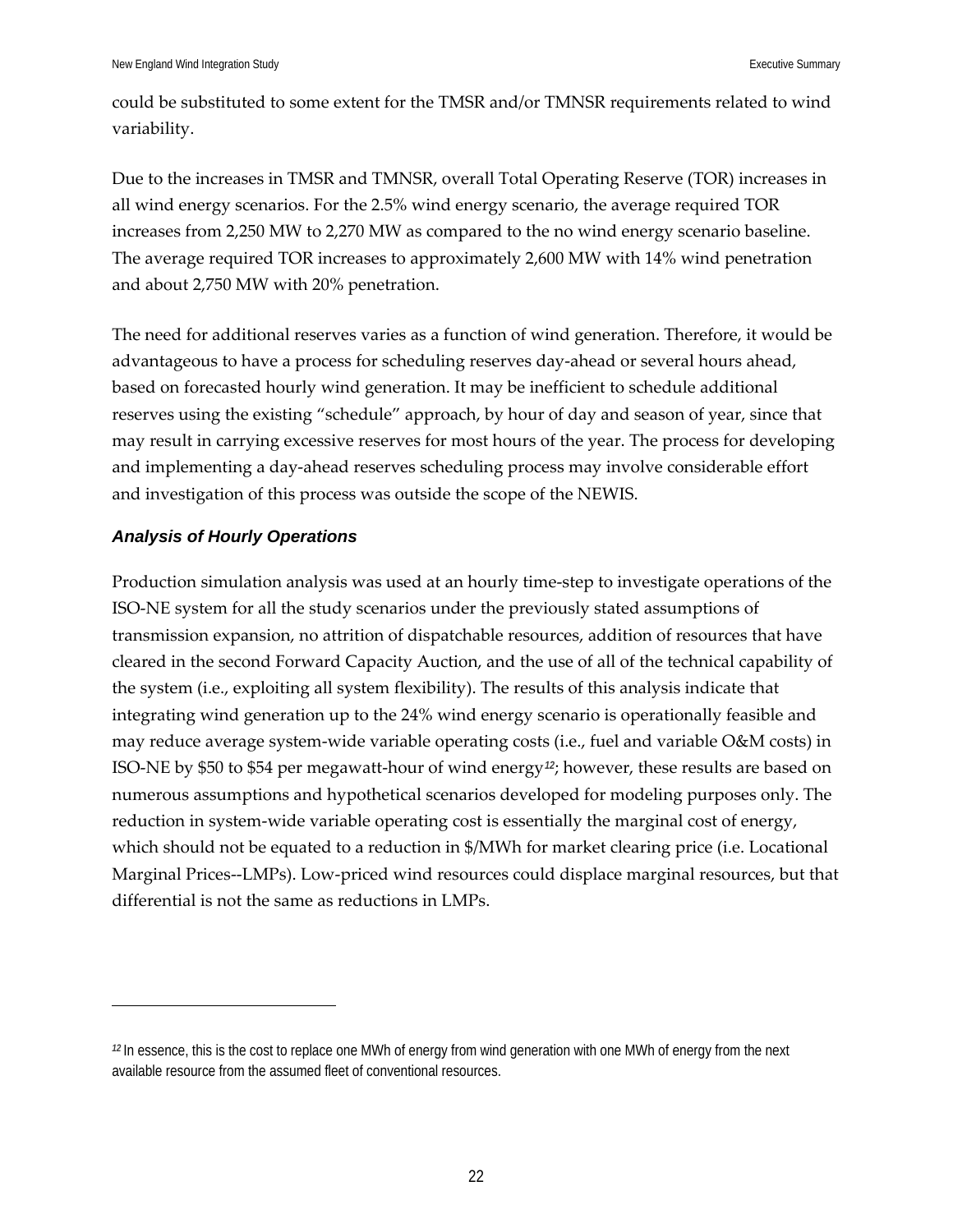As mentioned briefly in the introduction to the hourly analysis, the cost information is included only as a byproduct of the production cost analysis and that the study was not intended primarily to compare cost impacts for the various scenarios. These results are not intended to predict outcomes of the future electric system or market conditions and therefore should not be considered the primary basis for evaluating the different scenarios.

Wind energy penetrations of 2.5%, 9%, 14%, 20%, and 24% were evaluated. As wind penetrations were increased up to 24%, there were increasing amounts of ramp down insufficiencies with up to approximately 540 hours where there may potentially be insufficient regulation down capability. There were no violations that occurred for the regulation up. The transmission system with the 4 GW overlay was adequately designed to handle 20% wind energy without significant congestion. The transmission system with the 8 GW overlay was adequately designed to handle 24% wind energy without significant congestion.

Wind generation primarily displaces natural-gas-fired combined cycle generation for all levels of wind penetration, with some coal displacement occurring at higher wind penetrations.

The study showed relatively small increases in use of existing pumped-storage hydro (PSH) for large wind penetrations; because balancing of net load—an essential requirement for large-scale wind integration—was largely provided by the flexibility of the natural-gas-fired generation fleet. It is possible that retirements (attrition) of some generation in the fleet would increase the utilization of PSH, but that was not examined in this study.

The lack of a price signal to increase use of energy storage is the primary reason the study showed small increases in the use of pumped-storage hydro in the higher wind penetrations. For energy arbitrage applications, like pumped storage hydro, a persistent spread in peak and off-peak prices is the most critical economic driver. The differences between on-peak and offpeak prices were small because natural-gas-fired generation remained on the margin most hours of the year. Over the past six years, GE has completed wind integration studies in Texas, California, Ontario, the western region of the United States, and Hawaii. In many of these studies, as the wind power penetration increases, spot prices tend to decrease, particularly during high priced peak hours. The off-peak hours remain relatively the same. Therefore, the peak and off-peak price spread shrinks and no longer has sufficient range for economic storage operation. An example of this can be seen in [Figure 0–4.](#page-30-0) The figure shows the Locational Marginal Price (LMP) for the week of April 1, 2020, for the 20% Best Sites Onshore scenario, using year 2004 wind and load shapes. It also shows the LMP for a case with no wind generation. The price spread decreases substantially, which reduces the economic driver for energy storage due to price arbitrage.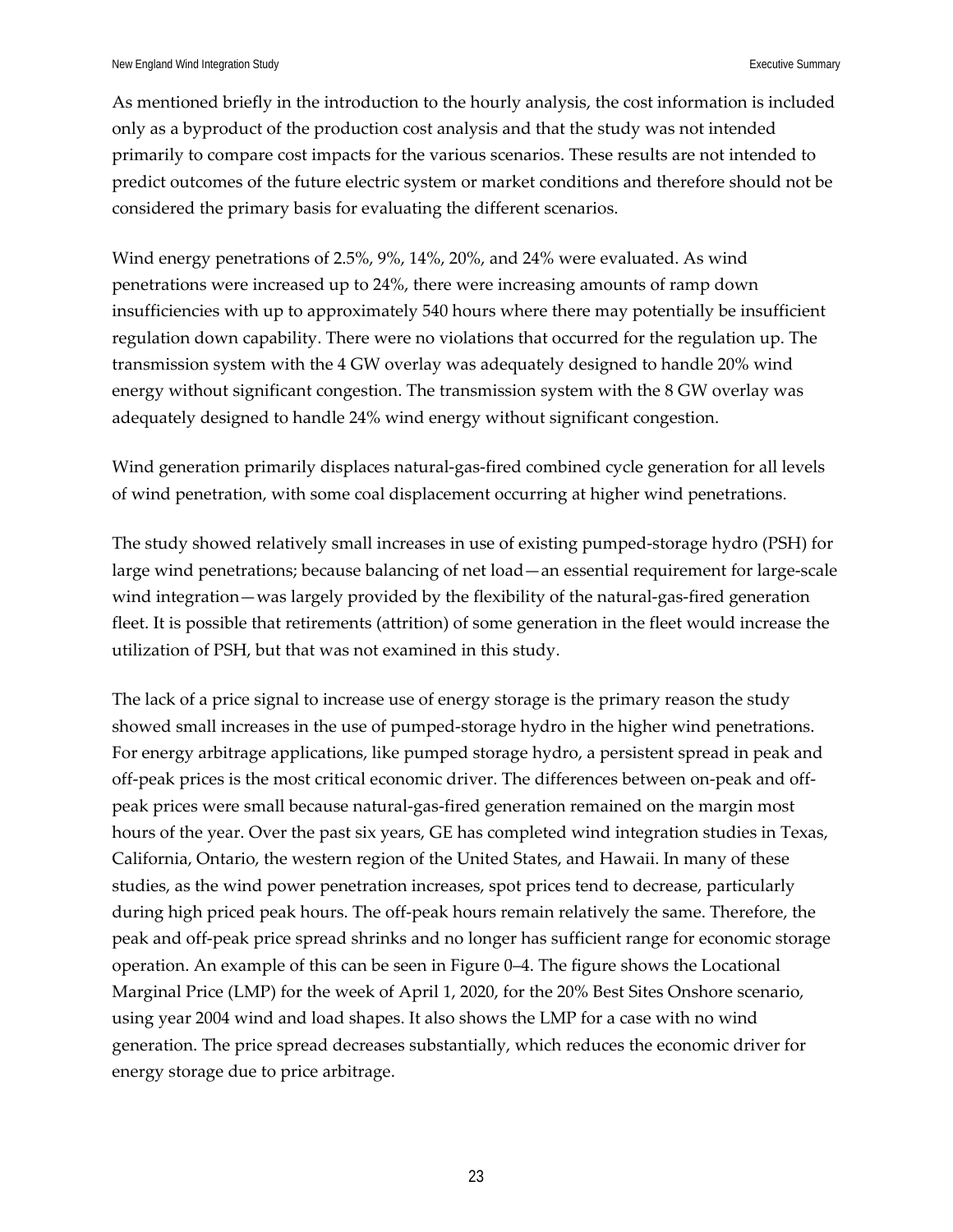l



<span id="page-30-0"></span>**Figure 0–4 LMP for Week of April 1, Comparison of No Wind and 20% Wind Energy**

With 20% wind energy penetration, the following impacts were observed on emissions and energy costs:

- NOx emissions were reduced by approximately 6,000 tons per year, a 26% reduction compared to no wind.
- SOx emissions were reduced by approximately 4,000 tons per year, a 6% reduction compared to no wind.
- CO<sub>2</sub> emissions were reduced by approximately 12,000,000 tons per year, a 25% reduction compared to no wind. (Wind generation will not displace other non-CO2-producing generation, such as hydro and nuclear. Therefore, 20% energy from wind reduces the energy from CO2-producing generation by 25 to 30%. Considering that wind generation primarily displaces natural-gas-fired generation in New England, the overall CO<sub>2</sub> production declines by 25% with 20% wind energy penetration).
- Average annual Locational Marginal Price (LMP) across ISO-NE*[13](#page-30-1)* was reduced by

<span id="page-30-1"></span>*<sup>13</sup>* Based on the hourly marginal unit price. The results also do not account for other factors that may change business models of market participants.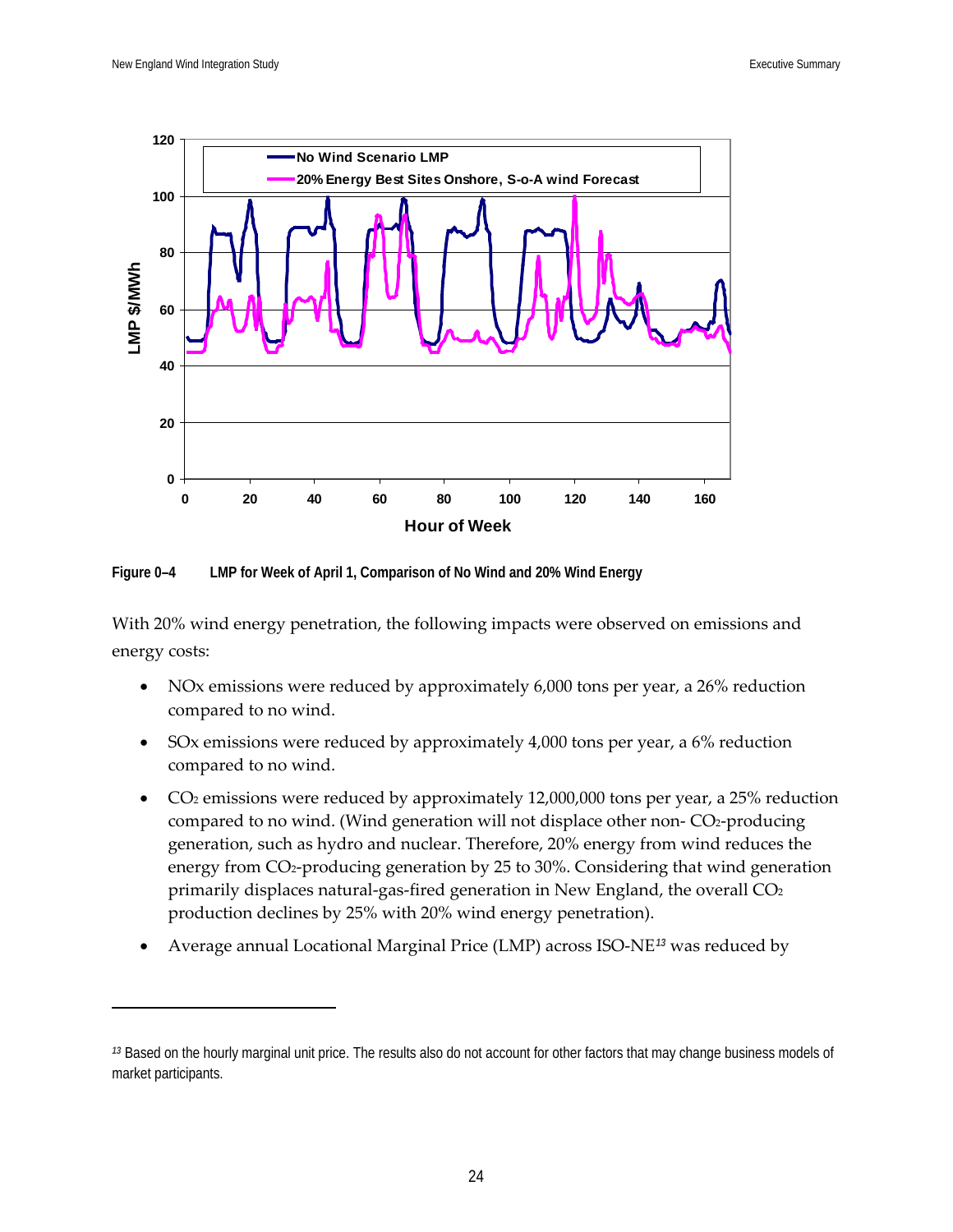- o Best Sites Maritimes \$5/MWh
- o Best Sites Onshore \$6/MWh
- o Best Sites \$9/MWh
- o Best Sites Offshore \$9/MWh
- o Best Sites By State \$11/MWh

Variation in the LMP impact for the different layout alternatives results from the differences in the monthly wind profile as well as the daily profile. For example, the Maritimes layout alternative has slightly less energy in the summer than the other scenarios. Also, the Maritimes has less energy in the afternoon to early evening period, than the other scenarios when looking at the daily average summer profile. As mentioned briefly in the introduction to the hourly analysis, the cost information is included only as a byproduct of the production cost analysis and that the study was not intended primarily to compare cost impacts for the various scenarios. These results are not intended to predict outcomes of the future electric system or market conditions and actual changes in fuel prices, transmission system topology, and resource flexibility will have significant impacts on these results.

Revenue reductions for units not being displaced by wind energy is roughly 5%-10%, based on lower spot prices. For units that are being displaced, their revenue losses are even greater. This will likely lead to higher bids for capacity and may lead to higher bids for energy in order to maintain viability. The correct market signals must be in place in order to ensure that an adequate fleet of flexible resources is maintained.

The study scenarios utilized the transmission system overlays originally developed for the Governors' Study. With these transmission overlays, some scenarios exhibited no transmission congestion and others showed only a few hours per year with transmission congestion. This suggests that somewhat less extensive transmission enhancements might be adequate for the wind penetration levels studied, although further detailed transmission planning studies would be required to fully assess the transmission requirements of any actual wind generation projects.

#### <span id="page-31-0"></span>*Capacity Value of Wind Generation*

[Table 0–1](#page-32-1) summarizes the average three-year capacity values for the total New England wind generation for all the scenarios analyzed in this study as calculated using the Loss of Load Expectation (LOLE) methodology where wind generation is treated as a load modifier. As mentioned in the NEWIS Task 2 report, using three years of data only gives some indication as to the variability of the effective capacity of wind generation from year to year. Along with the effective capacity of each scenario, [Table 0–1](#page-32-1) also includes in brackets the percent of the installed capacity that is offshore for that scenario.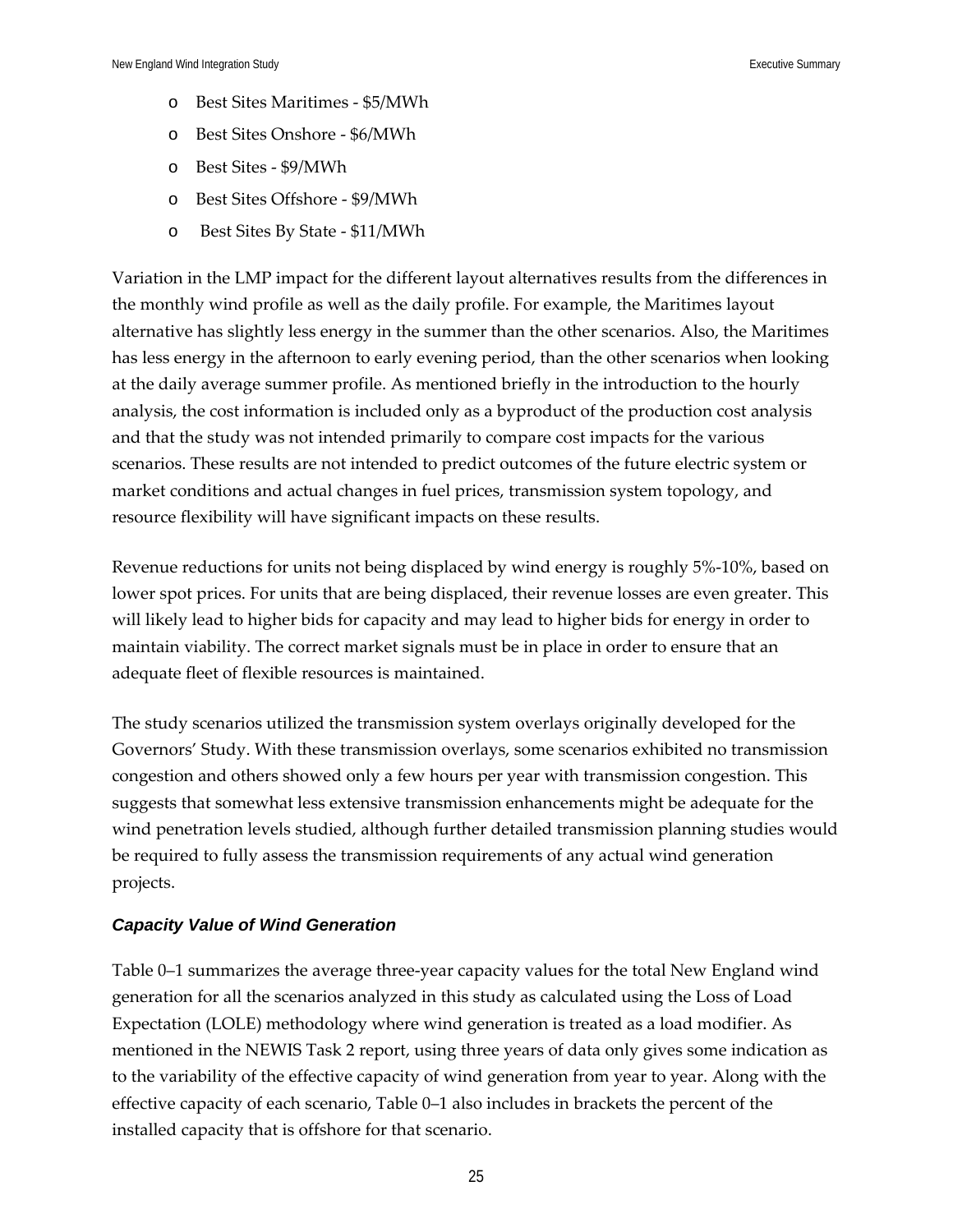Wind capacity values can vary significantly with wind profiles, load profiles, and siting of the wind generation. For example, the 20% Best Sites Onshore scenario has a wind generation capacity value of 20% while the corresponding 20% Best Sites Offshore scenario has a 32% capacity value. The capacity value of wind generation is dominated by the wind performance during just a few hours of the year when load demand is high. Hence, the capacity value of wind generation can vary significantly from year to year. For example, the 20% Best Sites Offshore scenario had wind capacity values of 27%, 26% and 42% for 2004, 2005 and 2006 wind and load profiles, resulting in the 32% average capacity value shown in [Table 0–1.](#page-32-1)

<span id="page-32-1"></span>

| Table 0–1 |  |  |  | Summary of Wind Generation Capacity Values by Scenario and Energy Penetration |
|-----------|--|--|--|-------------------------------------------------------------------------------|
|           |  |  |  |                                                                               |

| <b>Scenario</b>                   | 3-Year Average<br>Capacity Value (%)<br>[% Offshore] | 14% Energy<br>3-Year Average<br>Capacity Value (%)<br>[% Offshore] | 20% Energy<br>3-Year Average<br>Capacity Value (%)<br>[% Offshore] |
|-----------------------------------|------------------------------------------------------|--------------------------------------------------------------------|--------------------------------------------------------------------|
| 2.5 % Energy<br>9% Energy (Queue) | 36% [40%]<br>28% [20%]                               |                                                                    |                                                                    |
| Onshore                           |                                                      | 23% [12%]                                                          | 20% [8%]                                                           |
| <b>IMaritimes</b>                 |                                                      | 26% [13%]                                                          | 26% [9%]                                                           |
| <b>Best by States</b>             |                                                      | 28% [15%]                                                          | 26% [29%]                                                          |
| Best Sites                        |                                                      | 35% [47%]                                                          | 34% [51%]                                                          |
| <b>Offshore</b>                   |                                                      | 34% [45%]                                                          | 32% [58%]                                                          |

#### <span id="page-32-0"></span>*High-Level Comparison of Scenario Layouts*

For a given penetration of wind energy, differences in the locations of wind plants had very little effect on overall system performance. For example, the system operating costs and operational performance were roughly the same for all the 20% wind energy penetration scenarios analyzed. This is primarily because all the wind layout alternatives had somewhat similar wind profiles (since all of the higher penetration scenarios included the wind generation from the Full Queue), there was no significant congestion on the assumed transmission systems, and the assumed system had considerable flexibility, which made it robust in its capability of managing the uncertainty and variability of additional wind generation across and between the studied scenarios.

The individual metrics (e.g., prices, emissions) are useful in comparing scenarios, but should not be used in isolation to identify a preferred scenario or to predict actual future results.

Offshore wind resources yielded higher capacity factors than onshore resources across all scenarios and also tended to better correlate with the system's electric load. The study indicates that offshore wind resources would have higher capital costs, but generally require less transmission expansion to access the electric grid. Some scenarios with the lowest predicted capital costs (for wind generation only) also required the most amount of transmission because the resources are remote from load centers and the existing transmission system.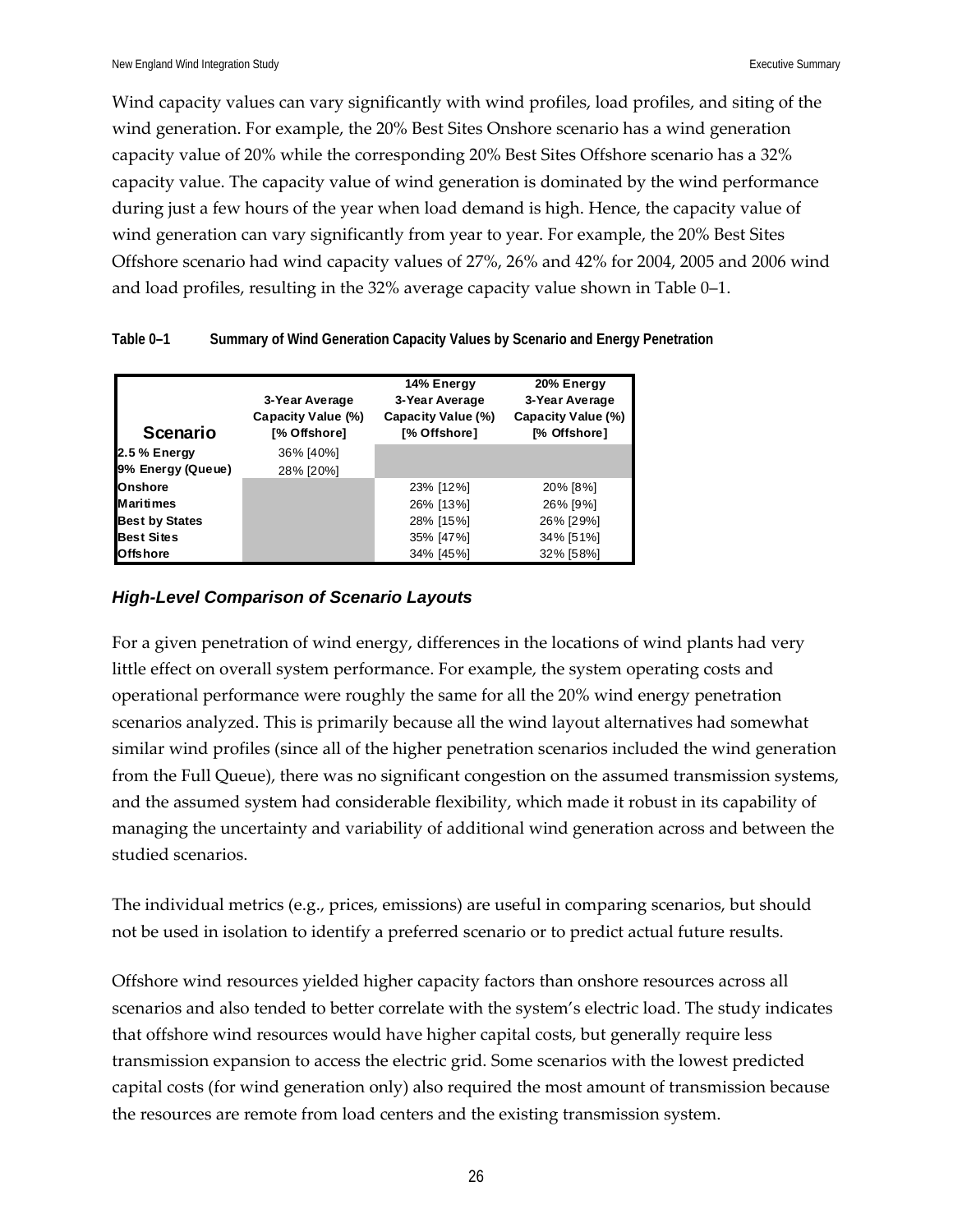Some scenarios that showed the least transmission congestion also required the greatest investment in transmission, so congestion results should not be evaluated apart from transmission expansion requirements. Some scenarios that showed the greatest reductions in LMPs and generator emissions also used wind resources with low capacity factors, which would result in higher capital costs. The complete results are described in the full report.

#### <span id="page-33-0"></span>*Recommended Changes to ISO-NE Operating Rules and Practices*

**Capacity Value**: Capacity value of wind generation is a function of many factors, including wind generation profiles for specific wind plants, system load profiles, and the penetration level of wind generation on the ISO-NE system. ISO-NE currently estimates the capacity value using an approximate methodology based on the plant capacity factor during peak load hours. This methodology was examined in Chapter 6 and gives an overall reasonable approximation across the scenarios studied. Given that only three years of data were available for the LOLE calculation and that the results of this method can vary somewhat from year to year, it is recommended that ISO-NE monitor a comparison between its current approximate method and the LOLE/ELCC as operational experience is gained. As wind penetration increases, the Installed Capacity Requirement (ICR) may not accurately account for the intermittent nature of wind resources. GE recommends that the ISO evaluate potential improvements to the calculation of capacity values for wind resources. Given that the capacity value of wind is significantly less than that of typical dispatchable resources, much of the conventional capacity may be required regardless of wind penetration (Section 6.5).

**Regulation**: ISO-NE presently schedules regulation by time of day and season of year. This has historically worked well as regulation requirements were primarily driven by load, which has predictable diurnal and seasonal patterns. Wind generation does not have such regular patterns. At low levels of wind penetration, the existing process for scheduling regulation should be adequate, since the regulation requirement is not significantly affected by wind. However, with higher penetrations of wind generation (above 9%), it will likely become advantageous to adjust regulation requirements daily, as a function of forecasted and/or actual wind generation on the ISO-NE system. Due to the additional complexity of accommodating large-scale wind power, it is recommended that ISO-NE develop a methodology for calculating the regulation requirements for each hour of the next day, using day-ahead wind generation forecasts.

Determination of actual regulation requirements will need to grow from operating experience, similar to the present methods employed at ISO-NE. (See Section 4.4.3)

**TMSR**: Spinning reserve is presently dictated by largest contingency (typically 50% of 1,500 MW, the largest credible contingency on the system). ISO-NE presently includes regulation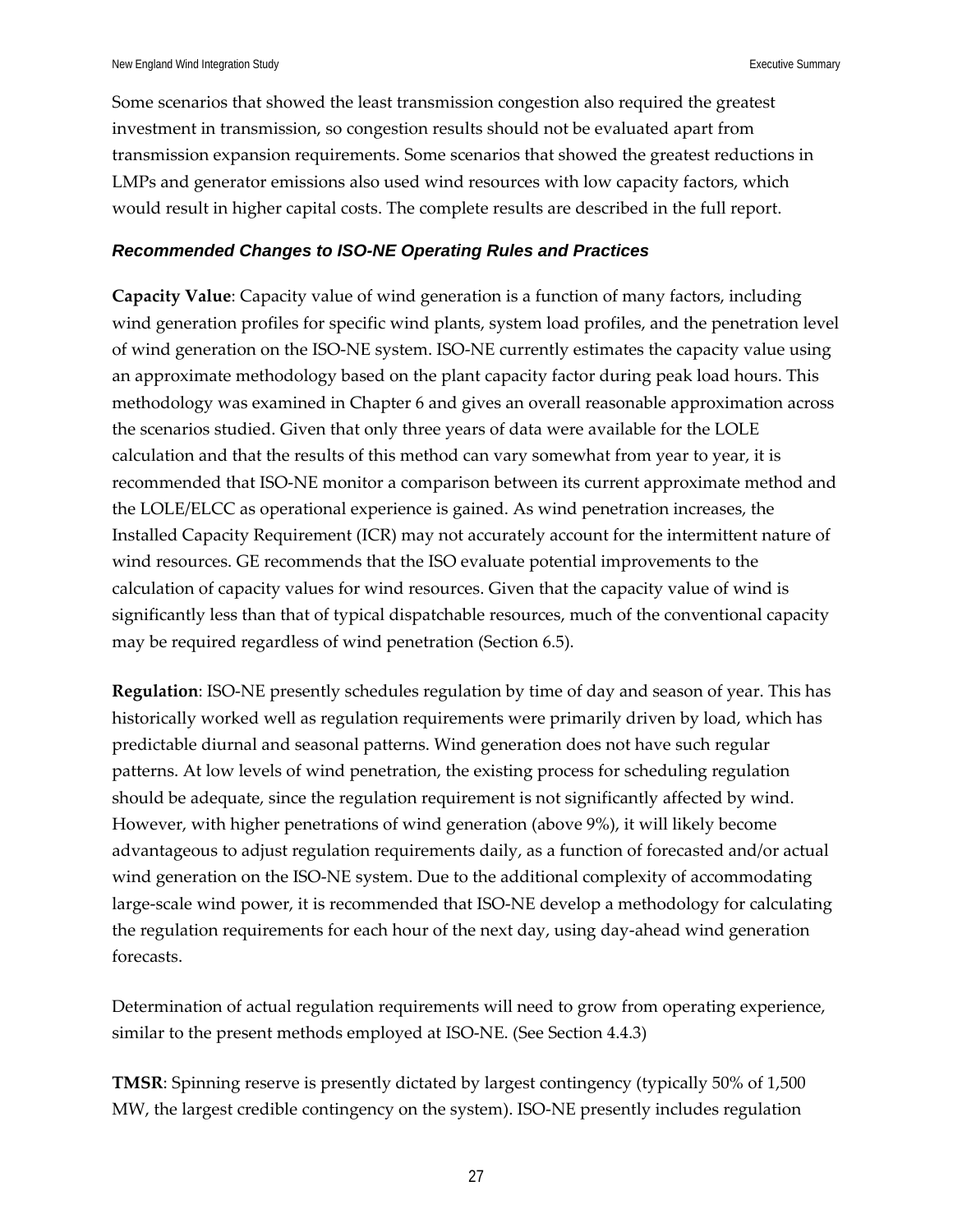within TMSR. With increased wind penetration, regulation requirements will increase to a level where this practice may need to be changed – probably before the system reaches 9% wind energy penetration. Either regulation should be allocated separately from TMSR, or TMSR should be increased to cover the increased regulation requirements. The latter alternative was assumed for this study, and TMSR values in this report reflect that. (See Section 4.5.1)

**TMNSR**: Analysis of the production simulations for selected scenarios revealed that additional TMNSR might be needed to respond to large changes in wind generation over periods of tens of minutes to an hour or more. Given the assumption of no attrition of resources, displacement of marginal generation by wind energy may help to ensure that this capacity is available. In other words, some resources that are displaced by wind may be able to participate as fast start TMNSR—if those resources are assumed to continue to be available. A mechanism for securing this capacity as additional TMNSR during periods of volatile wind generation (as shown in the statistical analysis and the characterizations developed for the operating reserve analysis) may need to be developed. The use of TMOR instead of and/or in combination with TMNSR should be investigated (See Section 4.5.3).

**Wind Forecast**: Day-ahead wind forecasting should be included in the ISO-NE economic dayahead security constrained unit commitment and reserve adequacy analysis. At the present level of wind penetration, this practice is not critical. At larger penetrations, if wind forecasts are not included in the economic day-ahead unit commitment, then conventional generation may be overcommitted, operating costs may be increased, LMPs may be depressed, the system may have much more spinning reserve margin than is necessary, and wind generation may be curtailed more often than necessary. Analysis performed for the NEWIS indicates that these effects, and hence the case for implementation of a wind power forecast, grows as wind power penetrations increase. Intra-day wind forecasting should also be performed in order to reduce dispatch inefficiencies and provide for situational awareness.

It would also be beneficial for ISO-NE to publish the day-ahead wind forecast along with the day-ahead load forecast, as this would contribute to overall market efficiency. Current practices for publishing the load forecast should be followed for publishing the wind forecast, subject to confidentiality requirements. This allows generation market participants to see the net load forecast and bid accordingly, just as they do with load today (See Section 5.2.4).

**Wind Generation and Dispatch**: Production simulation results showed increased hours of minimum generation conditions as wind penetration increases, which, given the policy support schemes for wind generation, implies increased frequency of negative LMPs. ISO-NE should not allow wind plants to respond in an uncontrolled manner to negative LMPs (e.g., as selfscheduled resources). Doing so may cause fast and excessive self-curtailment of wind generation. That is, due to their rapid control capability, all affected wind plants could possibly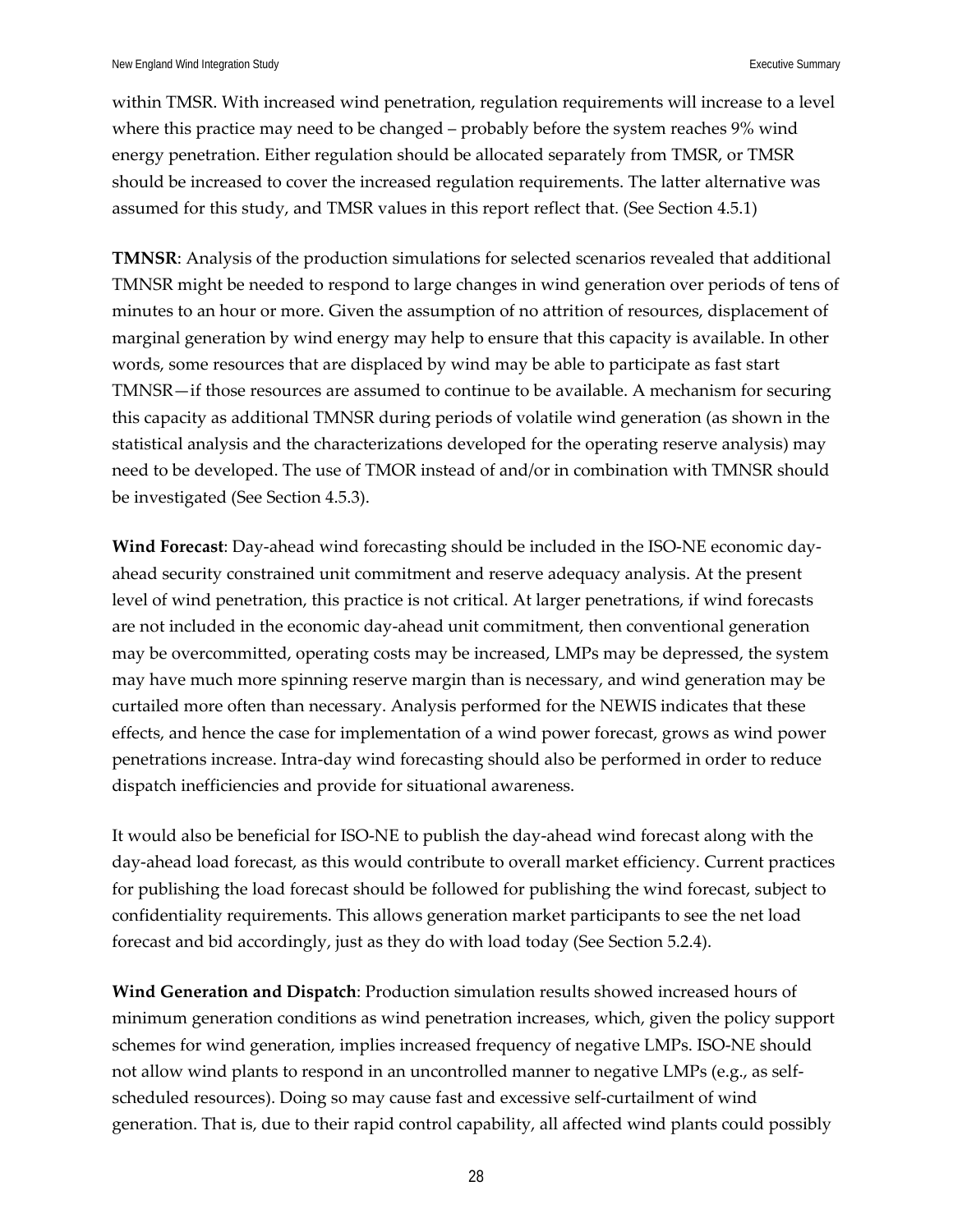reduce their outputs to zero within a few minutes of receiving an unfavorable price signal. ISO-NE should consider adopting a methodology that sends dispatch signals to wind plants to control their output in a more granular and controlled manner (e.g., with dispatch down commands or specific curtailment orders). This method is recommended in the Task 2 report. NYISO has already implemented a similar method (See Section 5.2.1 for a discussion on the frequency of minimum generation issues).

**System Flexibility**: Increased wind generation will displace other supply-side resources and reduce flexibility of the dispatchable generation mix—in a manner that is system specific. Any conditions that reduce the system flexibility will potentially, negatively impact the ability of New England to integrate large amounts of wind power. Factors that could potentially reduce system flexibility can be market, regulatory, or operational practices, or system conditions that limit the ability of the system to use the flexibility of the available resources and can include such issues as: strict focus on (and possibly increased regulation of) marginal emissions rates as compared to total overall emissions, decreased external transaction frequency and/or capability, practices that impede the ability of all resources to provide all types of power system products within each resource's technical limits, and/or long-term outages of power system equipment or chronic transmission system congestion.

Strict focus on marginal emissions rates can reduce system flexibility by encouraging generators to operate in a manner that reduces their flexibility (e.g., reducing allowed ramp rates or raising minimum generation levels in order to limit marginal emissions rates) and ignores the fact that as non-emitting resources are added to the system the overall level of emissions is reduced. Due to the variability and imperfect predictability of resources like wind power, dispatchable resources may need to be utilized in different operational modes that in some instances and/or during some hours may actually increase these units' emissions rates (in terms of tons of emittant per MWH of electrical energy), however the total emissions of the system will be reduced. The effects of the increases in marginal emissions rates are expected to be several orders of magnitude smaller than the effect of the overall reductions in emissions. Reduced frequency and/or capability of external interchange limits the ability of balancing areas to share some of the effects of wind power's variability and uncertainty with neighboring systems that at any given time might be better positioned to accommodate these effects. Practices that limit the ability of resources to participate in the power system markets to the full extent of their technical capability may cause the system to operate in a constrained manner, which reduces system flexibility. Self-scheduled generation reduces the flexibility of the dispatchable generation resource and can lead to excessive wind curtailment at higher penetrations of wind generation. It is recommended that ISO-NE examine its policies and practices for self-scheduled generation, and possibly change those policies to encourage more generation to remain under the control of ISO-NE dispatch commands. System flexibility can also be negatively impacted due to expected as well as unforeseen operational conditions of the system that reduce the

29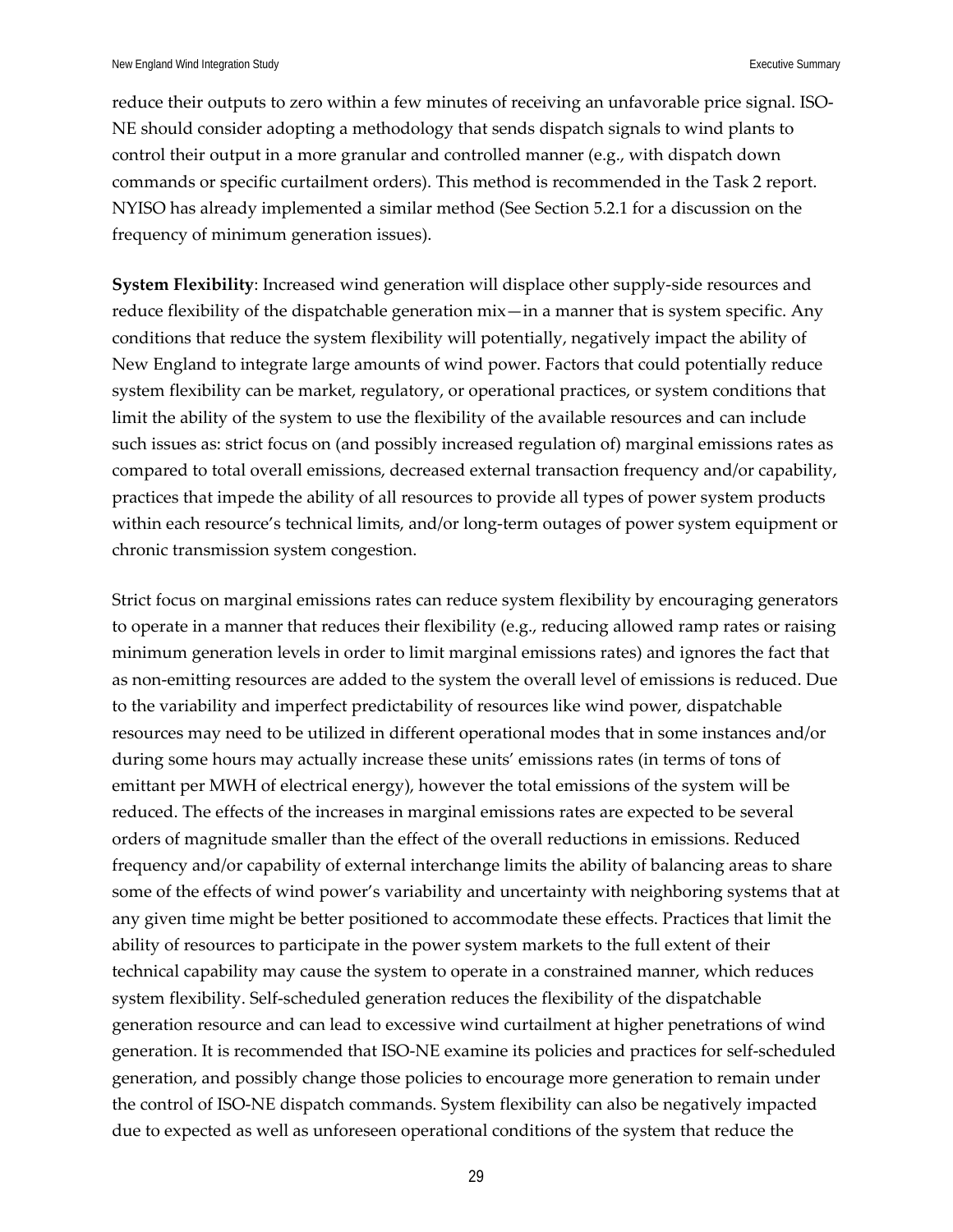ability to access and/or utilize the technical flexibility of the system resources. Examples of operational conditions that can negatively impact system flexibility include the long-term outage of resources that provide a large portion of the flexibility on the system, and chronic transmission system congestion or stability and/or voltage constraints along important transmission corridors.

**Operating Records**: It is recommended that ISO-NE record and save sub-hourly data from existing and new wind plants. System operating records, including forecasted wind, actual wind, forecasted load, and actual load should also be saved. Such data will enable ISO-NE to benchmark actual system operation with respect to system studies. ISO-NE should also periodically examine and analyze this data to learn from the actual performance of the ISO-NE system.

#### <span id="page-36-0"></span>*Other Observations from Study Results*

Flexible Generation: The ISO-NE system presently has a high percentage of gas-fired generation, which can have good flexibility characteristics (e.g., ramping, turn-down). Using the assumed system, the results showed adequate flexible resources at wind energy penetration levels up to 20%. Also using the assumed system, there are periods of time in the 24% wind energy scenario when much of the natural-gas-fired generation is displaced by the wind generation, leaving less flexible coal and nuclear operating together with the wind generation. In this study, physical limits were used to determine how much units could be turned down when system conditions required such action. ISO-NE will need to be diligent in monitoring excessive self-scheduling, which could limit the apparent flexibility of the generation fleet. ISO-NE may need to investigate operating methods and/or market structures to encourage the generation fleet to make its physical flexibility available for system operations (See Section 5.2.1.2).

Energy Storage: Study results showed no need for additional energy storage capacity on the ISO-NE system given the flexibility provided by the assumed system. However, the need for energy storage may increase if there is attrition of existing flexible resources needed to balance net load and dispatchable resources. It is commonly believed that additional storage is necessary for large-scale wind integration. In New England, wind generation displaces naturalgas-fired generation during both on peak and off-peak periods. Natural-gas-fired generation remains on the margin, and the periodic price differences are usually too small to incent increased utilization of pumped storage hydro-type energy storage, which is why the study results showed PSH utilization increasing only slightly and only at higher levels of wind penetration.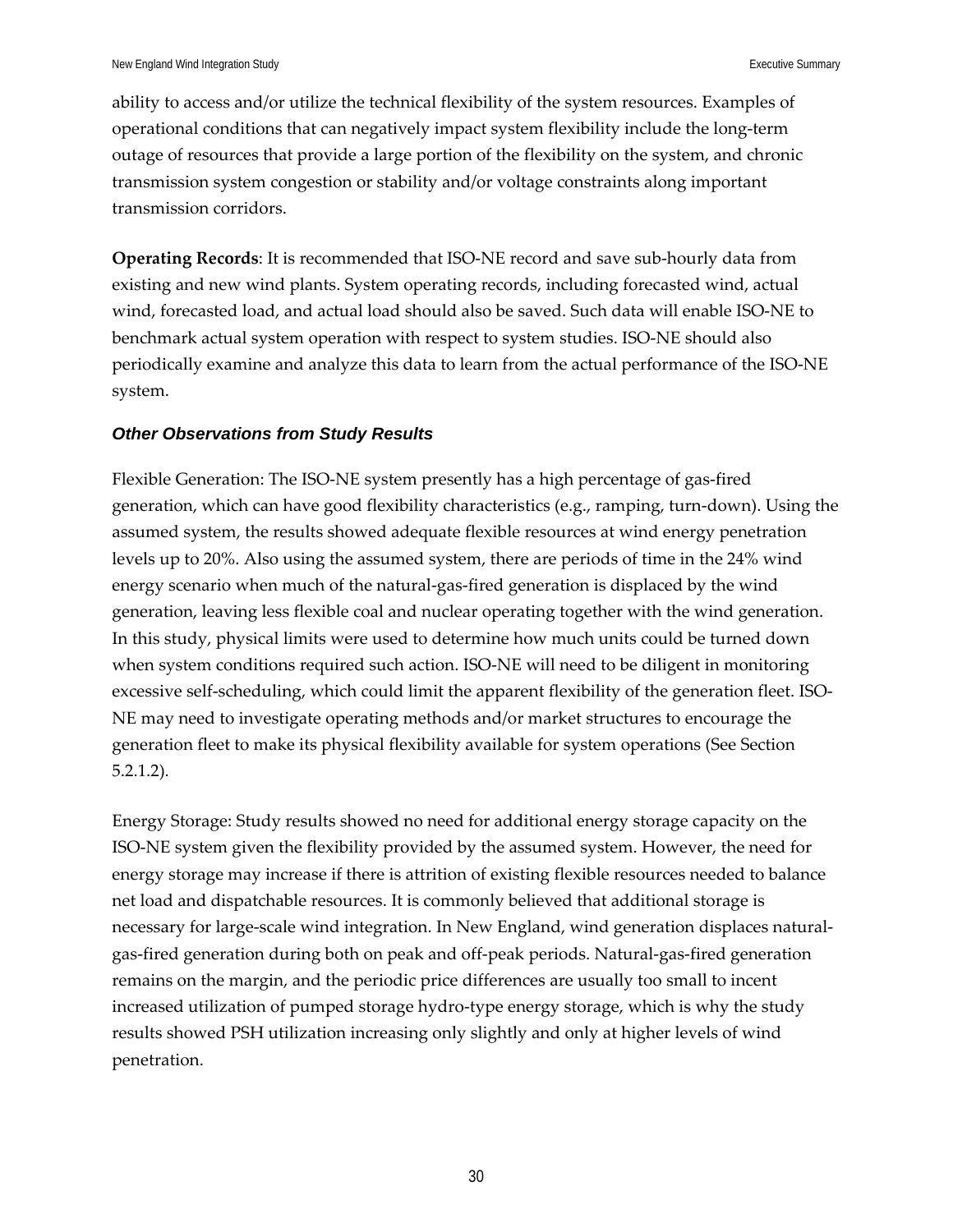Additional energy storage may have some niche applications in regions where some strategically located storage facilities may economically replace or postpone the need for transmission system upgrades (i.e., mitigate congestion). Also, minute-to-minute type storage may be useful to augment existing regulation resources. But additional large-scale economic arbitrage type storage, like PSH, is likely not necessary (See Section 5.2.1).

Displacement of Energy from Conventional Generation: Energy from wind generation in New England primarily displaces energy from natural-gas-fired generation. Although displacement of fossil-fueled generation might be one of the objectives of regional energy policies, a consequence is that it may radically change the market economics for all resources on the system, but especially for the natural-gas-fired generation resources that are displaced. Although their participation in the ISO-NE market will continue to be important, to serve both energy (especially during summer high-load periods) and capacity requirements, the balance of revenues that resources receive from each of these market segments will change. Since total annual energy output from conventional resources would decline and energy prices also would decline under the study assumptions, capacity prices from these plants will likely need to increase if they are to remain economically viable and therefore able to provide the flexibility required for efficient system operation (See Section 5.2.1).

Dynamic Scheduling: Dynamic scheduling involves scheduling the output of a specific plant or group of plants in one operating area on transmission interties to another operating area. Dynamic scheduling implies that the intertie flows are adjusted on a minute-to-minute basis to follow the output of the dynamically scheduled plants. Most scenarios in this study included all necessary New England wind resources within the ISO-NE operating area, and therefore did not require dynamic scheduling. The Maritimes scenarios assumed that a portion of the ISO-NE wind generation would be imported from wind plants in the Canadian Maritimes using dynamic scheduling, so that ISO-NE would balance the variability due to the imported wind energy. The results showed, given the study assumptions, that ISO-NE has adequate resources to balance the imported Maritimes wind generation.

Load and Distributed Wind Forecasting: This study assumed that load forecast accuracy would remain the same as wind penetration increases. However, a portion of the wind generation added to the ISO-NE system will be distributed generation that may not be observed or controlled by ISO-NE. It will essentially act as a load-modifier. As such, distribution-connected wind generation will negatively affect the accuracy of load forecasts. As long as the amount of this distribution-connected wind generation is fairly small and if ISO-NE is able to account for the magnitude and location of distribution-connected wind plants, it should be possible to include a correction term into the load-forecasting algorithm (See Section 5.3.3).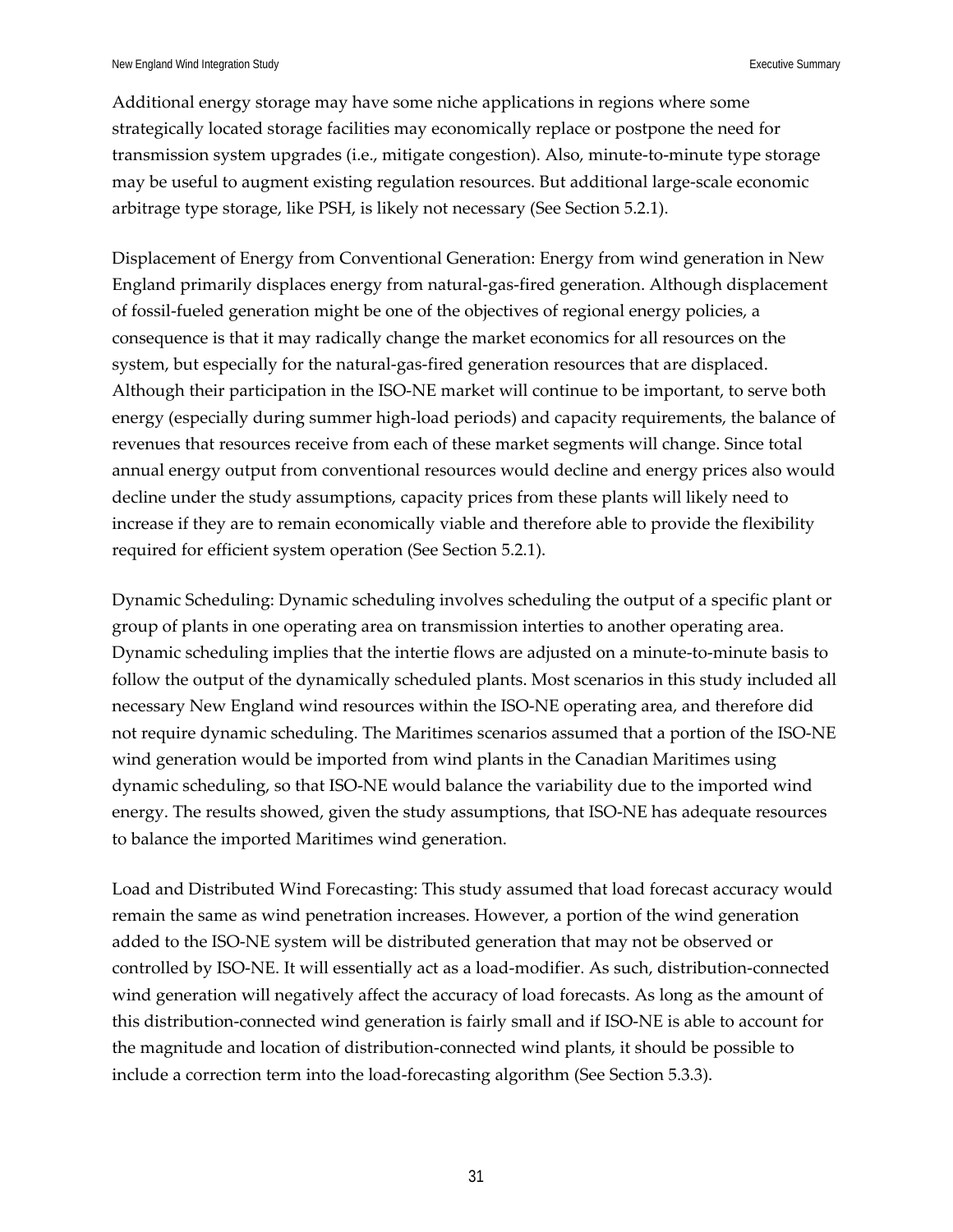#### <span id="page-38-0"></span>*Technical Requirements for Interconnection of Wind Generation*

The Task 2 report, "Technical Requirements for Wind Generation Interconnection and Integration," includes a set of recommendations for interconnecting and integrating wind generation into the ISO-NE power grid. That report was completed before the statistical, production simulation, and reliability analyses of the NEWIS scenarios were performed. The recommendations contained in the Task 2 report were re-examined after the NEWIS scenario analysis was completed and the analysis performed reinforces the need to implement those recommendations. It was determined that no changes to the Task 2 recommendations are warranted at this time based on the results of the scenario analysis. A few of the most significant Task 2 recommendations are summarized below.

Active Power Control: Wind plants must have the capability to accept real-time power schedule commands from the ISO for the purpose of plant output curtailment. Such control would most often be used during periods when wind generation is high and other generating resources are already at minimum load.

AGC Capability: Wind plants should be encouraged to have the capability to accept Automatic Generation Control (AGC) signals, which would enable wind plants to provide regulation. The current ISO-NE market product requires symmetrical regulation, which means that wind generation could only provide this service when it is curtailed. Some other systems have asymmetrical regulation markets where wind generation could be quite effective at downregulation even under non-curtailed operation, such as when other generation resources have been dispatched down to minimum load and/or other down regulation resources have been exhausted.

Centralized Wind Forecast: ISO-NE should implement a centralized wind power forecasting system that would be used in a manner similar to the existing load forecasting system. Information from the day-ahead wind forecast would be used for unit commitment as well as scheduling regulation and reserves. ISO-NE should also implement intra-day forecasting (e.g. an early warning ramp forecasting system) that will provide improved dispatch efficiency and situational awareness, and alert operators to the likelihood and potential magnitude and direction of wind ramp events.

Communications: Wind plants should have the same level of human operator control and supervision as similar sized conventional plants. Wind plants should also have automated control/monitoring functions, including communications with ISO-NE, to implement operator commands (active/reactive power schedules, voltage schedules, etc.) and provide ISO-NE with the data necessary to support wind forecasting functions. The Task 2 report contains detailed lists of required signals.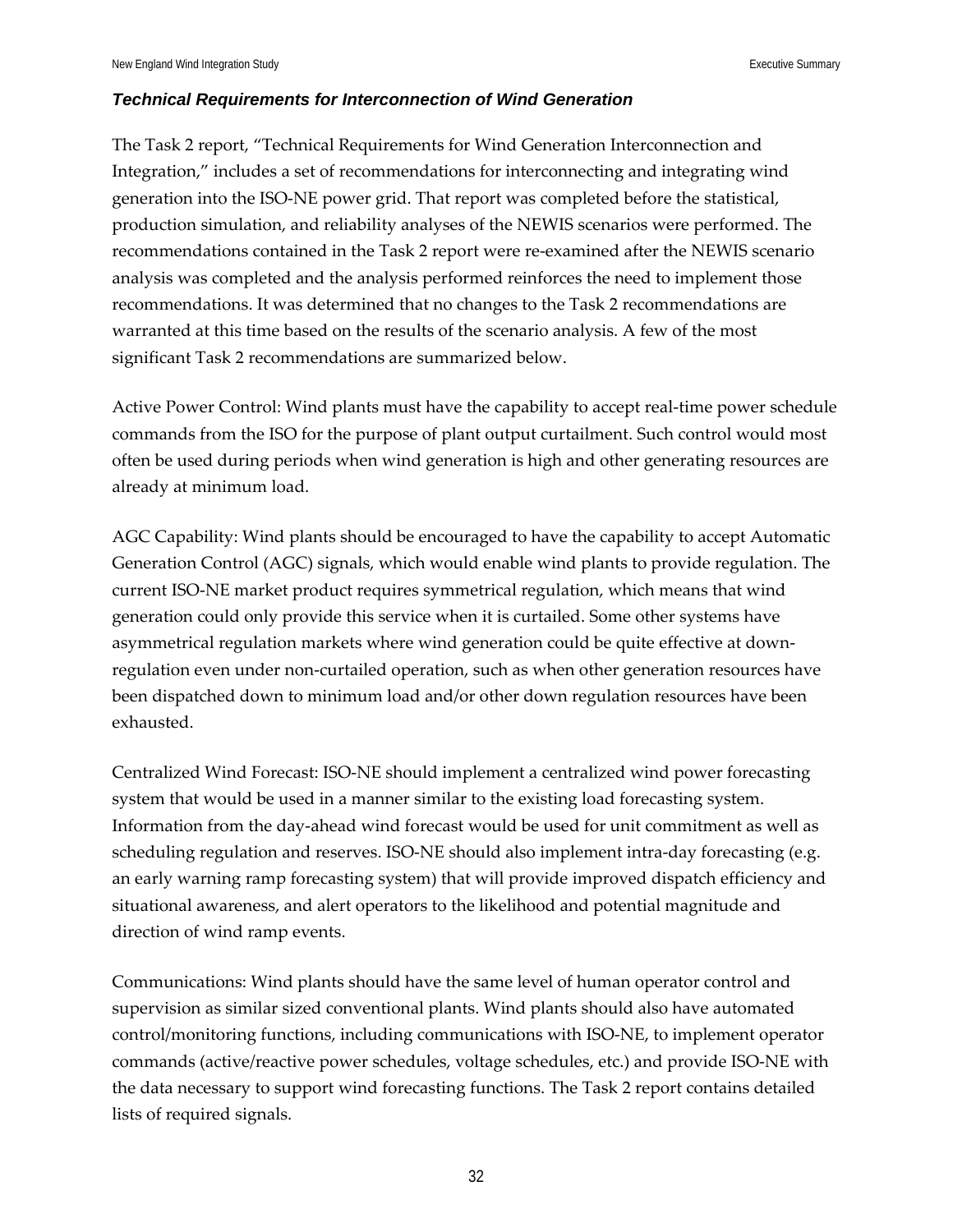Capacity Value: Given that only three years of data were available for the LOLE calculation and that the results of this method can vary somewhat from year to year, it is recommended that ISO-NE should monitor a comparison between its current approximate method and the ELCC method for determining the aggregate capacity value of all wind generation facilities in the operating area, and the calculation should be updated periodically as operational experience is gained. Historical data should be used for existing plants; data from mesoscale simulations could be used for new plants until sufficient operation data is available.

If the recommendations developed and discussed in the Task 2 report are not implemented, it is highly likely that operational difficulties will emerge with significant amounts of wind generation. Two recent examples of some Balancing Authorities experiences with a lack of effective communication and control and/or a lack of an effective wind power forecast and the resulting operational difficulties include having to:

- Implement load-shedding*[14](#page-39-1)* (albeit contracted-for load-shedding), and
- Spill water for hydro resources. *[15](#page-39-2)*

Another example of operational difficulties that could arise includes the experience of some European TSO's with older windplants' lack of ability to participate in voltage control causing the system to sometimes be operated in very inefficient dispatch modes. This lack of voltage control participation, as well as the lack of communication and control capability, was found to have exacerbated the severe European UCTE disturbance in November of 2006*[16](#page-39-3)* .

#### <span id="page-39-0"></span>*Future Work*

 $\overline{a}$ 

Several areas of interest that are candidates for further investigation are suggested by the study results. These include:

Transmission system overlay refinement. The transmission system overlays developed for the Governors' Study and used in this study were shown, based on thermal limit analysis only, to

<span id="page-39-1"></span>*<sup>14</sup>* ERCOT Event on February 26, 2008: Lessons Learned, available at: http://www1.eere.energy.gov/windandhydro/pdfs/43373.pdf.

<span id="page-39-2"></span>*<sup>15</sup>* "Wind power surge forces BPA to increase spill at Columbia Basin dams" available at: http://www.oregonlive.com/environment/index.ssf/2008/07/columbia\_basin\_river\_managers.html

<span id="page-39-3"></span>*<sup>16</sup>* Final report: System Disturbance on 4 November 2006, available at: https://www.entsoe.eu/fileadmin/user\_upload/\_library/publications/ce/otherreports/Final-Report-20070130.pdf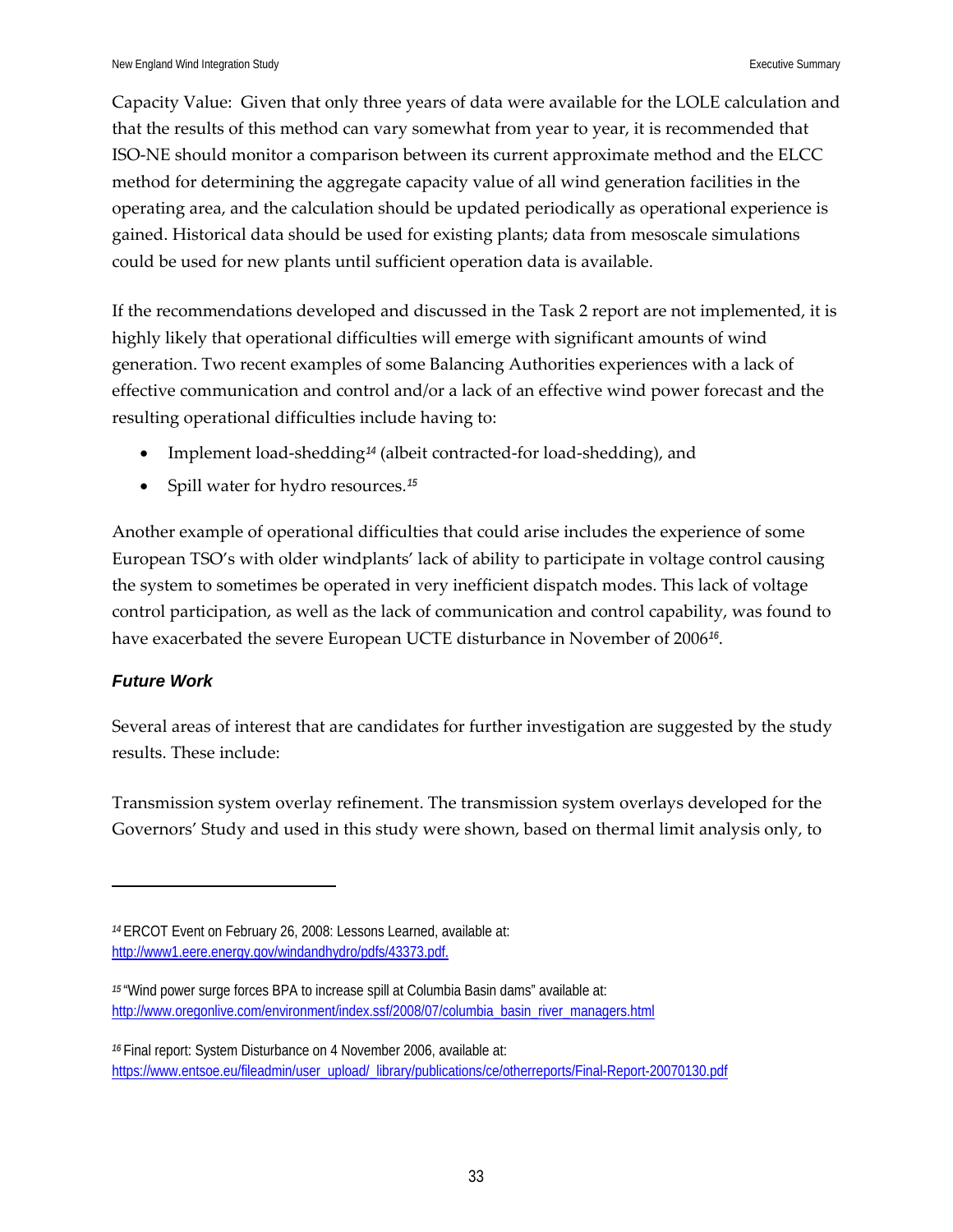have adequate capacity for all scenarios. In fact, some NEWIS scenarios use transmission overlays that were "one size smaller" than those used for the Governors' Study scenarios, and still no or only minimal congestion was observed. Detailed and extensive transmission studies that include stability and voltage limits will be required in order to proceed with specific wind projects or large-scale wind integration.

A future study could start by analyzing wind penetration scenarios using a "copper sheet" approach to evaluate magnitude and duration of congestion due to existing transmission limitations. This would guide the design of specific transmission additions to minimize congestion with increased levels of wind generation.

**Sub-hourly performance during challenging periods.** A more in-depth investigation of the dynamic performance of the system under conditions of high stress, such as coincident high penetration and high variability could be pursued using additional simulation tools that have been developed recently. Both long-term dynamic (differential equations) simulations and fine time resolution quasi-static time simulations could shed additional insight into the frequency, ACE, CPS2 and other performance measures of the system, as well as providing more quantitative insight into incremental maneuvering duties imposed on the incumbent generation and the impacts of this increased maneuvering on such quantities of interest as emissions and increased generator maintenance. Such analysis could be part of an assessment of possible increased operating costs associated with maneuvering (beyond those captured in the MAPS analysis).

**Impacts of Cycling and Maneuvering on Thermal Units.** Costs of starting and stopping units, and static impacts on heat rate were reflected in the study to the extent presently possible. However, the understanding of these impacts and the quantification of costs is still inadequate throughout the industry. A deeper quantification of the expected cycling duty, the ability of the thermal generation fleet to respond and an investigation of the costs – O&M, emissions, heat rate, and loss-of-life – would provide clearer guidance for both operating and market design strategies.

**Economic Viability and Resource Retirements.** The incumbent generating resources, particularly natural-gas-fired generation, will be strongly impacted by large-scale wind generation build-outs like those considered in the study. Investigation should be performed to determine the revenue impacts, and their implications for the long-term viability of the system resources that provide the flexibility required to integrate large-scale wind power. Such investigation could include examination of impact of possible resource retirements driven by reduced energy sales and revenues, and the efficacy of possible market structures for maintaining the necessary resources to maintain system reliability.

34